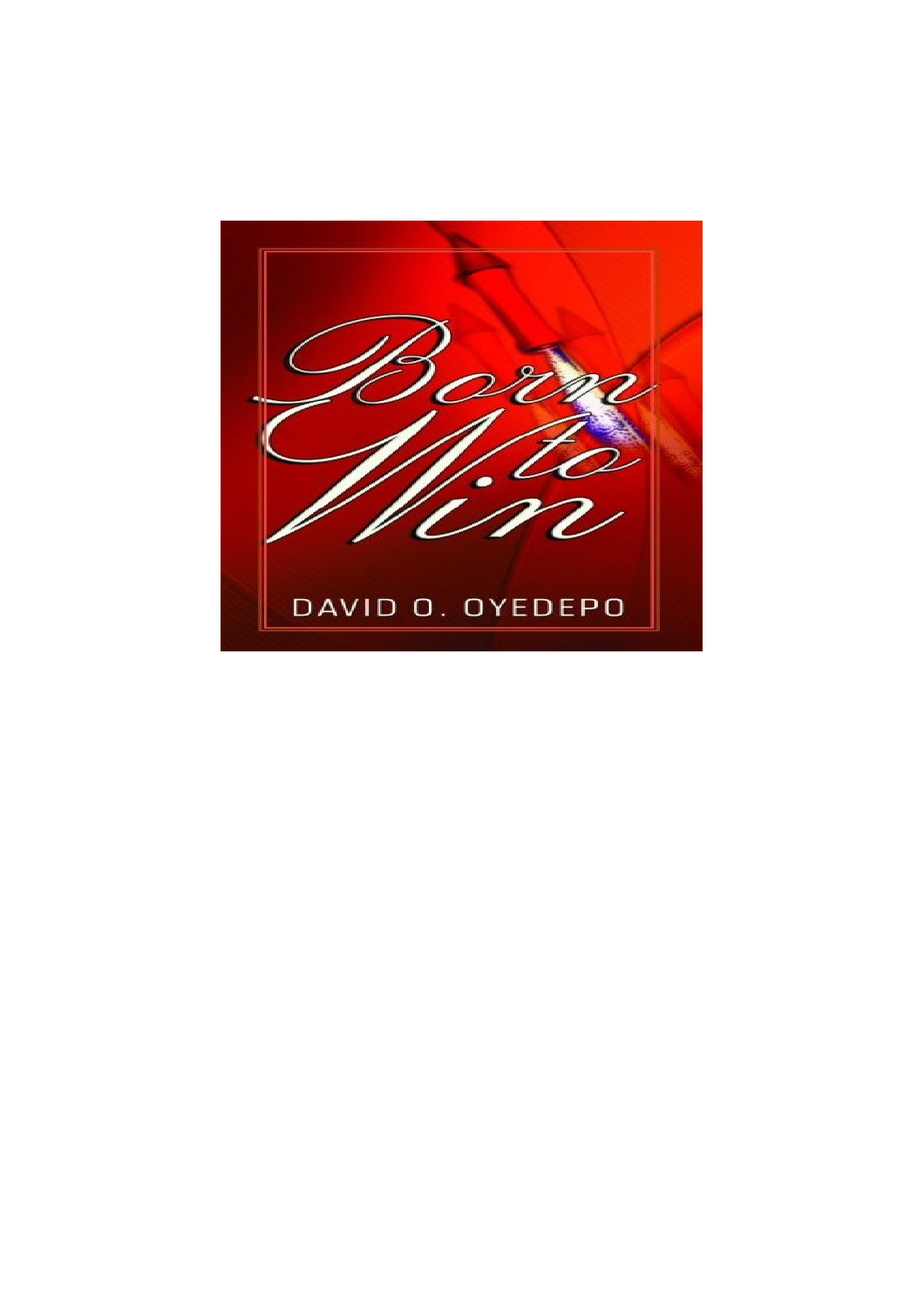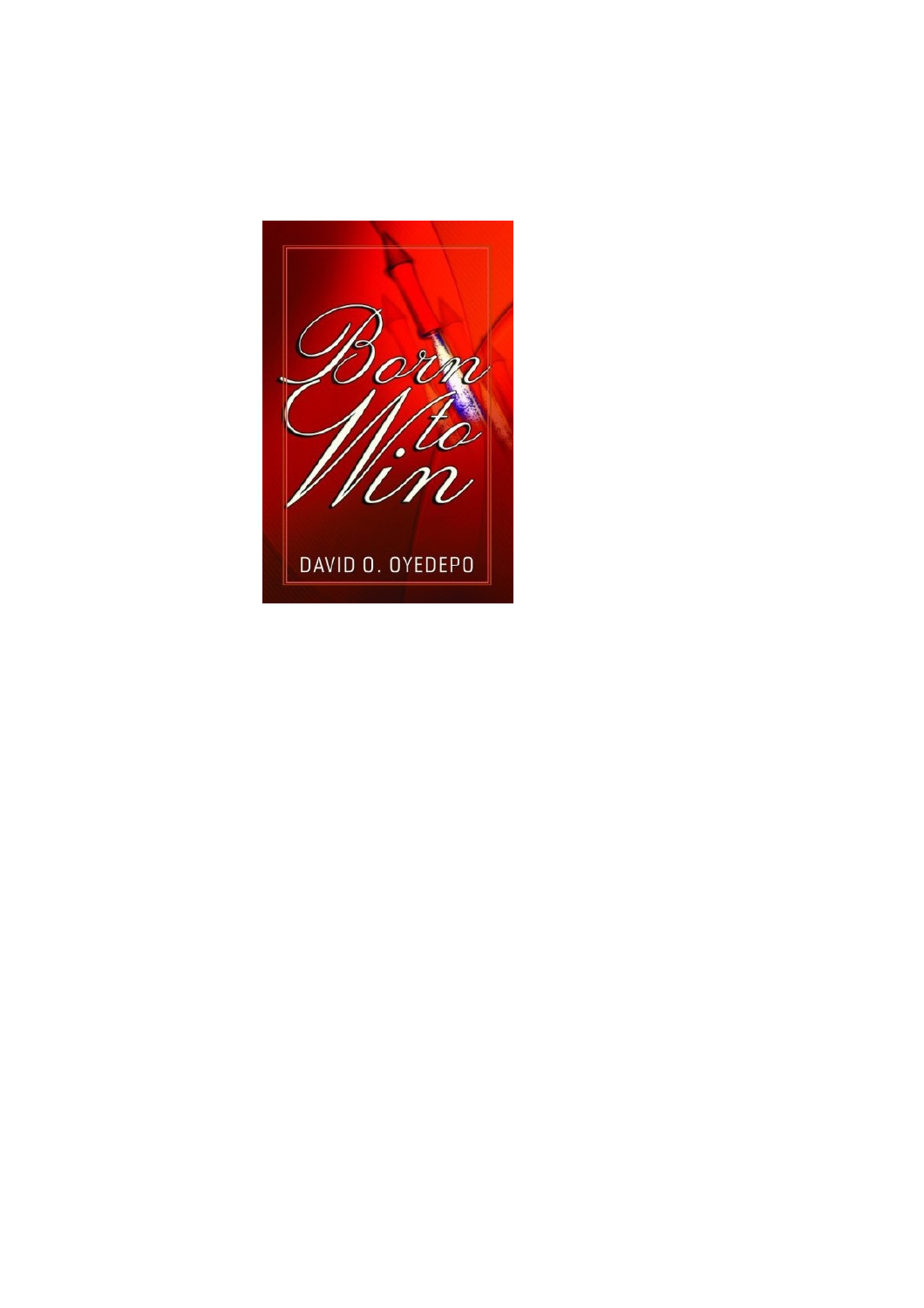Born To Win

David Oyedepo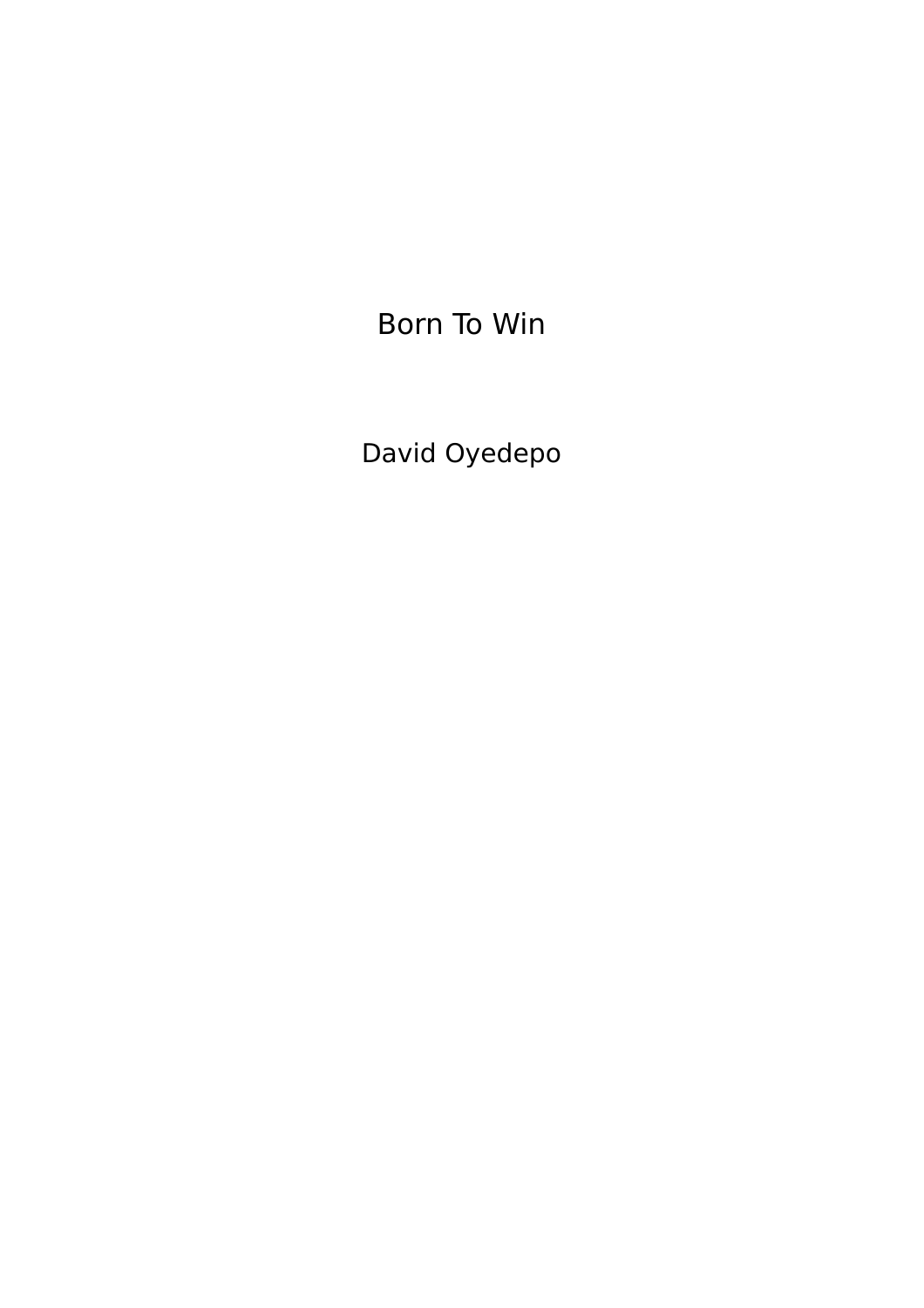# **Contents**

Introduction: Foundation For Victory

Chapter 1: There is War

Chapter 2: The Drama At Calvary

Chapter 3: Your New Status

Chapter 4: The Fight Of Faith

Chapter 5: A Born Winner

Chapter 6: Getting Set For Your Victory

Chapter 7: Get Hold Of The Word

Chapter 8: Release Your Faith

Chapter 9: Present Your Case

Chapter 10: Address The Situation

Chapter 11: Declare Your Victory

Chapter 12: Demonstrate Your Victory

Chapter 13: Refuse To Quit

Final Word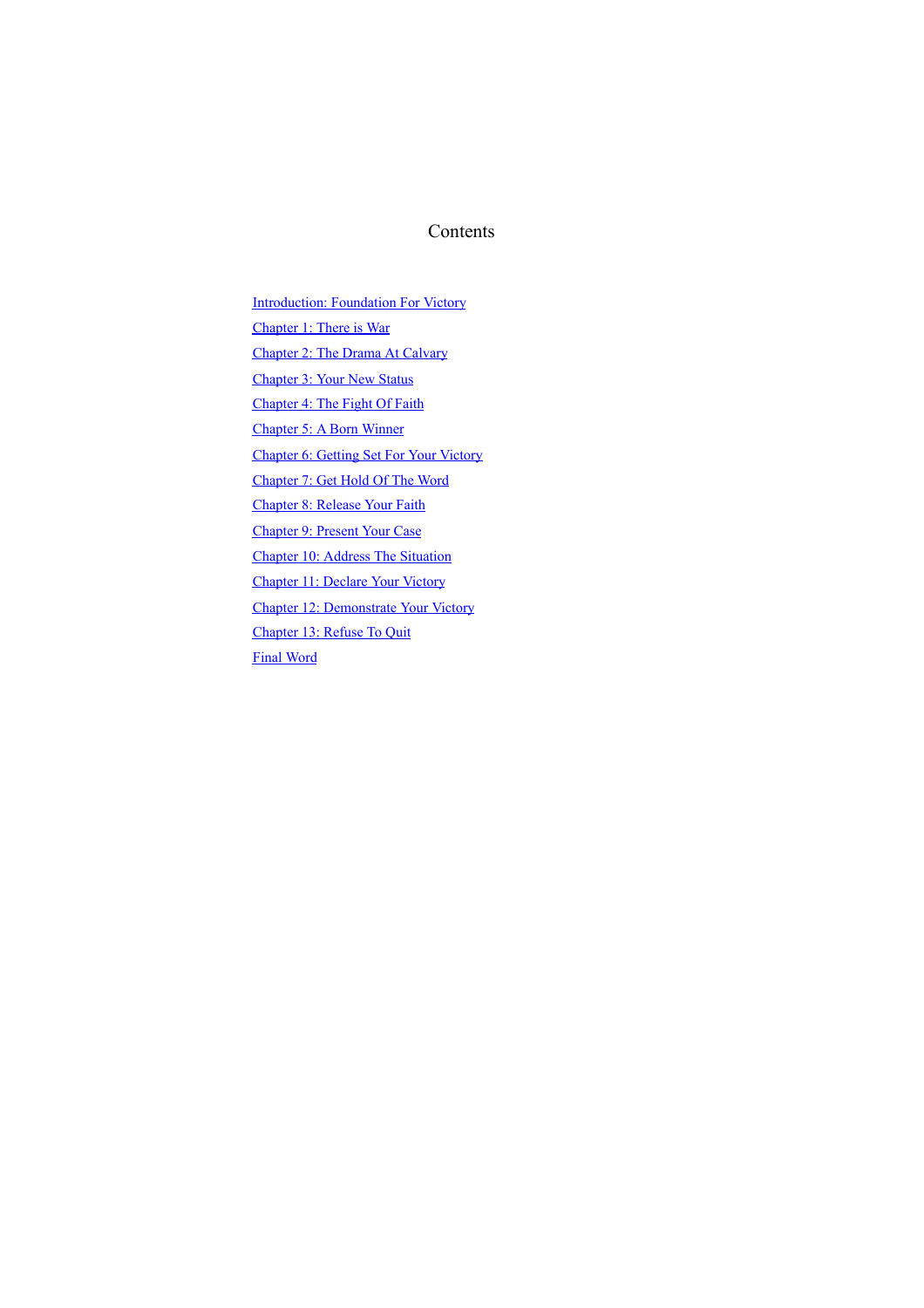# Introduction: Foundation For Victory

I was teaching a series of seminars in January clearly on steps to victory. I went head–long into scriptures to ascertain the Bible basis for personal victory in every individual life situation. The truth revealed in this book is a product of those studies.

I have consistently preached these things and the results have been unmatchable. There are great those who have listened, and have cared enough to apply them. The word works more than magic.

It is quite true that there are many problems, hardships and difficulties in life but, that is not the whole truth. There are problems but there are solutions. All life problems have solutions. There are as many victories as there are problems. You can experience constant victories consistently in all life situations by a simple application of the revealed word of God.

God has done everything possible for your victory. He does not intend you to be down today and up tomorrow and vice–versa. He wants you up always. The truth is that: you can be victorious always. If you know what God says about you, and you care enough to do it, your victory is certain. By this the world is in your control.

#### **For whatsoever is born of God overcometh the world: and this is the victory which overcometh the world, even our faith. 1 John 5:4**

Your victory is closely tied to your faith. That is your foundation for victory. It is not faith in your ability, qualifications or any mundane things, but faith in the Lord Jesus Christ and on God's irrevocable word.

Recognize that you are a born–winner, a victor by virtue of your birth and parentage. You are not expected to be defeated by anything. You are seated far above everything that is earthly. You are above defeat and failure.

It is my fervent belief that you will be translated into a different level of victory as you receive the word as is revealed in this book. It is for you that it is written.

Be blessed.

# **Bishop David O. Oyedepo**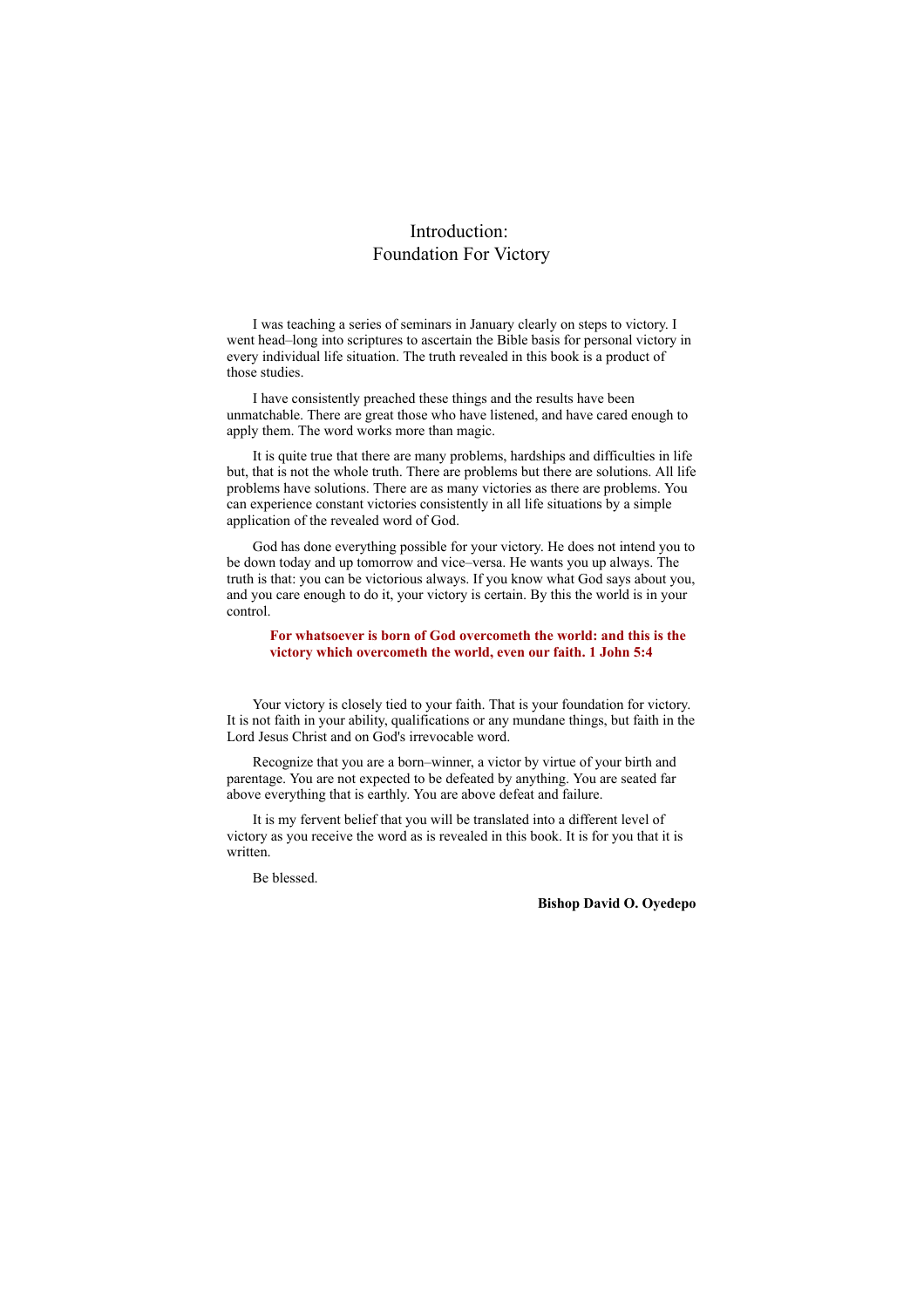# Chapter 1: There is War

The first thing you must understand is that, you are engaged in a spiritual warfare. If you do not know this, you have no right to victory. There is need for a battle, fight or competition before there can be a winner or a loser. A winner does not emerge from a no–duel situation. This is important for your victory.

It will be ridiculous for you to claim to be victorious over nobody. It means, when you talk of being a winner or victor, that you are talking of a battle that is being fought. There are many indications of this in the Bible.

It is sad to see many believers live and walk without a sense of war. They are at "ease" and that is why they are constantly down. If an enemy is fighting you, and you do not seem to know it, you make his victory certain and easy. But the Bible has given a clear understanding that the christian life is a life of constant war. It is war in itself. We get clear indications from the Pauline epistles about the fight.

### **Now thanks be unto God who always causes us to triumph in Christ. 2 Corinthians 2:14**

The fact that God causes us to triumph means there is something to triumph over. You do not triumph over an easy situation. A triumph comes after a period of hard fighting and one of the contenders eventually emerges victorious. You must know that you are engaged in a fight. In another place Paul said we are in a wrestling contest. We are not playing around. The fight is not one sided. It takes two to fight. Whether you are ready to fight or not, the fight is on.

The devil has really sought to put the church on the defensive. He is constantly putting situations and circumstances against the people of God. He wants you to be beaten all the time. But God wants you up and victorious always. That is why this is a fight.

**For we wrestle not against flesh and blood, but against principalities, against powers, against the rulers of the darkness of this world, against spiritual wickedness in high places. Wherefore take unto you the whole armour of God that ye may be able to stand (withstand) in the evil day, and having done all to stand. Ephesians 6:12–13**

You will never need an armour in a peaceful setting. It borders on insanity for a man to be heavily dressed after the manner of the Roman Soldiers — with helmet, shield, breastplate and sword. Just heavily dressed, ready for battle at a time everybody is celebrating. That person will need quick attention from his psychiatrist. But we are given the picture that we are doing something important.

We are engaged in some serious battle. This is repeated over and over again in the entire Bible. We are in a battle. You, in particular, are engaged in this war. The devil has aimed at destroying your life. Thank God, we are in war against the devil.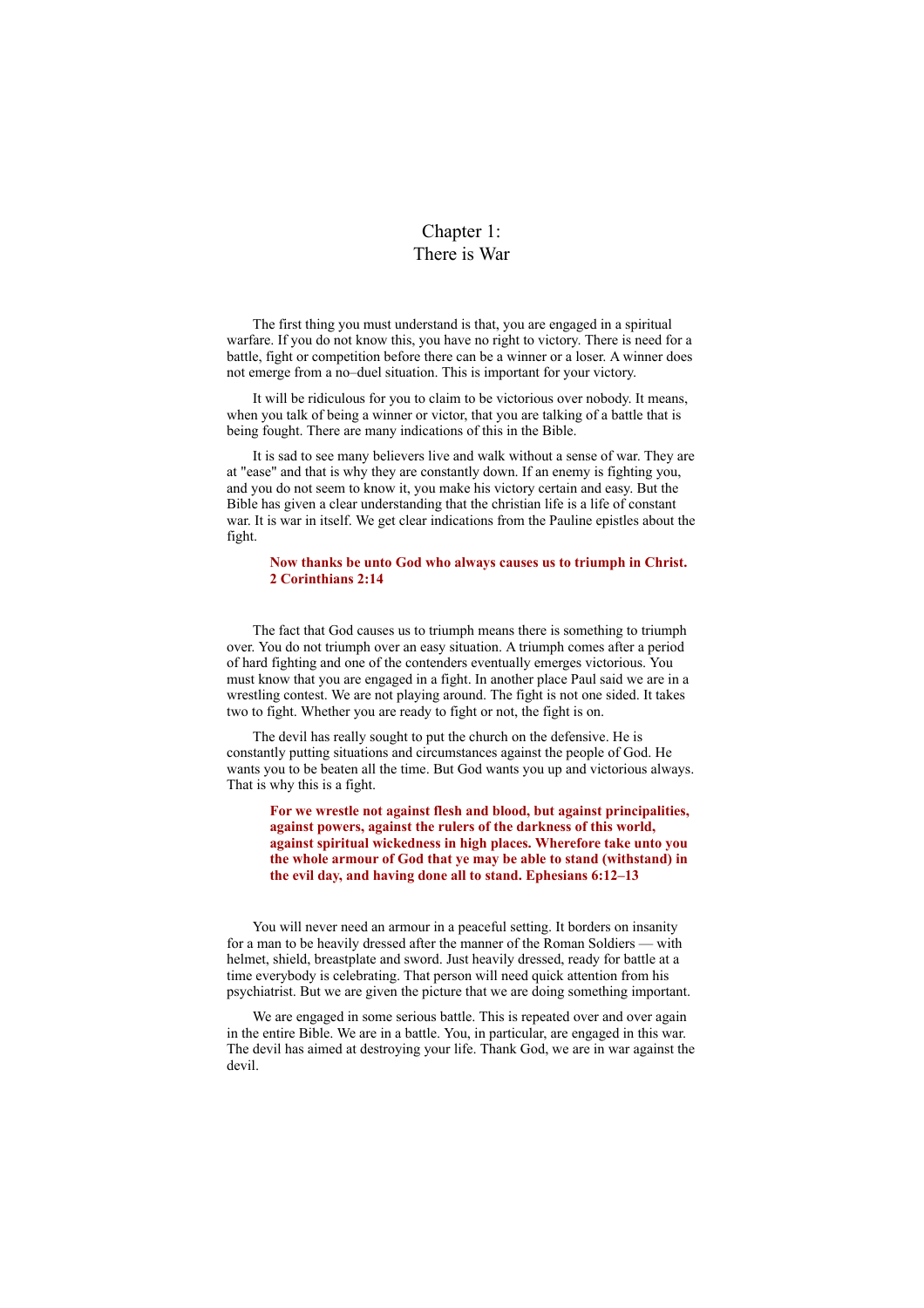It is very important for you to know who your enemy is. The best military strategist will want to know some basic facts about the enemy he is fighting. He will want to know who the enemy is; what is his purpose and what resources are available to him; that is, he wants to know the strength and or weakness of his opponent.

#### **Identifying Your Enemy**

The common thing people think and say in today's world is that, they are being troubled by one kind of bad luck that was transferred to them from some of their ancestors. Some claim their only problem in life, is the old woman (popularly known to be a witch) in their village. Others have some strange opinions and ideas about their situations. They always try to explain the sources of their problems. The Bible has made it clear and obvious that your enemy is the devil. Many people find it difficult to believe this. Their minds have been so programmed to believing that some people are responsible for their problems. The point is that, the devil will want to keep you from identifying him as your enemy, because he knows, the moment you identify your enemy, the battle is almost as good as won. He keeps blinding people to this fact. But know assuredly that the devil is your adversary.

# **Be sober, be vigilant; because your adversary the DEVIL, as a roaring lion, walketh about, seeking whom he may devour. 1 Peter 5:8**

That is your enemy. It is not the herbalist or the witch. Your enemy is the devil. He is the source of every fight you are fighting. It does not matter what fight it is. God is not your enemy. If you are born again, God is your Father. The devil is the enemy. He is your accuser before God. He has sworn that nothing will go well with you. This is where the fight is.

He does not want to see you progress. He wants to ruin your business. He is always mounting pressure on you, to keep you away from God. He is not interested in any good thing coming your way. His thoughts towards you are completely evil. Just as God is light, so is the devil darkness. Just as there is no darkness in God, so there is no light in the devil. He is complete and absolute darkness. This is the fight. He is determined against you. That is why Paul said, "We wrestle..." It takes determination to wrestle. Nobody ever goes into the wrestling ring lightly. He must go with some ruthless determination to win. He must be victory hungry to go into the ring else, he will be carried out unconscious. I want you to realize the level of hatred the devil has for you. He has no bit of love for you. He is your archenemy. He is waging war against you.

The battle you are engaged in is not physical. The devil is a spirit. You cannot fight him physically. It is a spiritual battle that is fought spiritually. A physical problem has physical solution and a spiritual problem can only be solved spiritually. If you look closely at Ephesians 6:13 you will notice a few things there.

**For we wrestle not against flesh and blood, but against principalities and powers, against the rulers of the darkness of this world, against spiritual wickedness in high places. Ephesians 6:13**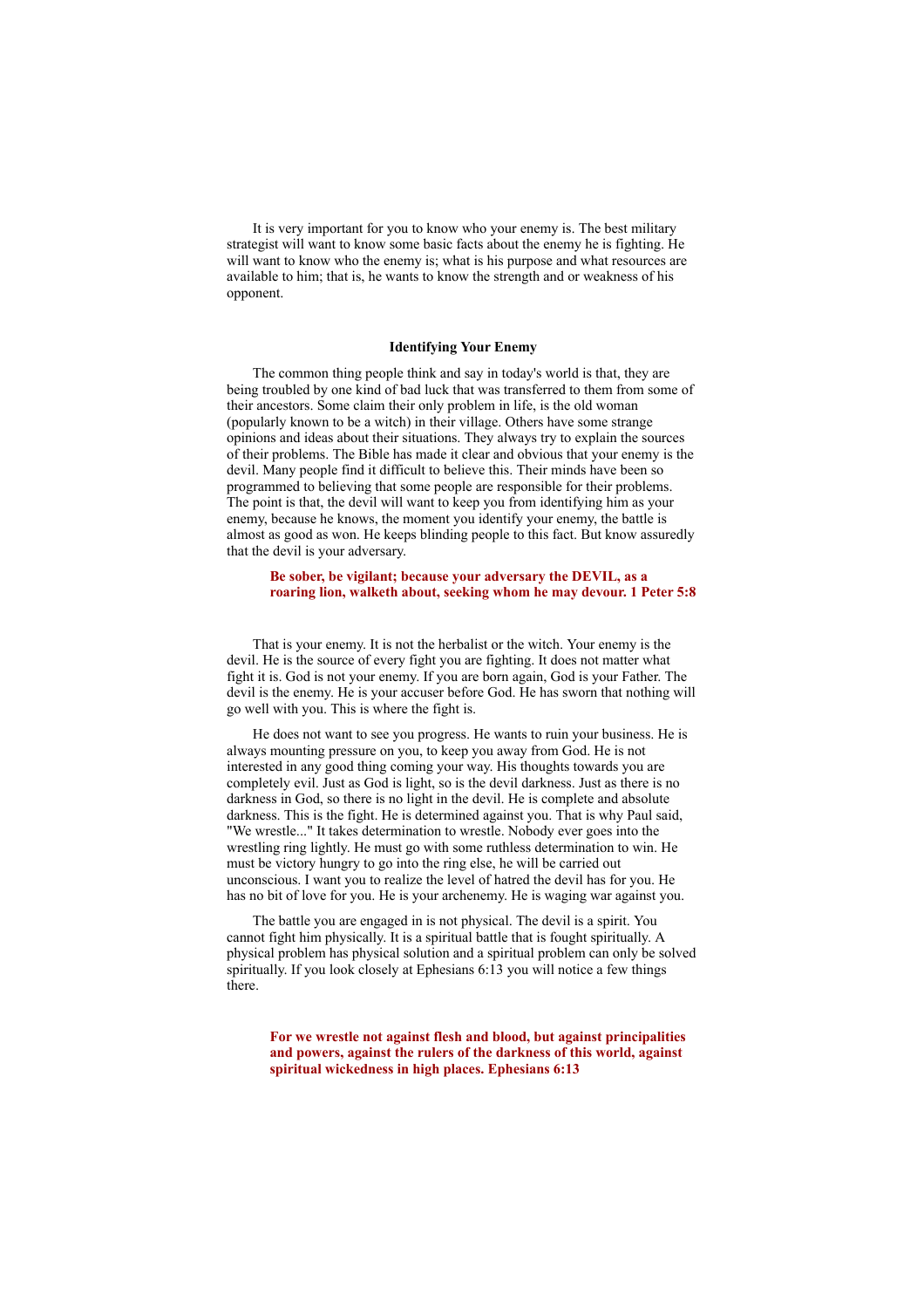It says not against flesh and blood! Not human beings. They are not your enemies. The devil has used this particular lie. It disorganizes and disintegrates homes and families. It is the devil.

Notice that it says, "but principalities and powers, rulers of the darkness of this world and spiritual wickedness in HIGH PLACES." These are not human beings. They are Satan's angelic authorities. They are sent by him to carry out his purposes and plans in your life.

Stop looking at human beings as your problem.

God has not called you into a physical fight. It is a fight of faith. Please get hold of this truth. It will change your whole outlook and you will be able to channel your spiritual energy in the right direction.

You may begin to wonder why God created such an enemy to trouble you. The truth is that, God did not create him a devil in the first place. God created him perfect in beauty. He had tremendous glory in heaven. In fact, he was the highest in the hierarchy of angels. The Bible describes him as the angel "that covereth!" He had the unique assignment of covering God's exalted throne.

**Son of man take up a lamentation against the king of Tyrus, and say unto him. Thus saith the Lord God: thou sealest up the sum, full of wisdom and perfect beauty. Thou hast been in Eden the garden of God; every precious stone was thy covering … the workmanship of thy tabrets and of thy pipes was prepared in thee in the day thou wast created.**

**Thou art the anointed cherub that covereth; and I have set thee so, thou wast upon the holy mountain of God, thou hast walked up and down in the midst of the stones of fire. Thou wast perfect in thy ways from the day thou wast created till iniquity was found in thee. Ezekiel 28:12–15**

He was not created a devil. He was perfect in heaven. He took care of the throne of God. He walked before God but became Satan when iniquity was found in him. As a result of this discovery, he was cast out of heaven. It took violence to eject him. He was forced out and cast into the earth. From that day, he made up his mind to fight anything God. He is always pitching his tent against God and His people. That is why he is your enemy.

Check the scriptures. He has always been at variance with God's plan. He went into the garden, tempted Adam and caused him to rebel against God. He corrupted the world till it became so evil that God had to destroy it (Genesis 6). He smote Job with sickness and caused all his belongings to perish. When Daniel prayed, he sent one of his fallen angels to withhold the result. He is traditionally anti–God. And he has not left you out in this fight. He is constantly on duty to ensure that he does not lose the battle. If you look around you – the circumstances and situations around you, you will notice that this is true. Look at the world today. Many terrible things are happening. New deadly diseases are being injected into the world by the devil. He wants to destroy God's crown of creation – man. Every evil in the world today is the devil's handiwork. God does not tempt any man with evil. He cannot destroy what He has created.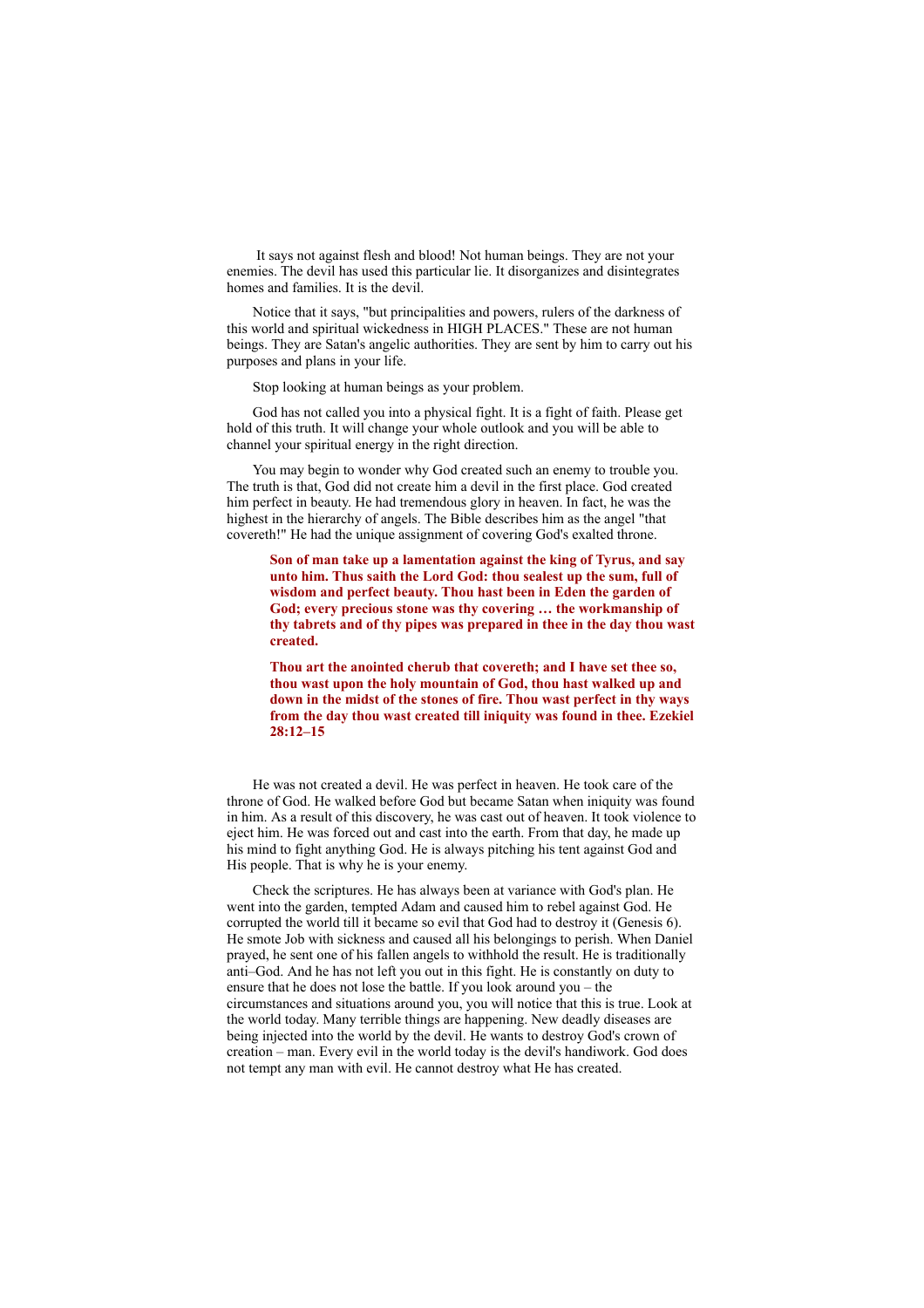This fight can come in any way. It may be in the area of health. It could be in other areas like: need, spiritual growth, Family problems, academic frustrations – in fact all areas of life. When these things come against you, recognize that it is the enemy, the devil, that is shooting his fiery darts at you.

The problems will come. Your own fight must come. You cannot escape it. Every believer is involved in it. You cannot say I am not fighting any battle. Your own battle must come and you will fight it. My battles will come too and you cannot fight it for me. I cannot fight yours. Every individual will fight his battle.

**When thou passest through the waters, I will be with thee and through the rivers they shall not over flow thee; when thou walkest through the fire, thou shalt not be burned; neither shall the flames kindle upon thee. Isaiah 43:2**

This confirms that the time for you to pass through the waters and the rivers will come.

He said, "when thou passest..." not "If." "If" makes it conditional but, "when" makes it certain.

#### **"That ye may be able to stand in the evil day …" (Ephesians 6:13).**

The evil will come. You cannot dodge it. It is part of the things you will need to go through to get your victory. You cannot live in victory if there is no problem. If you do not go to war, you cannot bring laurels home. It is basic that hard times will come but you know you can have your victory always.

One thing is certain about your fight. It is a decided issue. You are already a winner. God has done everything that is necessary for your victory. The devil has lost the battle. You are the winner. The problems will come because, "many are the afflictions of the righteous..." but you have been guaranteed victory already because, "...the Lord delivereth him out of them all." The devil is not the winner, you are! He is not a conqueror, you are more than a conqueror. Your lot with God is victory always. He causes you to triumph always on the basis of the finished work of Christ on the cross. That is your touchstone for victory. It was there that Jesus did it all. The enemy's mission is three fold. They form his ministry towards you. This ministry is clearly stated out in John 10:10 by Jesus himself.

# **The thief cometh not but for to steal, to kill and to destroy... John 10:10**

The devil, your enemy, is the thief. He is not coming physically to break your house or to snatch your car (he can do this however through his agents), but he has ways of stealing your money, time, health and even your property. He will do all he can to fulfil this ministry.

You have to know that each time you have a fight in any area, the devil is behind it. He is the unseen hand behind every evil thing. Any time you are attacked by sickness, it is an attempt of the devil to steal your health, joy and money.

The devil is desperate about this. He can throw anything at anybody, his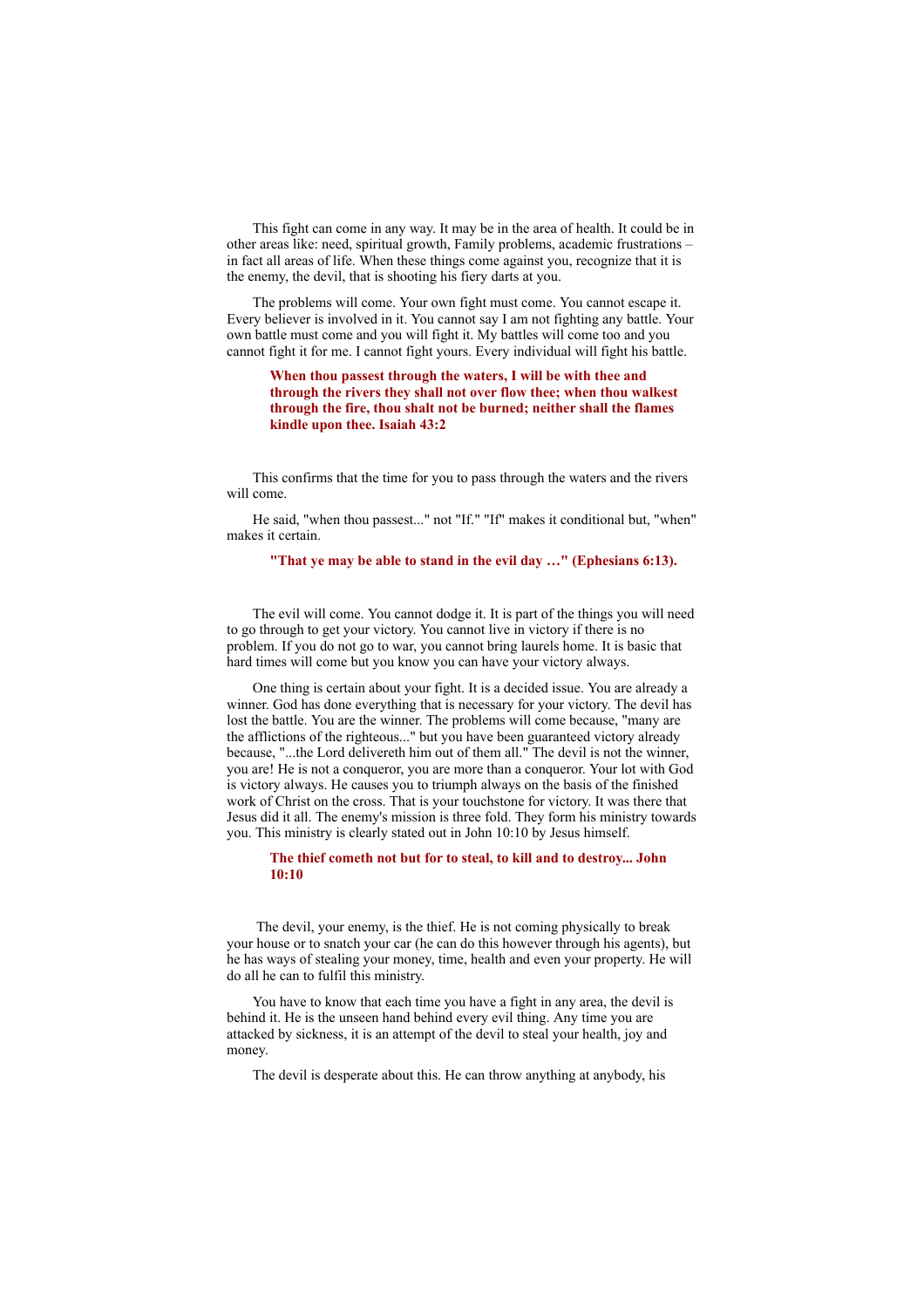ultimate aim is to destroy. He is the enemy. If you know this, you will stop finding reasons and excuses for your problems, and you will be able to tackle them properly.

God is not the author of evil. He does not tempt anybody with evil. The devil is the master of evils. He is the source. Jesus said whenever he comes against you, it is to steal, kill and destroy. That is his plan. But Jesus also said

#### **I am come that they (you) might have life and that they (you) might have it more abundantly. John 10:10**

As the devil is totally committed to doing evil to you, Jesus is absolutely eager to give you an overcoming life. The enemy's evils cannot overpower the winning life Jesus has come to give to you. Jesus has given you that life – eternal life by which you can win all the time. There is no excuse for any believer to be defeated. God has perfected your victory programme in Christ Jesus. You can boast of constant victory. He causes you to triumph always over every situation. If it is sin, the Bible says he that is born of God does not sin. He has planted His seed in you and you cannot sin if you abide in Him.

# **Whosoever abideth in him sinneth not: whosoever is born of God doth not commit sin for his seed remaineth in him and he cannot sin because he is born of God. 1 John 3:6,9**

This talks about victory over sin. This is important, because the moment the devil can get you defeated in this area, you are finished. He can then go on and afflict you with anything and get away with it. The seed of God is in you. Eternal life has been planted in you. This life is stronger than any fight the enemy can bring. It is the very life of God that cannot fail in any situation.

Your victory is guaranteed in every sphere of life.

Name it. God has provided victory for you in every battle in the comprehensive finished work of Christ at Calvary.

> **There hath no temptation taken you but such as is common (moderate) to man: but God is faithful who will not suffer you to be tempted above that ye are able; but will with the temptation also make a way to escape that ye may be able to bear it.1 Corinthians 10:13**

There is, clearly, no battle that is beyond you. If it was beyond you, God would not allow it to come your way. Do not think that God is unaware of your situation in battle. He knows your capacity as a winner. He knows what situations come your way. So before He allows any of them, He has assessed your strength.

You have divine ability to win in all and every battle that comes your way. You are born of God and whatsoever is born of God simply overcomes the world (1 John 5:4).

By virtue of your birth you are a world overcomer. That is the Bible. The greater one is in you and you are more than a conqueror. The problems may look stern. The seas may rage and the storm may be tempestuous but in all these you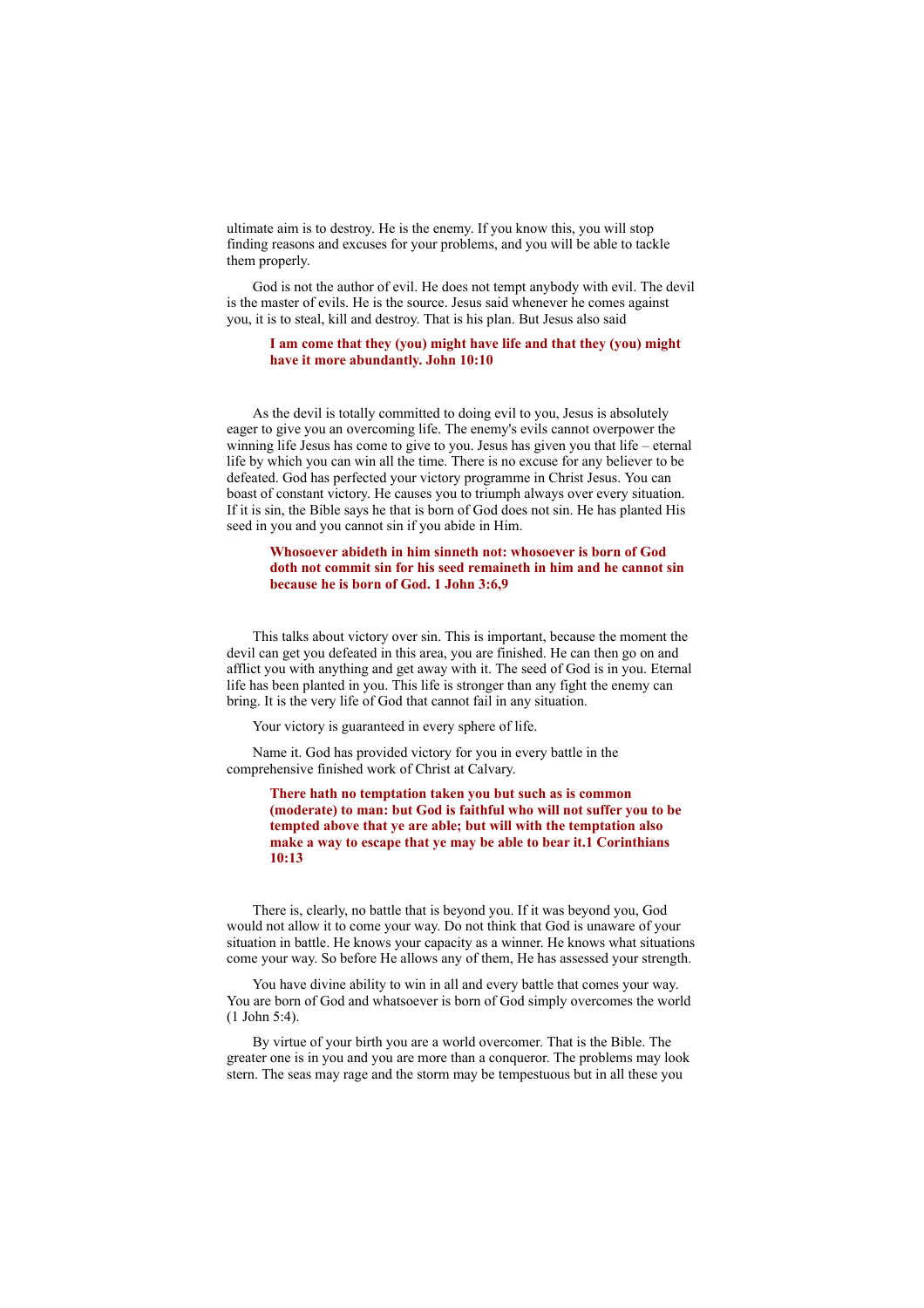are more than a conqueror.

Every one of the troubles seeks to separate you from the love of Christ. But the word says they cannot. They are not designed to draw you away. They are supposed to be stepping stones to victory. Each time you win a battle in faith, you are promoted. Your faith gets stronger; ready for another round. That is why the Bible says, having done all, to stand.

**Who shall separate us from the love of Christ? Shall tribulation or distress, or persecution or famine, or nakedness, or peril or sword? Nay in all these things we are more than conquerors through him that loved us. For I am persuaded, that neither death, nor life, nor angels, nor principalities, nor powers, nor things present nor things to come, nor height, nor depth, nor any other creature, shall be able to separate us from the love of God, which is in Christ Jesus our Lord. Romans 8:35,37–39**

This catalogue of things cannot separate you from the love of Christ. They cannot defeat you. Look at those issues again. They are the toughest battles you can ever fight. But they are not sufficient to defeat you. There is something too strong for the devil to break in you – the God kind of life. This life was made available when Jesus died on the cross.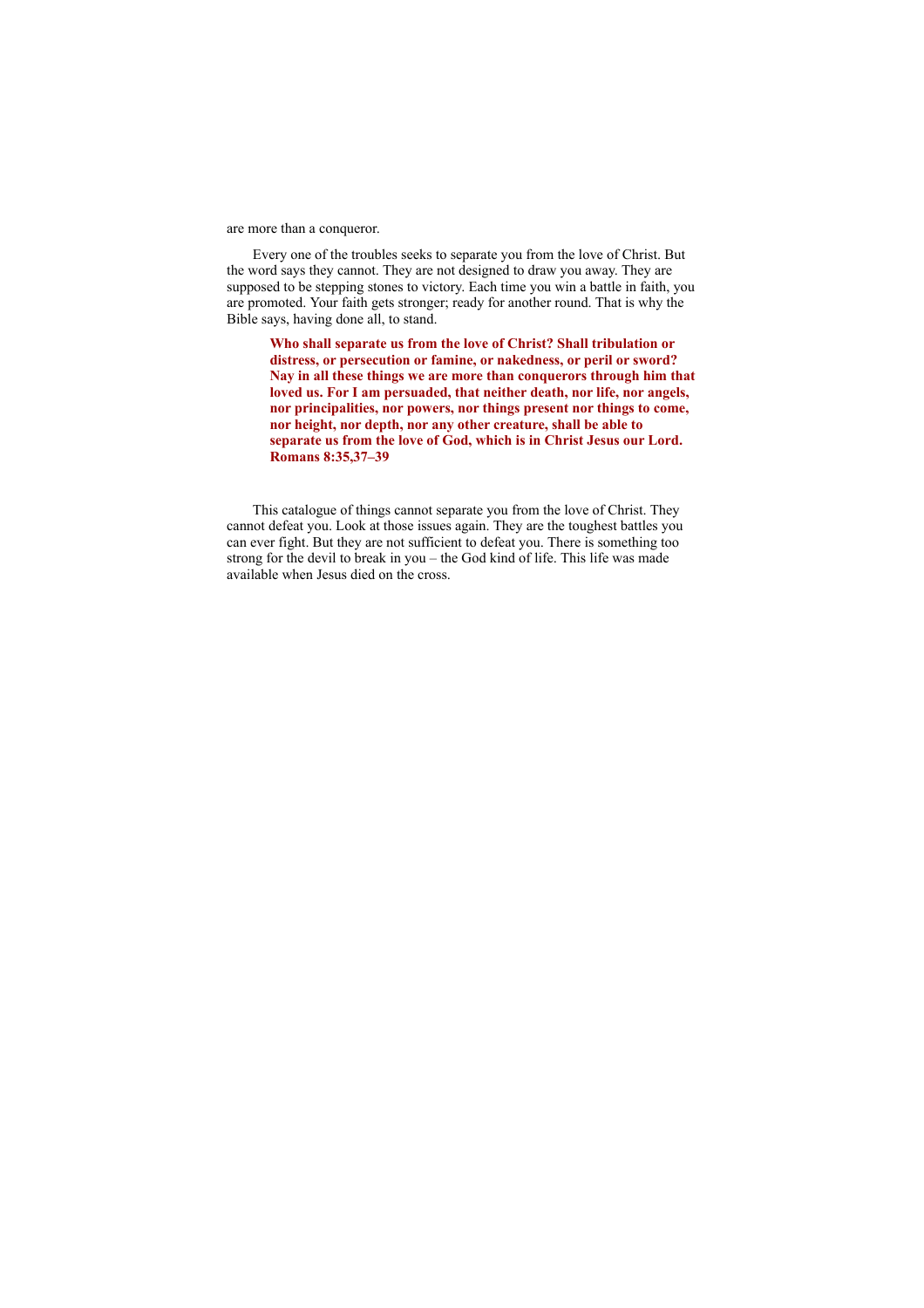# Chapter 2: The Drama At Calvary

The greatest event in the world's history was the drama at Calvary when and where Jesus, the Son of the Most High died. It was a time when the most unusual things (both physically and spiritually) happened. The creator of heaven and earth was crucified by His creatures. It was the tragedy of all ages but much more, it was the deliverance and absolute emancipation of the world from the house of bondage.

In the book of the beginnings (Genesis) we are given the account of creation. God by sovereign act created the earth and formed His man, Adam, in His own image. He put him in the garden and made him the god of all His works. He asked him to reign, rule and exercise dominion over every living being on earth.

At the end of it all Adam became the god of this world. God's plan in the beginning was perfect. Adam was to handle heaven's affairs on earth. This happened and everything went on smoothly. There was no personality clash between the God of heaven and the god of this earth. After all these, God looked and saw that it was very good.

#### **And God saw everything that he had made, and, behold, it was very good... Genesis 1:31**

Such was the beauty of God's work. He was satisfied with it. He said, "Very good!" With man at the helm of affairs, it was very good with God. He brought the animals to him for their naming ceremony. Adam gave them names and God did not correct or change any of them till today. Such was the totality of man's dominion and authority. He did not need to struggle for victory. It was his habit. It was natural with him. He had God's very nature. He knew himself as the god of this world. It was easy for him to rule because of his proper understanding of himself. Satan, your enemy, did not enjoy this situation. So he tempted God's man and got him to sin against God. Tragedy struck and the devil took over the administration of this world. It was legally handed over to him by Adam and no one could take it except a man.

Immediately, man fell from his exalted state, he was literally "born again." He took upon him the nature of Satan. He became one with the devil in his satanic nature of spiritual death and was thus separated from God.

But God in His divine and predeterminate counsel had planned the drama at Calvary as the only way to retrieve the world and to restore His man to his former estate. He then announced His plan publicly to the hearing of the devil himself that He, God, would send a Saviour that would defeat the devil.

# **And I will put enmity between thee and the woman and between thy seed and her seed and it shall bruise thy head and thou shall bruise his heel. Genesis 3:15**

From that day, God set all His machinery into motion and the devil began to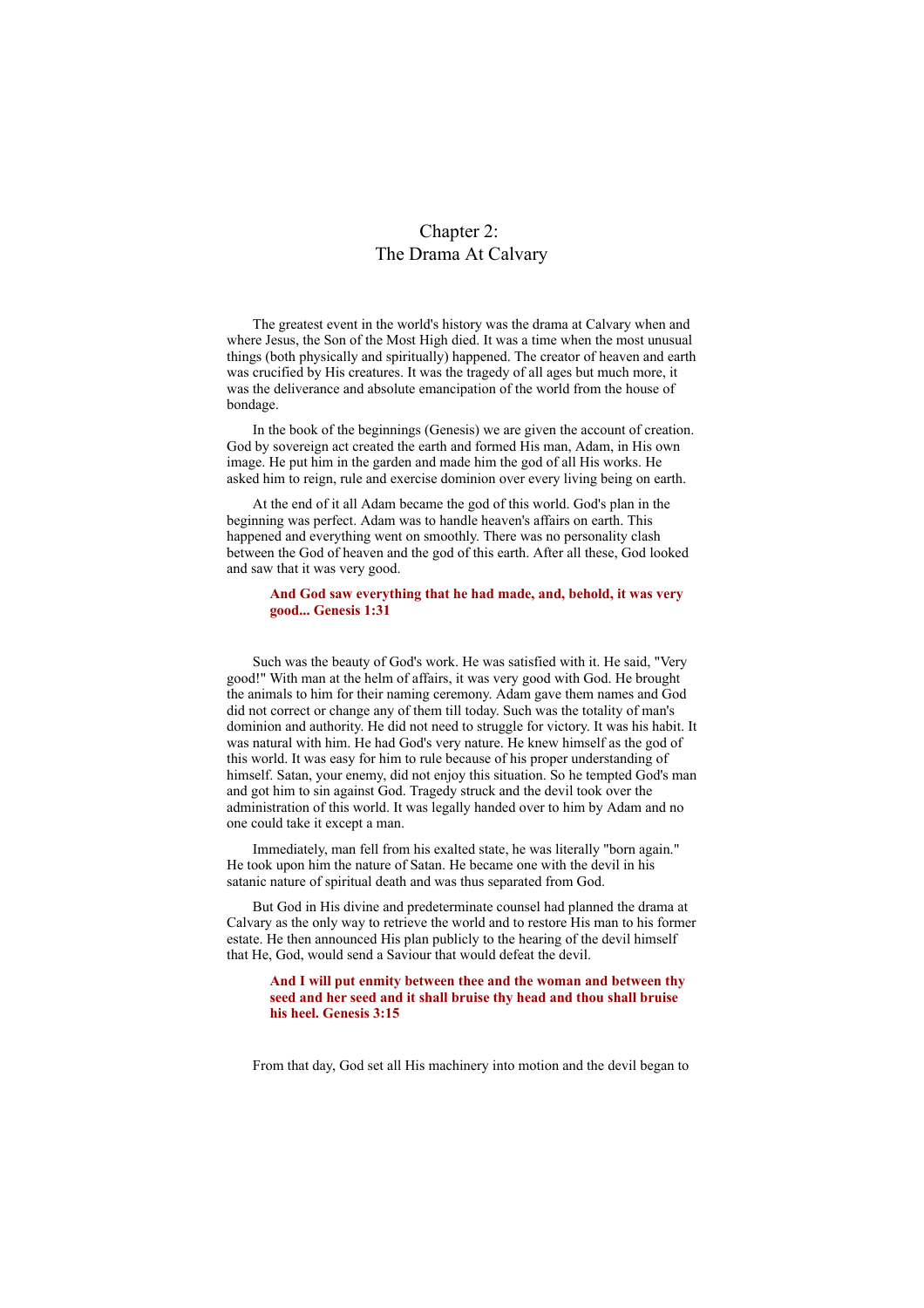wait and to expect with unprecedented anxiety. He started some hit and run strategies. He knew God to be true. That the counsel of the Lord shall stand for ever. He knew God's nature of constancy and consistency, so he began to panic. He caused so much problem in the world that God got angry and destroyed it. And God saw that the wickedness of man was very great in the earth, and that every imagination of the thoughts of his heart was only evil continually.

### **And it repented the Lord that he had made man on the earth and it grieved his heart. And the Lord said, I will destroy man whom I have created from the face of the earth... for it repented me that I have made them. Genesis 6:5–7**

When God spoke those words, the devil must have been happy. If He destroyed the whole world where would the seed of the woman come from?

#### **But Noah found grace in the eyes of the Lord. Genesis 6:8**

God kept his promise and the Lord Jesus Christ came into the world. Jesus came to give you victory. He did not need any miracle. He did not need to defeat Satan. He did not need to be saved. He is the Creator. He is God. He has been God from the beginning of the beginning. He is co-eternal with the Father.

He would not have needed any contact with the devil, if you were not involved. The devil is too inferior to Him for any conversation, talk less of a battle. Jesus Christ, He is the Lord. But He came. He did not come as God. He came in the flesh, like a man. He was constantly referred to as the Son of man.

Understand that Adam legally sold out to the devil. He submitted to him as a man. Co it would take a man to take it back. God could have slapped the devil out of existence the moment man fell but He did not. The devil would have accused Him of injustice. God did not give him authority, it was man and it would take a man to collect it back.

So Jesus came as it was prophesied and the devil started pursuing Him all over the place. It started from His birth till the time He died on the cross. Jesus came as a man.

**For as much then as the children are partakers of flesh and blood, he also himself likewise partook of the same; that through death he might destroy him who had the power of death that is the devil; For verily he did not take upon him the nature of angels; but he took upon him the seed of Abraham. Wherefore in all things it behoved him to be made like unto his brethren that he might be a merciful high priest in all things pertaining to God to make reconciliation for the sins of the people. Hebrews 2:14, 16–17**

Jesus did not come in the nature of angels or in His nature as God. He came as the seed of the woman. The seed of Abraham. He was made like us (totally man) to be able to confront the devil legally. He humbled Himself to become a man.

**Who, being in the form of god, thought it not robbery to be equal with God. But made himself of no reputation and took upon him the form of a servant and was made in the likeness of man. And being**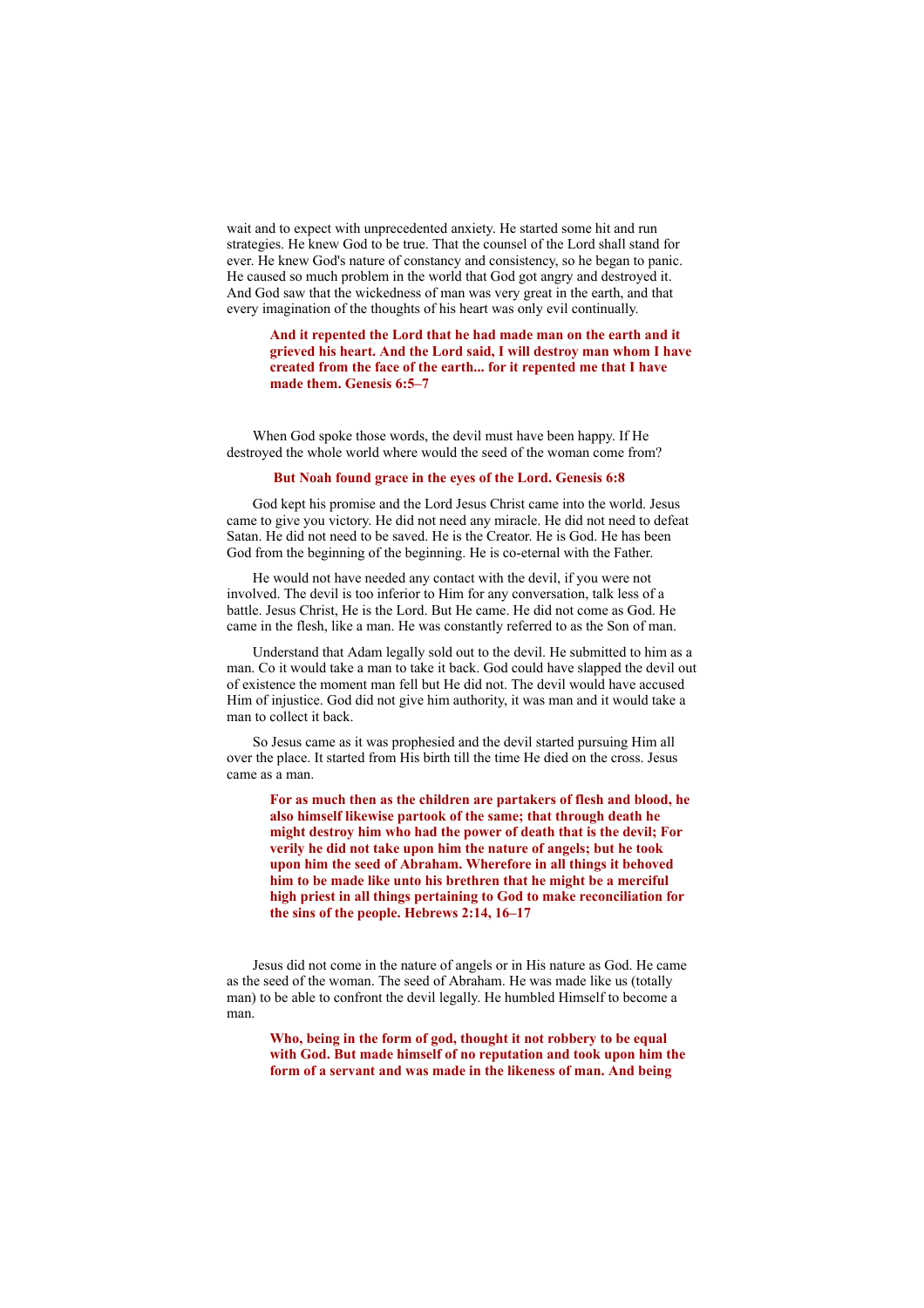# **found in fashion as a man, he humbled himself, and became obedient unto death, even the death of the cross. Philippians 2:6–8**

He emptied Himself and came as a man to the world. Many people believe that Jesus performed those miracles because He is the Son of God. They say, "You cannot compare yourself with Jesus." But Jesus did those things as a man anointed with the Holy Ghost. He did not perform any miracle until after the Holy Ghost had descended on Him.

# **How God anointed Jesus Christ of Nazareth with the Holy Ghost and with power; who went about doing good and healing all that were oppressed of the devil for God was with him. Acts 10:38**

He did not get those victories as the Son of God but as a man. Even if He did, in His sonship capacity, you are also a son of God. A bonafide member of the cosmic Family. Jesus so manifested the Kingdom power and authority that it put the devil on the defensive too constantly. He tried all he could to stop Him but could not, so he planned and framed charges of mutiny against the Lord Jesus Christ, and He finally had to go to the cross for the greatest drama in the history of the world. The Lord Jesus knew what was happening. He was fulfilling prophecy. But the devil was ignorant. He thought he had got the Son of God finally. Jesus was bridging a gap between the past and the future. The cross became the centre of history. Jesus the Messiah was on the cross.

More things happened on the cross than most people know. As He hung on the cross, great things began to happen in the realm of the spirit.

He took the place of man in sin, sickness, poverty, death and every evil thing in the world. He was God's sacrificial lamb for man's redemption from the hands of the chief task master, the devil. Right there on the cross, He was made sin. He identified with man in the sin situation. He identified with man in the fallen state and became sin for us.

#### **For he hath made him (Jesus) to be sin for us, who (Jesus) knew no sin; that we might be made the righteousness of God in him. 2 Corinthians 5:21**

Jesus became sin. Until this time, He did not know sin. But for Him to deliver man from the power of spiritual death, He had to partake of it. As He hung on the cross, He was sin personified. All the sins of the world, past, present and future were laid on Him. He died spiritually – separated from God.

He did not only carry our sins on Him, He carried the whole world's diseases and sicknesses. He carried all pains and afflictions. Every evil thing in this world was laid on Him on the cross.

**Surely he hath borne our griefs, and carried our sorrows; yet we did esteem him stricken smitten of God and afflicted. But he was wounded for our transgressions, he was bruised for our iniquities; the chastisement of our peace was upon him and by his stripes we are healed. Isaiah 53:4–5**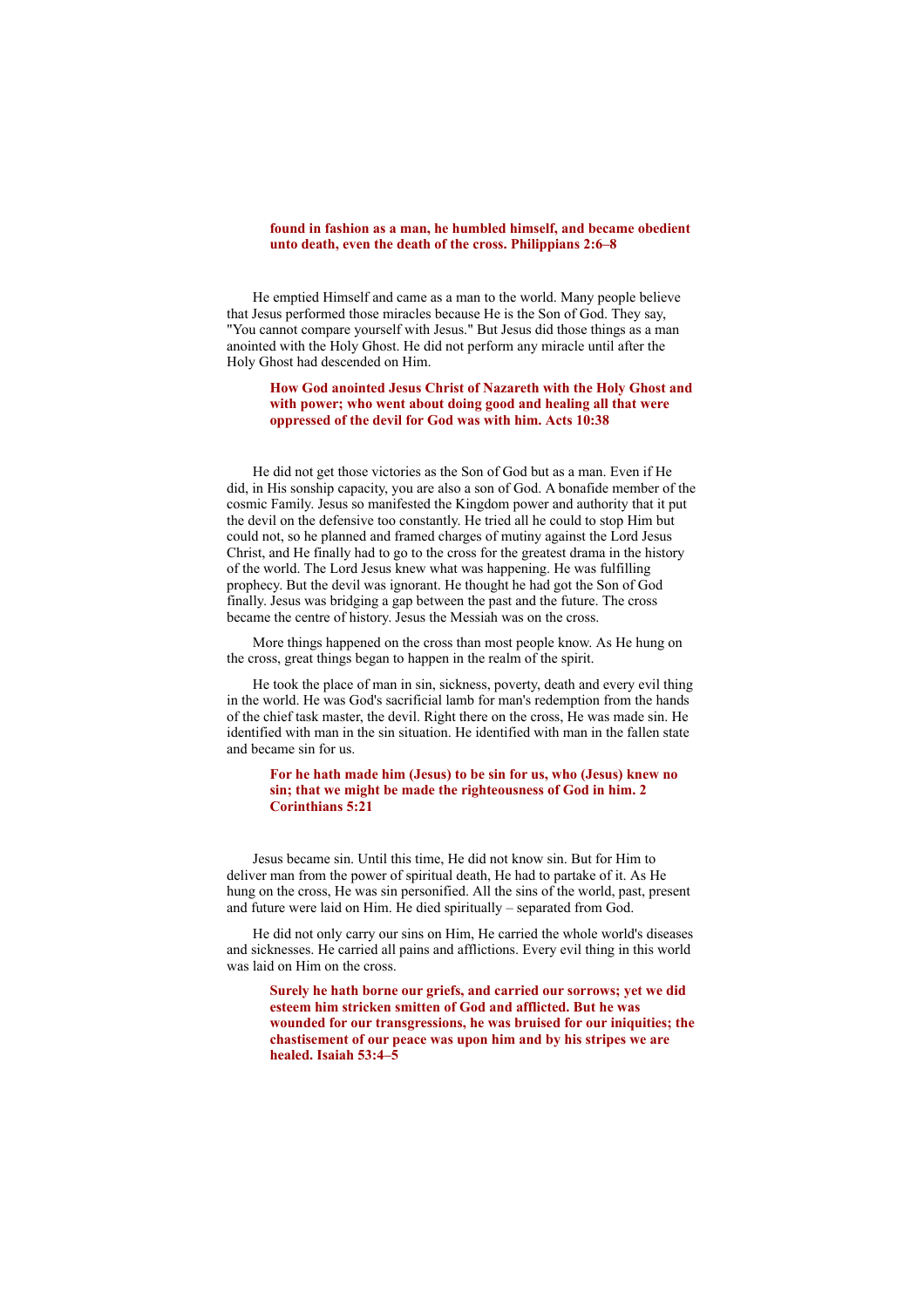These things were accomplished on the cross, when He said, "It is finished" (John 19:30). That was when it happened. When Jesus said it, He gave up the ghost. He finished your battles against sin, difficulties and every evil. People argue that, Jesus did not die spiritually. They are fully persuaded that He only died physically. If He only died physically, then He redeemed us from physical death only. It did not affect sin. Sin is a spiritual force, any physical exercise cannot stop it. Jesus did more than die physically on the cross. He also died spiritually. He was made sin. Not that He sinned ordinarily, but He was made sin itself. He was sin incarnate on the cross. That is spiritual death. What does it take to be in a state of spiritual death? –separation from God. Adam and Eve did not die physically when they ate the fruit in the garden, yet God told them, "The day that ye eat ye shall die." They did not die physically, they died spiritually. They were separated from God. Jesus too was separated from God. Right there on the tree when He had become sin, God turned his eye from Him and Jesus exclaimed, "Father, why have You left Me alone?"

**And when the sixth hour was come, there was darkness over the whole land until the ninth hour.**

**And at the ninth hour, Jesus cried with a loud voice saying, ELOI, ELOI, LAMA SABACHTHANI, which is being interpreted, My God, my God, why hast thou forsaken me? Mark 15:33–34**

His Son was separated from Him. He had been made sin and God is too holy to behold sin. His eyes are too pure to look upon sin. He had no choice than to forsake His Son on the cross. **Habakkuk 1:13** says,

### **Thou art of purer eyes than to behold evil, and canst not look on iniquity.**

So Jesus being sin at this time could not continue to command God's fellowship. That is the whole essence of spiritual death. It is a basic spiritual law that, if any man is found with sin at death, he must go to hell. "The soul that sinneth it shall die." At this time the enemy thought he had got all the victory. He had finally succeeded in killing the Hope of the world.

He was even more excited when he noticed sin on Him. It became imperative that He should to go to hell. God would not break that law, else the deliverance of the world would not be complete. It would have been abortive.

### **And he made his grave with the wicked and with the rich in his deaths. Isaiah 53:9**

If Jesus did not go there, then we still have to go there because it means that His sacrifice does not cover that area. He took part in every thing that mattered to our redemption.

**Wherefore, in all things it behoved him to be made like unto his brethren that he might be a merciful and faithful High Priest in things pertaining to God to make reconciliation for the sins of the**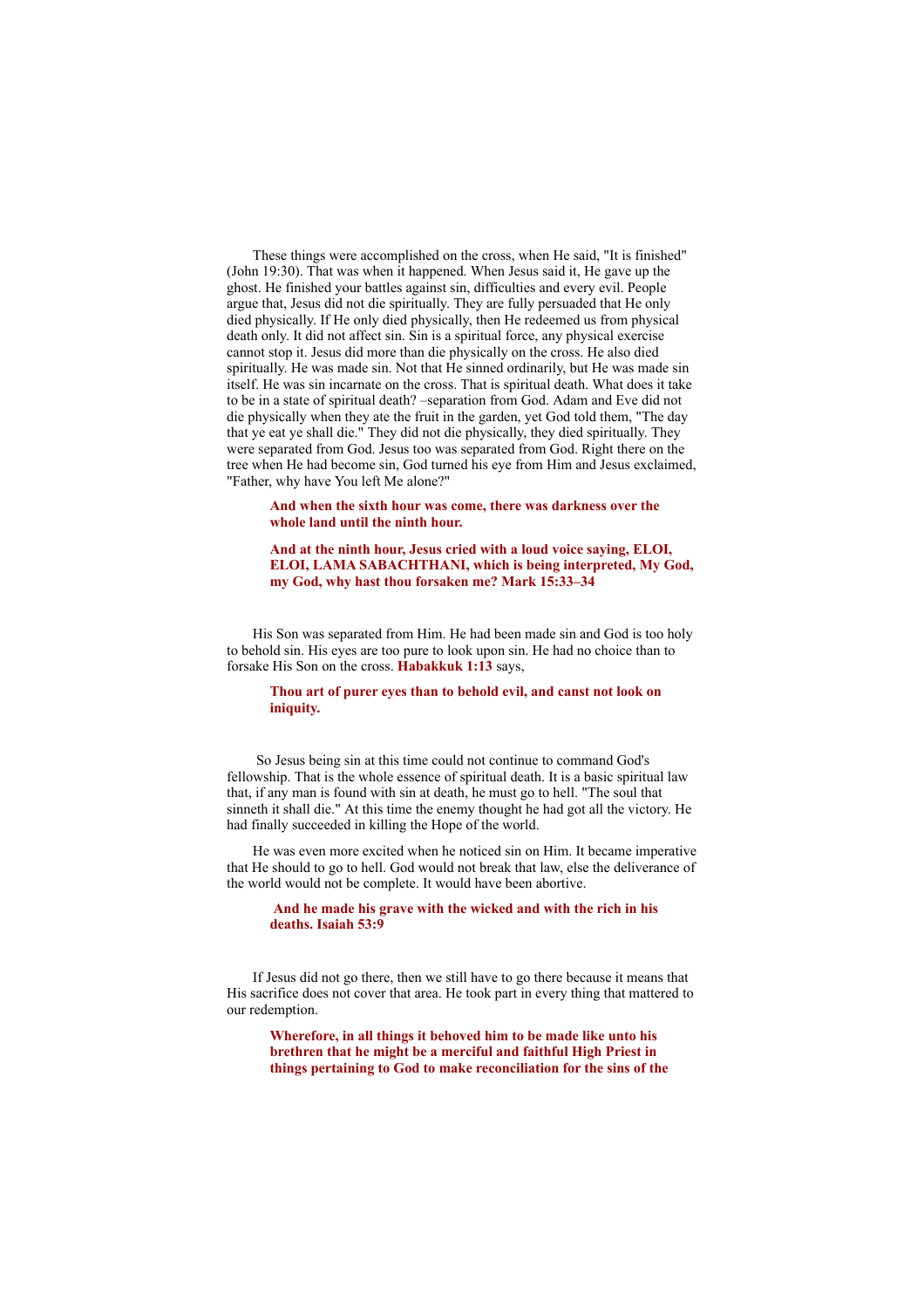#### **people. Hebrews 2:17**

That is the whole truth. Now that he ascended, what is it but that he also descended first into the lower parts of the earth?

**He that descended is he also that ascended up far above all heavens that he might fill all things. Ephesians 4:9–10**

The man David, in one of his prophetic psalms about the Messiah spoke of the Lord Jesus in conversation with the father.

**Therefore my heart is glad, and my glory rejoiceth; my flesh also shall rest in hope. For thou wilt not leave my soul in hell; neither wilt thou suffer thine holy one to see corruption. Psalm 16:9–10**

When Peter preached his first open air crusade in Jerusalem on the day of Pentecost, after he had just received the baptism in the Holy Ghost, he said this psalm was talking about Jesus.

**For David speaketh concerning him... therefore did my heart rejoice and my tongue was glad; moreover, also my flesh shall rest in hope; because thou wilt not leave my soul in hell neither wilt thou suffer thine holy one to see corruption. Acts 2:25–27**

His presence there was part of the divine assignment. He went there and finished the work. It was there that He cemented the victory and sealed the devil's doom of defeat. He took the keys to hell and death and arose victoriously. He spoilt, defeated and stripped principalities and powers of all their authority. Before this time, the devil had the power (key) of death. But when Jesus died and was there, He destroyed the devil and the powers he had.

**For as much as the children are partakers of flesh and blood, he also likewise took part of the same that through death, he might destroy him that had the power of death that is the devil. Hebrews 2:14**

**And having spoilt principalities and powers, he made an open show of them triumphing over them in it. Colossians 2:15**

This is the culmination of the drama at Calvary. Jesus did a very neat job. He finished everything as it is written of Him and rose triumphantly. He went to the throne and offered His blood as the blood of eternal covenant and sanctified us for victory forever more. This is the springboard for victory. The cross is the touchstone for victorious living. That is what settled the sin problem. He took you out of the house of bondage and brought you into life. He gave you life from His victory on the cross. He restored you back as God's man on earth. Jesus restored everything that man lost in the garden of Eden in His victory over Satan. He has put all these into your hand. The victory is total — spirit, soul and body. It is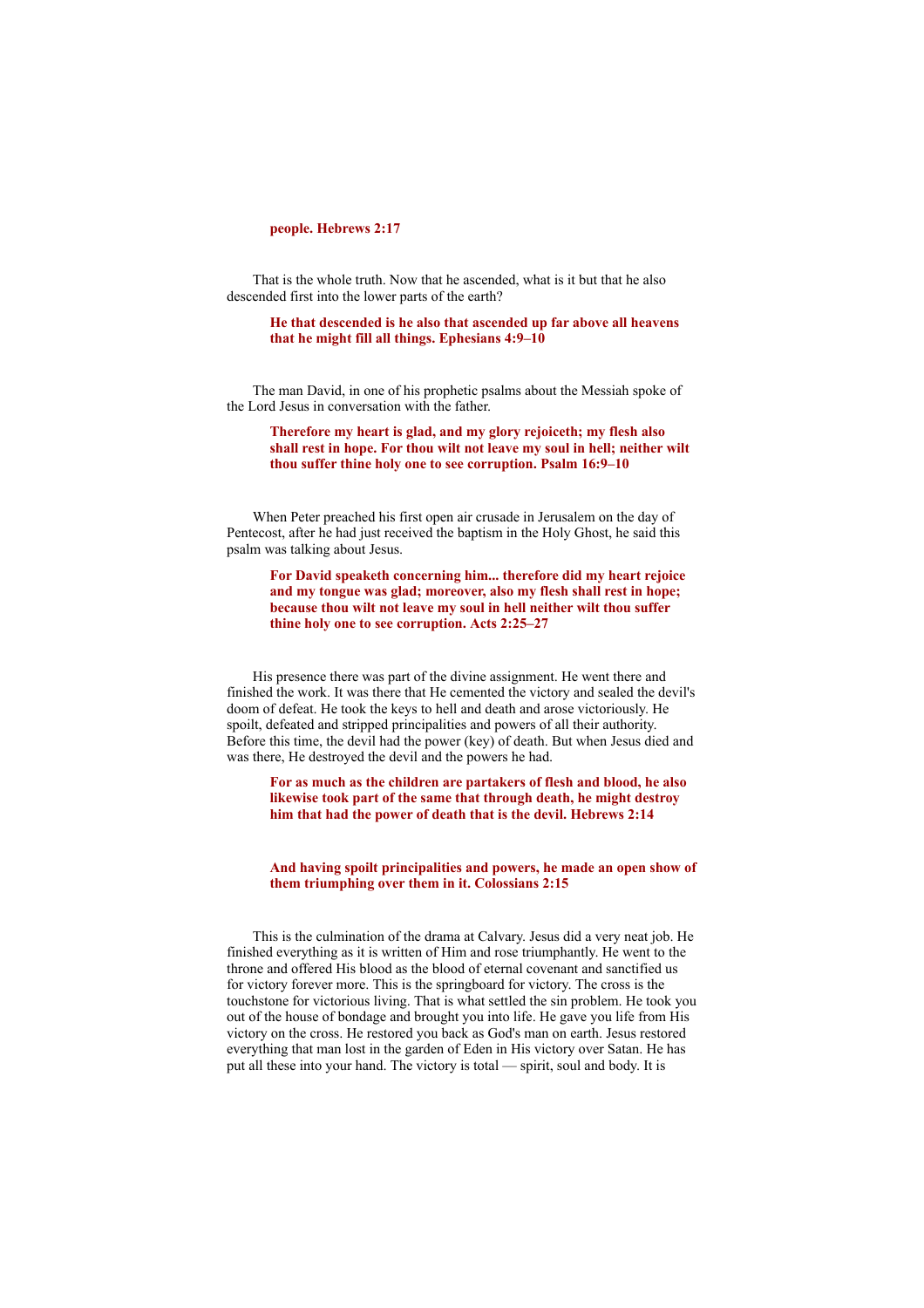comprehensive victory for you in all ways. He did it on your behalf.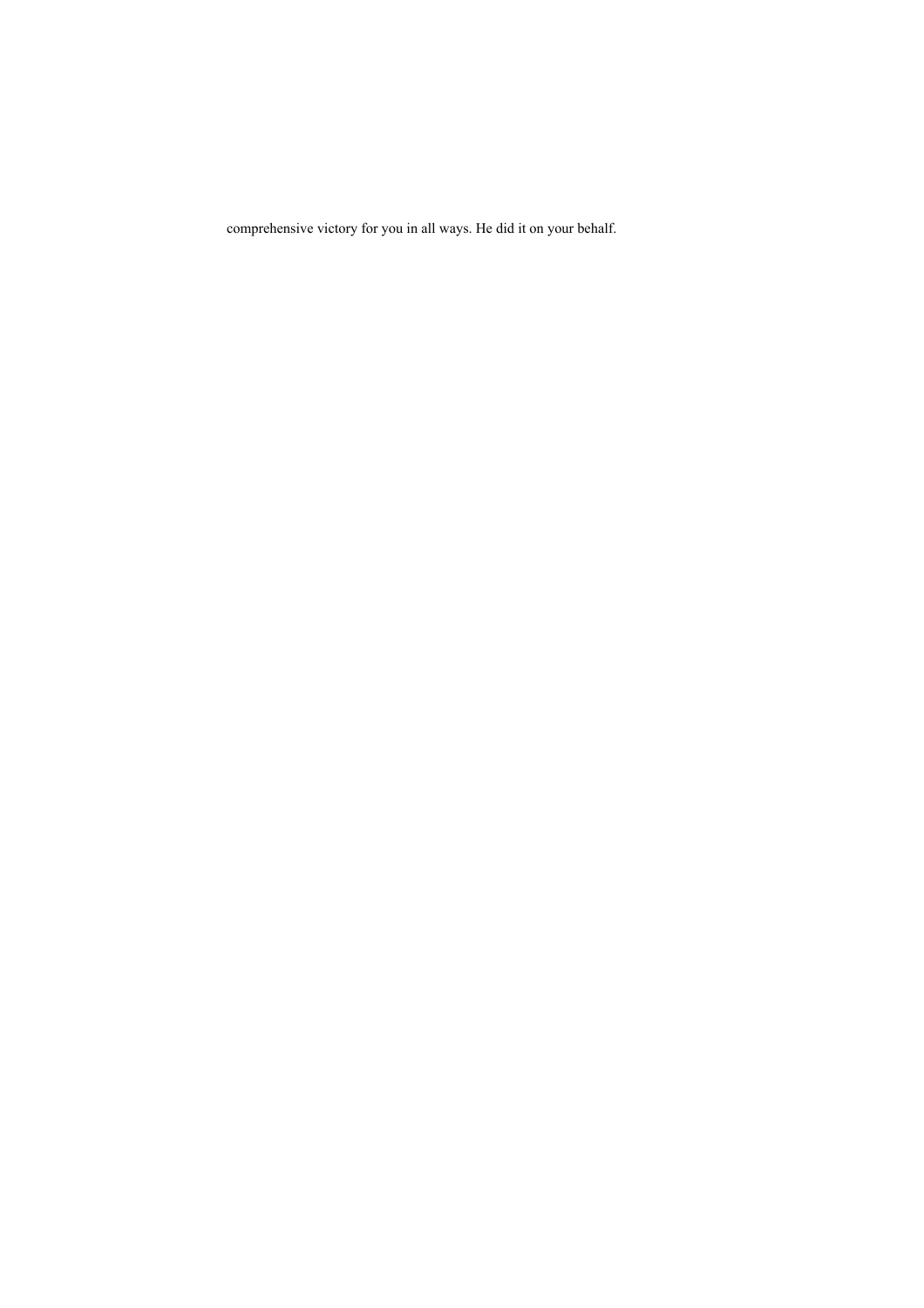# Chapter 3: Your New Status

When Jesus died and rose from the death, He went into the Holy of holies in heaven to present His blood of eternal redemption on the basis of His substitutionary death and resurrection on our behalf. By this He obtained eternal victory for us and made us victors over the devil.

**...but with his own blood he entered in once into the holy place having obtained eternal redemption for us. Hebrews 9:12**

**He offered His blood at the holy place for us. It was not the blood of bulls and goats but His very blood. After doing this, He sat down at the right hand of Majesty on high expecting His enemies to be made His footstool.**

**But this man, after he had offered one sacrifice for sins, for ever, sat down on the right hand of God; for by one offering he hath perfected for ever them that are sanctified. Hebrews 10:12,14**

When He sat down on the right hand of God, He had completed man's perfect victory in all battles of life because in that exercise, man, (you), was legally identified with Him in His crucifixion, death, burial and resurrection.

If you are going to walk in your victory, you must be fully aware of your identification with Christ in every stage of His redemptive work. In every stage of it, you were in Christ. You were legally present there, defeating the devil when Jesus died. When you know this you will develop a victory mentality, you will become aware of your legal victory in all battles of life as they come.

Just as Jesus identified with us in our spiritual death, we also identified with Him in His sufferings. We legally took part in it. If He did not identify with us, He would not have been able to redeem us. If we were not identified with Him also, we cannot claim any right to victory but thank God, we were identified with Him in His crucifixion, burial and resurrection. That is our victory. Consider the following scriptures:

**I was crucified with Christ nevertheless I live... Galatians 2:20**

**Knowing this that our old man was crucified with him that the Body of sin might be destroyed that we should no longer live in bondage to sin. Romans 6:6**

**Who was delivered for our offenses and was raised for our justification. Romans 4:25**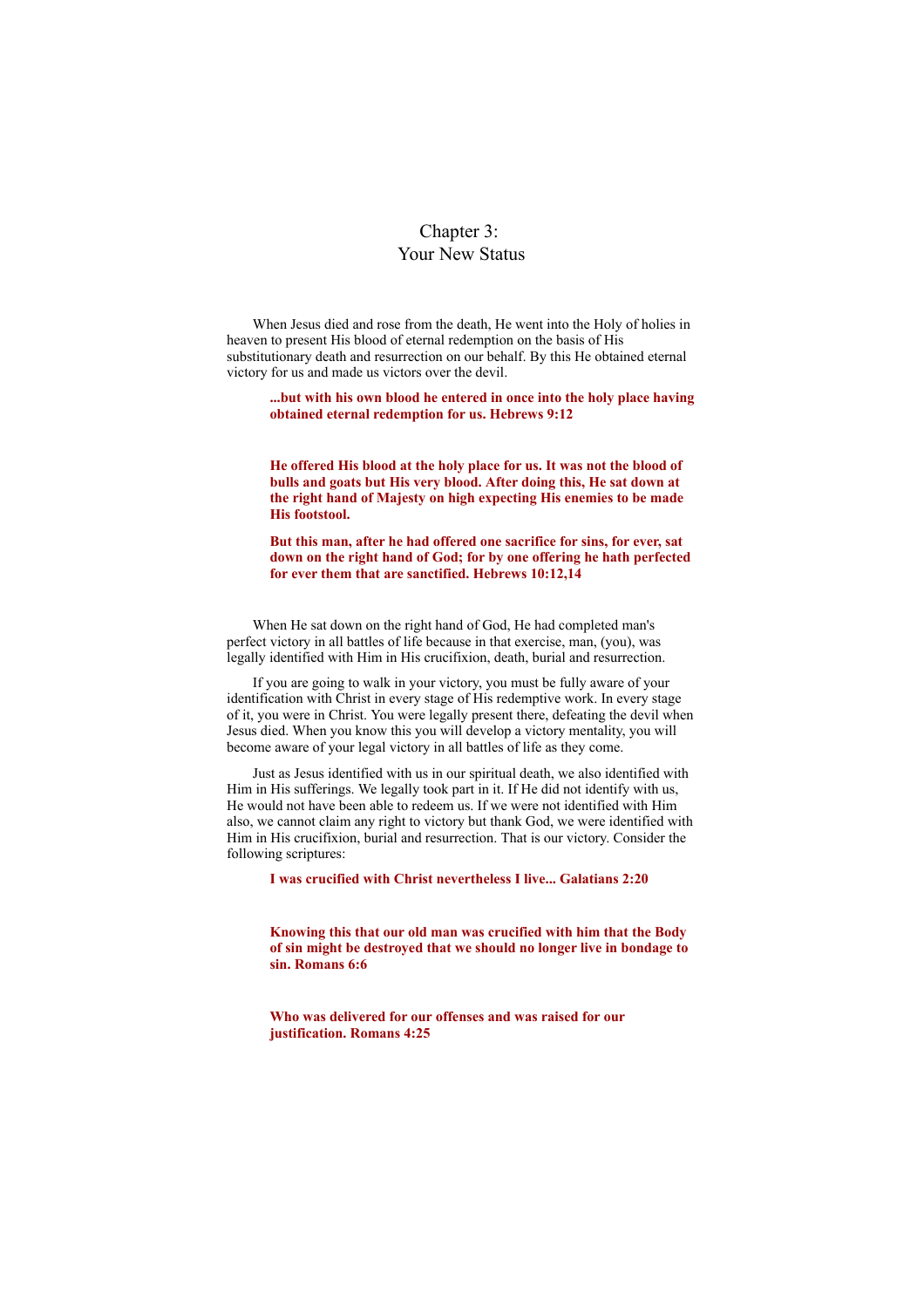He was delivered up on account of your trespasses and raised for your justification. He became identified with you on the cross and you with Him. You were there on the cross crucified. Crucified with Him, you also died with Him. You were joined with Him in the likeness of His death. As He died, you died with Him. As a matter of fact you went to hell with Him. Completely identified.

# **For if we have been planted together in the likeness of his death, we shall be also in the likeness of his resurrection. Romans 6:5**

You were buried with him in His death. Water baptism is a kind of burial with Christ. It is a type of His burial and resurrection. We virtually, legally took part in everything that happened to Him.

**Know ye not that so many of you as were baptized into Jesus Christ were baptized into his death. Therefore we are buried with him by baptism into his death... Romans 6:3–4**

You equally identified with him in His resurrection and exaltation. You were made alive with him.

**And you being dead in your sins and in the uncircumcision of your flesh hath he quickened together with him having forgiven you all trespasses. Colossians 2:13**

**Even when we were dead in sins, hath quickened us together with Christ. Ephesians 2:5**

When Jesus was made alive in the spirit, you were, also. On the basis of identification you were raised up from the dead together with Him.

**And hath raised us up together with him and made us sit together in heavenly places in Christ Jesus. Ephesians 2:6**

When God raised Him up and exalted Him far above principalities and powers, you were there with Him — exalted.

*And hath raised us up together with him and made us sit together with him in the heavenly places in Christ Jesus.* That is you! He raised you above your enemies.

You are far above them. You are over them.

**... when he raised him from the dead and set him at his own right hand in the heavenly places, Far above all principality and powers, and might and dominion and every name that is named, not only in this world but also in that which is to come. And hath put all things under his feet, and gave him to be the head over all things to the church, which is his body, the fullness of him that filleth all in all. Ephesians 1:20–23**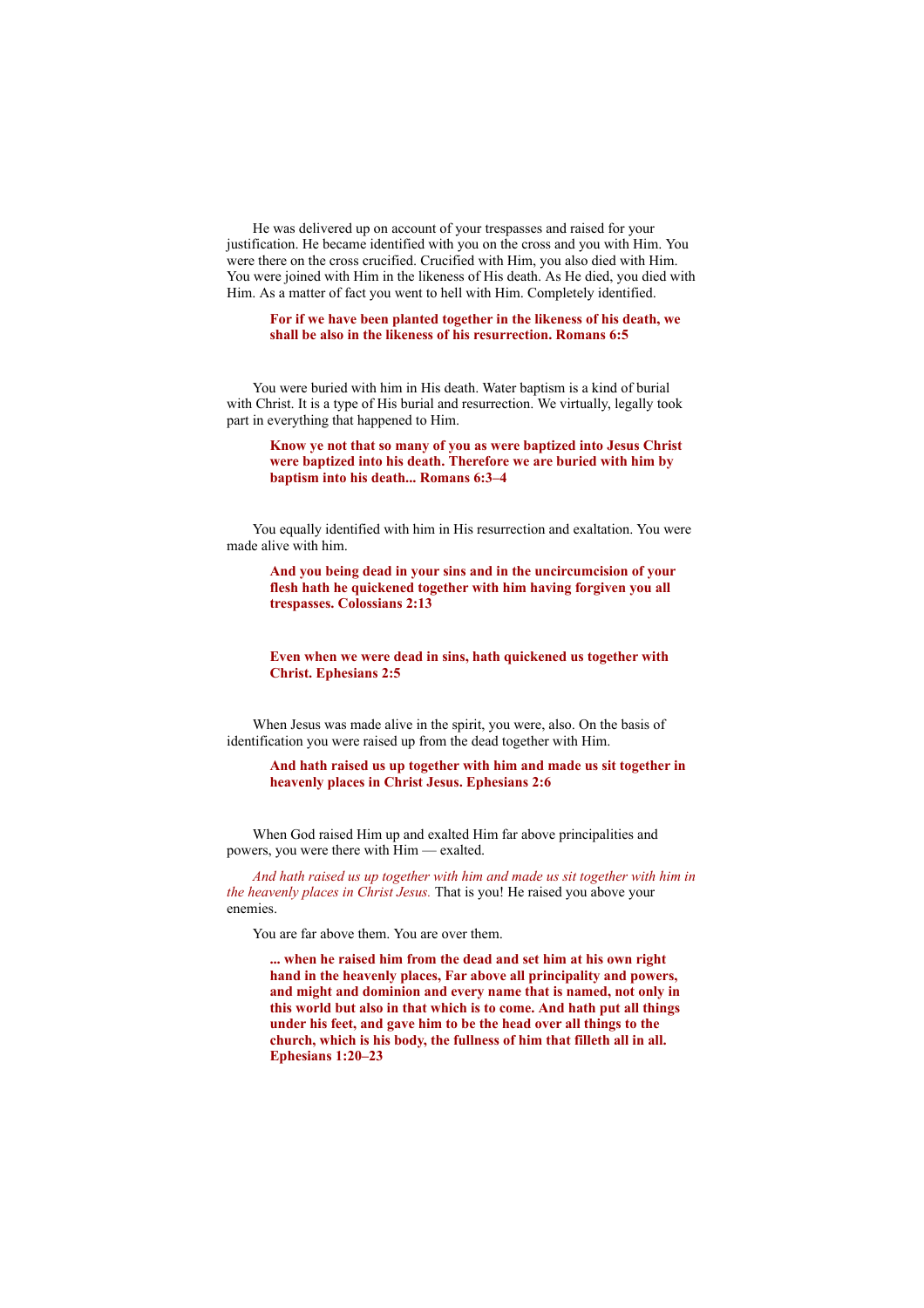In identification, you were raised together with Him far above all your enemies. Everything. He put them under His feet your feet. He did it for the body – the church, and every principality is under your feet. That is the secret of your victory. Note that you are in God's class of being. By virtue of Christ's redemptive work, you have become a new creation, if you have accepted Him as Saviour and Lord of your life. This new creation grants you entrance into God's class. You become a new creation at new birth. Completely new. Brand new. Not an adjustment. Not a modification of the old status. You have come into a new status of being.

**Therefore, if any man is in Christ, he is a new creation: old things have passed away; behold all things have become new. 2 Corinthians 5:17**

By this new creation you have become accepted in the beloved, the Family of the Father God. You have become a member of the cosmic Family. You are translated into the kingdom of God at salvation.

God declares you righteous. He becomes your real Father and you become His real son. He comes into you with all His strength, glory and majesty and makes you strong in Him. He took you out of the powers and kingdom of the devil and translated you into the kingdom of the Son of His love.

#### **Who hath delivered us from the power of darkness and translated us into the kingdom of his dear son. Colossians 1:13**

In the kingdom of darkness, there are all forms of evil. All manner of sicknesses, afflictions, embarrassments, torments and bad luck hold sway in this kingdom of darkness. All the people there are captives and subject to all evils. They have no source of help as long as they continue there. They are ruled and governed by the devil. They are children of disobedience, and the devil continually lords it over them. They cannot protest. They have no right to. Their wills have been submitted to the devil. They recognize him as their lord and master. They have become servants of sin.

**Know ye not that to whom ye yield yourselves servants to obey, his servants ye are to whom ye obey; whether of sin unto death, or of obedience to righteousness. Romans 6:16**

They are held in bondage by the devil. He is lording it over them because they have yielded themselves to him but you are no longer under his control. You were delivered from that realm and state of servitude and not only that, you were translated into the kingdom of God Himself. You were brought out of darkness into light. You have become a partaker of the life and nature of the Father God. There are four classes of beings in the spirit world. They are arranged in hierarchies. Note that you are a spirit being. A lot of people see themselves as merely physical. They are ignorant that they are spirit beings. God is a Spirit. He is not physical.

**God is a spirit: and they that worship him must worship him in spirit**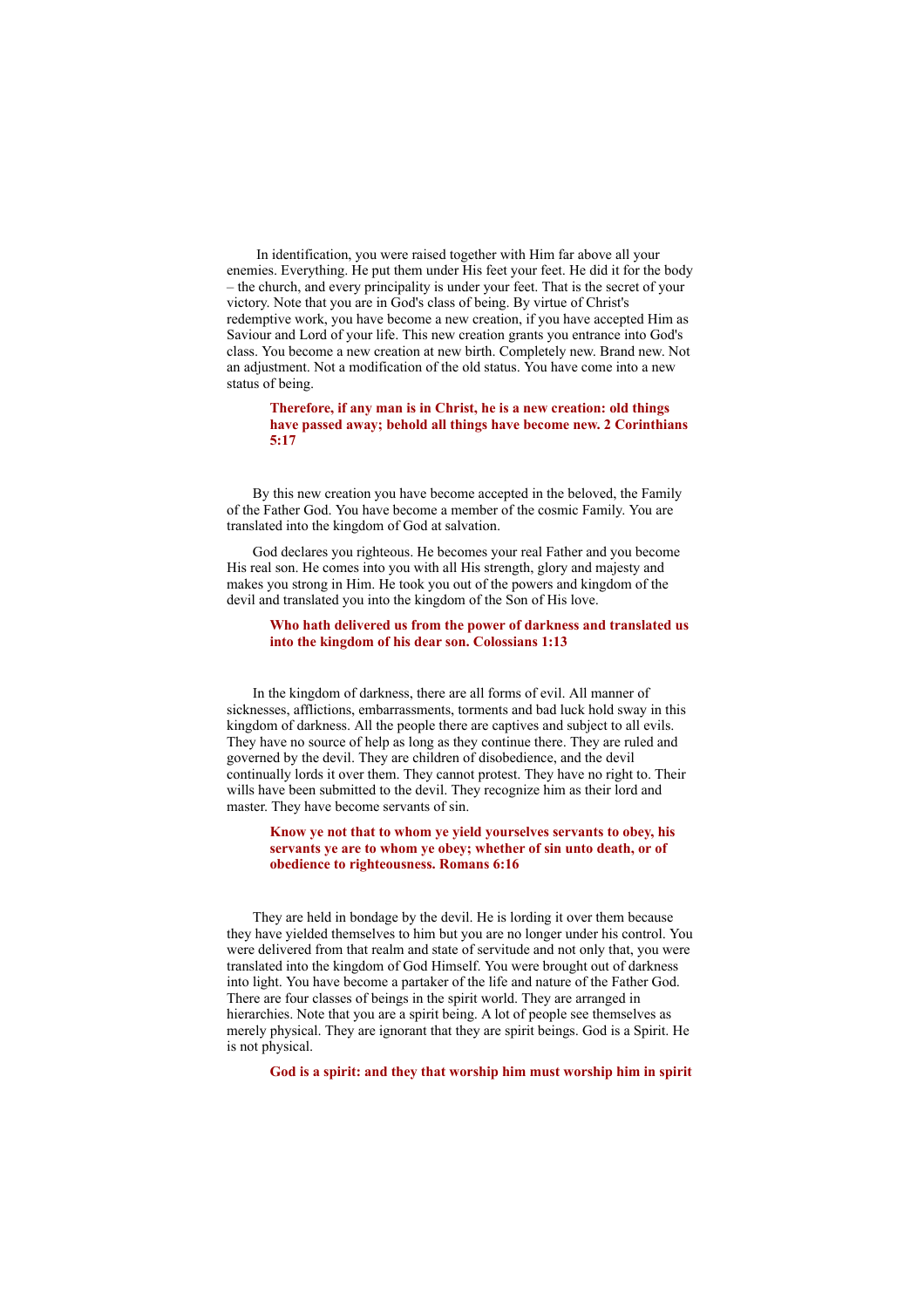# **and in truth. John 4:24**

You have to understand this fact. God is a Spirit. He created man in His very image, a spirit being. Man essentially, is a spirit. The person you see outside is not the man. The man on the inside is the real man. The figure you see outwardly is the house in which he lives. Man is in three dimensions. He is a spirit, has a soul and lives in a body.

**And the very God of peace sanctify you wholly: and I pray God your whole spirit, soul and body be preserved blameless unto the coming of our Lord Jesus Christ 1 Thessalonians 5:23**

Paul knew this fact very clearly. In his epistle to the Philippians, he told them of his indecision about whether to depart or continue to abide in the body.

**But if I live in the flesh, this is the fruit of my labour: yet what I shall choose I wot (know) not. For I am in a strait between two, having a desire to depart, and to be with Christ; which is far better, nevertheless, to abide in the flesh is more needful for you. Philippians 1: 22–24**

Paul knew his make–up. He knew himself to be a spirit and that the flesh is the house for him to "abide" in. Notice that there is constant reference to "I." The "I" here, is the real Paul but the body (flesh) is his house. You are a spirit.

#### **That which is born of flesh is flesh and that which is born of the Spirit is spirit. John 3:6**

You are born of God who is a Spirit. You must be a spirit also. A man cannot give birth to a lizard. A lizard cannot give birth to a bat. An elephant will only reproduce after its kind and God, when He gave birth to you, brought you forth a spirit. So, there are four categories of beings in the spirit world. The one at the immediate base of the ladder is the class of unregenerate spirits. These are men that are not born again. They are still firmly in the hands of the devil as his servants. Their will and motives are directly under the control of demons and the devil.

They are controlled by the spirit of the age. Can't you see how unbelievers do the most unpardonable things? They commit the greatest blunders you can think of. They are influenced and motivated into that state by the devil. He has absolute right and control over their lives. Immediately above this class is the demonic class. These are the angels that fell with the devil when God cast him out of heaven. They are called demons and they operate against anything good in the world. They were once in the service with God. But they did not keep their former estate so they were forcefully retired from God's host without benefits. So they are not current with God's move. They are ignorant of kingdom truth. Their knowledge about God is obsolete. That is one of the reasons why Jesus said the gates of hell shall not be able to prevail against the church. They do not possess the manpower to carry it out. The next set or class of spirits are God's holy angels. These are God's current soldiers. They are spirits who excel in strength.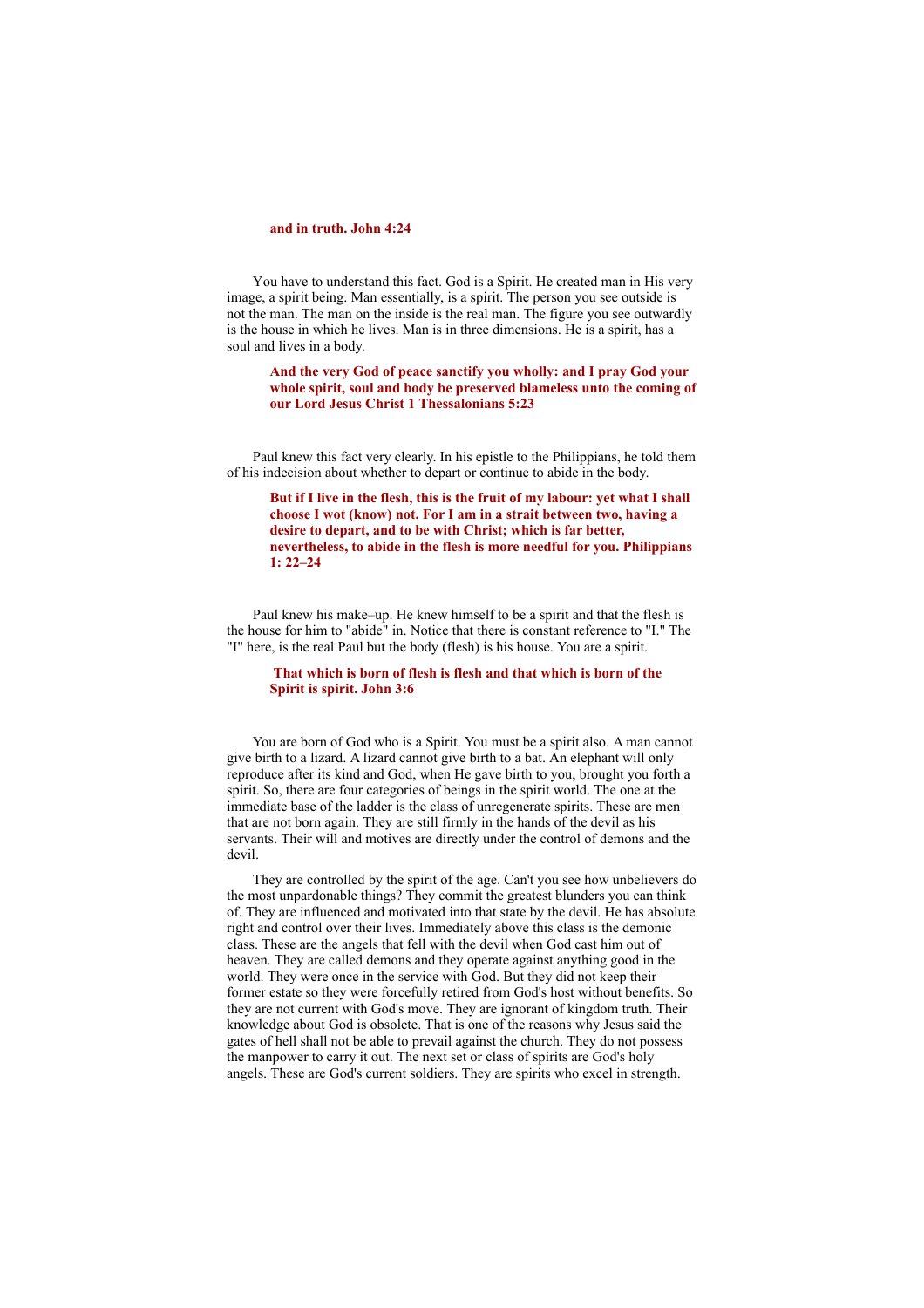They occupy a higher realm than the devil and his demons. They are higher in status.

The highest class is God and His Family. This is where you belong. You may ask me, "Brother David, do you mean I am higher in class than the angels?" My answer to you is an emphatic "yes." You cannot compare yourself with angels. You are not on the same level. Angels are only created but you are both created and regenerated. You have a better standing with God. Jesus did not die for angels. He died for you. They are your messengers. They are sent to minister to you.

**But to which of the angels said he at anytime, sit on my right hand until I make thine enemies thy footstool? Are they not all ministering spirits sent to minister for them who shall be heirs of salvation. Hebrews 1:13–14**

Angels are your servants. That is why they are sent. The word, "ministering spirits" is the same as "serving spirits." They are your servants in the spirit. They are not higher than you in class. God did not make you lower than angels. The word translated "angels" in **Psalm 8:5** should have been translated God.

# **Thou hast made him a little lower than the angels (God) and hath crowned him with glory and honour. Psalm 8:5**

If you were created lower than angels, God would be unjust to make them your servants; because it is the lesser that serves the greater. If indeed they are higher, you should serve them. Get this point very clearly and get hold of it. When an angel appeared to John, the beloved on the Island of Patmos and John fell down to worship him, the angel protested and made a most revealing statement about their ministry to the believer.

# **See thou do it not: for I am thy fellow servant and of thy brethren the prophets, and of them that keep the sayings of this book. Worship God. Revelations 22:9**

What the angel is saying there is that he is a fellowservant of God's people with John. You know the apostles consider themselves as servants. So the angel said I am also a servant of God's people. I am serving you presently. It is my duty to show you those things. I am performing my duty towards you. They serve in all areas of life. They serve in protection and all other areas.

#### **The angel of the Lord encampeth round about them that fear him and delivereth them. Psalm 34:7**

They are believer's Aide–de–camp. They attend to you in all areas of life.

So you are in God's class of being as a new creation person. You are accepted in the beloved. You are God's offspring. You are His loved son. You occupy a special place in His heart. You have His nature, His life, His spirit, His faith, His love. Everything about Him has been made available to you through the new creation. It is not forgiveness of sin alone. It is comprehensive. You are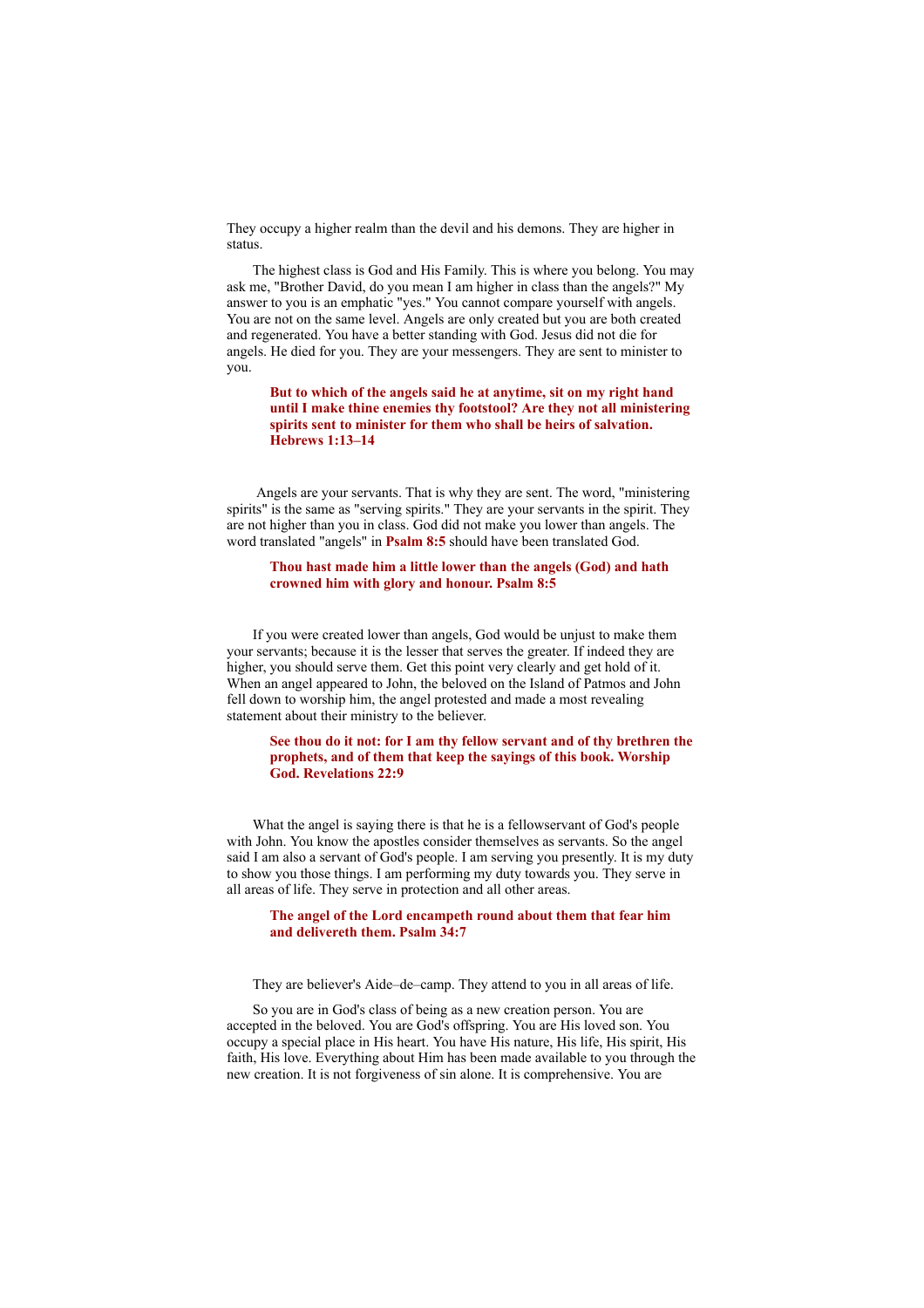exalted into the heavenly places and seated there with Him.

**But God who is rich in mercy, for His great love wherewith he loved us, even when ye were dead in sins, hath quickened us together with Christ., and hath raised us up together, and made us sit together in heavenly places in Christ Jesus. Ephesians 2:4–6**

You have become one with Christ. You are joined with Him. You have been given His very life: God's divine nature. You have been declared righteous and have been restored to your former estate. What you lost in Adam in the beginning, you have regained in Christ. You now have been restored to your place of authority and dominion. You now hold sway over every situation in life by virtue of your class of being. You are as invincible as God. No devil can defeat you if you stand in your proper position in God. The nature and life of God is yours personally. You are new and have been declared more than a conqueror.

There is an innate victory mentality in your nature. God's nature is contrary to defeat and failure. He cannot fail. He does not have a sense of it. It is not possible with God!. Look at it. God does not know failure. You are His son. God produces after His kind. You are in God's class. You are a god here on earth.

#### **I have said, ye are gods; and all of you are children of the most high. Psalm 82:6**

Jesus re–echoed this statement in the new testament thus affirming its authenticity. "Jesus answered and said unto them, is it not written in your law, I said, ye are gods?" Jesus said you are a god. Do not argue it. You are. Jesus said it. That puts you on victory plane. No enemy can overcome you because you are a god. God has designed constant victory in your new status. It is over to you.

Note that the Lord Jesus has accomplished all these for you and they are yours legally. If you only stop at the legal possession without entering into it vitally, you will never get it. You will only have them credited into your account but will never enjoy them and the devil will take advantage of you. But you can enter into it through faith in the finished work of Christ. God has designed that faith is a basic requirement you must have and exercise to get anything from Him.

**But without faith, it is impossible to please God; for he that cometh to God must believe that he is, and that he is a rewarder of them that diligently seek him. Hebrews 11:6**

Your faith must please God for you to enter into your victory.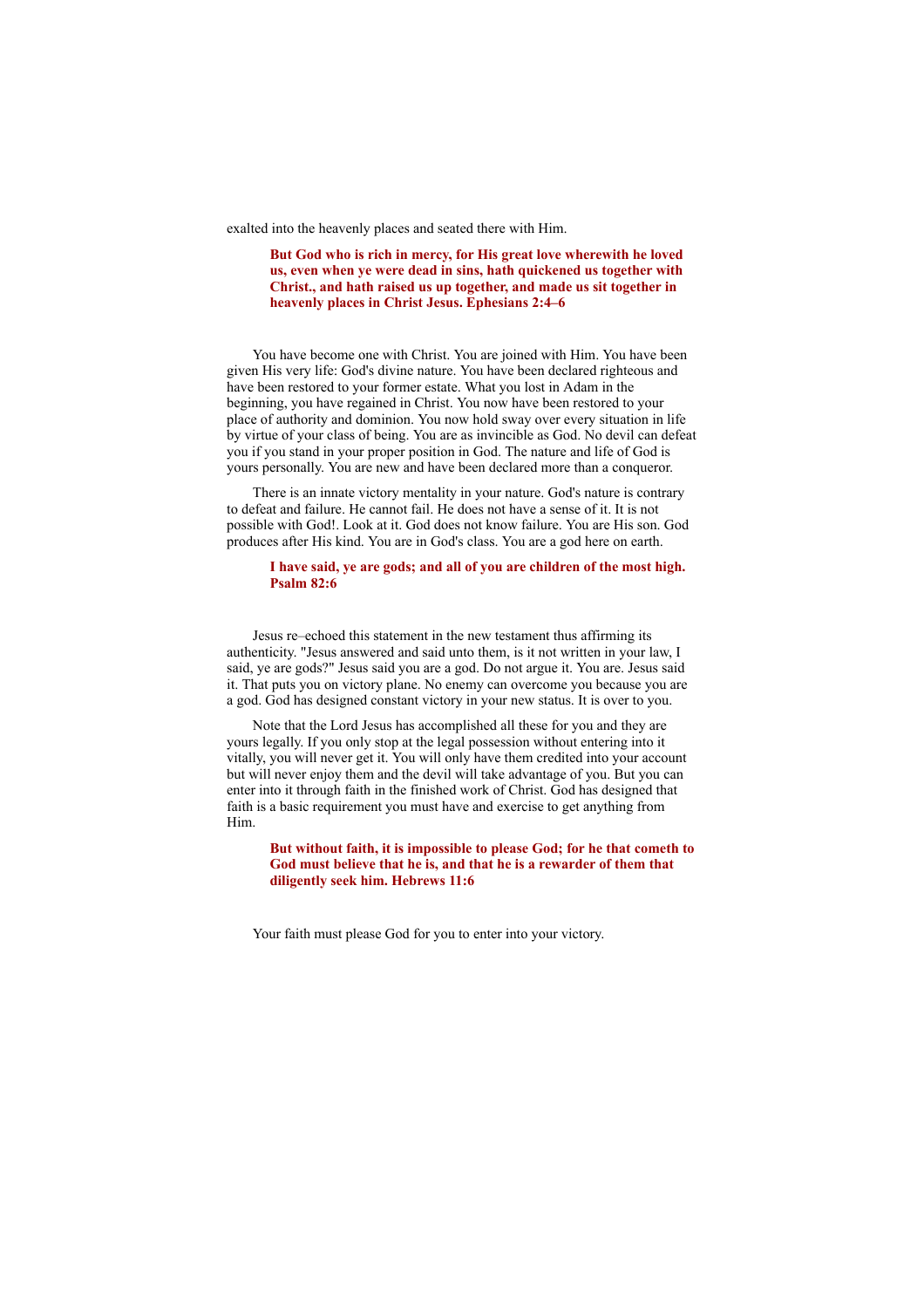# Chapter 4: The Fight Of Faith

The fight you are involved in is not physical. It is not a kind of fight that is aimed at physical foes. You do not fight this battle in the arm of the flesh. It is fought with spiritual weapons.

**For though we walk in the flesh we do not war after the flesh: for the weapons of our warfare are not carnal (physical) but mighty through God to the pulling down of strongholds; Casting down imaginations, and every high thing that exalteth itself against the knowledge of God and bringing into captivity every thought to the obedience of Christ. 2 Corinthians 10:3–5**

The enemy you are warring against is not physical, so you cannot attack him with physical weapons. He is firing arrows, his fiery darts at you. He is all out for you. So you need to understand that the only way to stand against him is to resist him in faith.

The subject of faith cannot be over emphasized. It is one of the things that are indispensable in Christianity. It is a life of faith. As a matter of fact, Christianity is called "The Faith." This is why a lot of emphasis has gone into the faith message all over the world. You cannot amount to anything in Christianity without faith, for by grace you are saved through faith.

This faith business is very important. Some people ignorantly protest that faith message is prevailing too much in the church. Faith cannot be too much. It is the basis on which man relates with God. Without it, man cannot get anything from God. So He has designed that man must live by faith to justify his divine nature. God is a faith God and for anybody to live up to His expectation, he has to live by faith too.

In this fight, your faith is in direct conflict with the devil. The enemy knows that you are what your faith is. Your quality of life depends also entirely on your faith. You will never get any victory that is bigger than your faith.

Note that God has done everything on His own side. He has completed His own part of the contract. He has exalted you legally and has completed your every moment victory in the Lord Jesus Christ. But He expects you to enter into them and cause them to be real in your everyday life, by faith.

He is expecting His enemies to be subjected to you. So the enemy is constantly warring against you to make sure that your faith is weakened. If he can cause your faith to dwindle, he has got you. Your faith is the fortress that keeps the devil off your territory. If you are in faith, the devil knows that he is in a danger zone.

Jesus told Simon Peter that the devil was planning against him but He had prayed that Peter's faith would not fail. That is what the enemy is about. He wants your faith to fail. He wants you battered out of shape.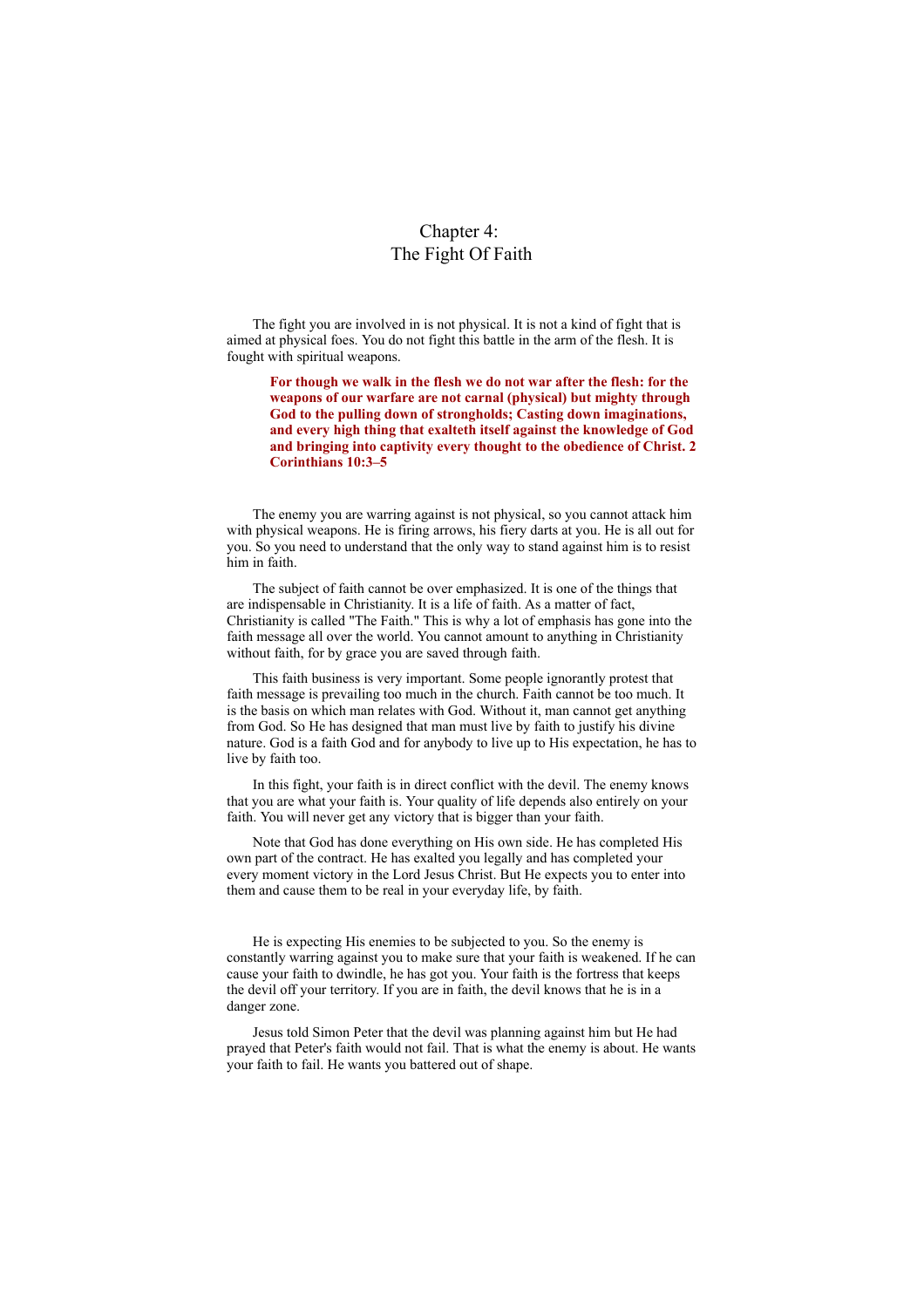# **And the Lord said, Simon, behold, Satan hath desired to have you that he may sift you as wheat: but I have prayed for thee that thy faith fail not. Luke 22:31–32**

Jesus did not pray that Satan would not desire Peter or that Peter would not be tempted. He knew it is normal to be tempted by the devil. That is his major occupation. If he does not tempt, who else would? So Jesus did not find any wisdom in praying against temptation but that Peter's faith would not fail.

It shows how important your faith life is. It makes the difference between victory and defeat. It means that if Peter's faith failed, the devil could get him but if it did not, there was no way the devil could get at him. Your faith is Satan's target because that is what you use in resisting him.

**Be sober, be vigilant, because your adversary the devil, as a roaring lion, walketh about, seeking whom he may devour. Whom resist steadfast in the faith, knowing that the same afflictions are accomplished in your brethren that are in the world. 1 Peter 5:8–9**

You see now that you resist the devil by your faith.

He cannot get you until he has gotten your faith.

Your faith is a menace to him.

# **Above all, taking the shield of faith where with ye shall be able to quench all the fiery darts of the wicked. Ephesians 6:16**

When the devil comes with his problems, it is your duty to ward off his assaults by the shield of faith. When he comes with sickness, you use your faith to resist. Your victory can only be won by faith and sustained by it. There is no other way to it. God has designed it so.

It is also important for you to know that it is your faith that will win this battle for you. It is not your pastor's or any of your fellowship leaders'. It is your own faith in the victory of Christ that makes the difference.

**Behold, his soul which is lifted up is not upright in him: but the just shall live by his faith. Habakkuk 2:4**

Get hold of this truth. It is your faith that will put you over in all life's difficulties. When the enemy comes, it is your faith that will see you through. This is so important that it is repeated four times in the entire Bible.

**For therein is the righteousness of God revealed from faith to faith as it is written, the just shall live by faith. Romans 1:17**

**...For the just shall live by faith. Galatians 3:11**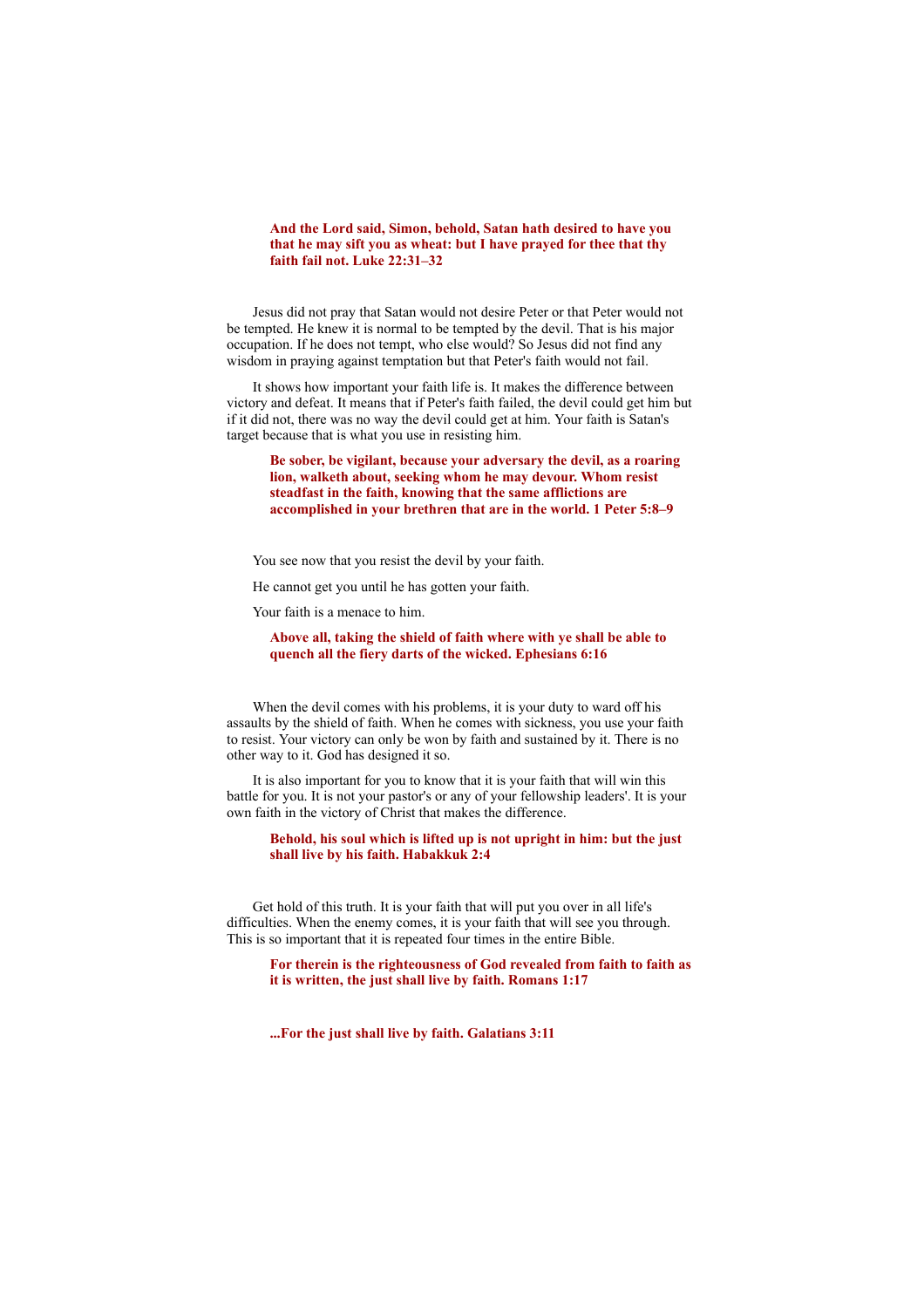# **Now the just shall live by faith: But if any man draw back, my soul shall have no pleasure in him. Hebrews 10:38**

There is no compromise about it. Your own faith is the key to your personal victory. Most of the fights you will ever have to fight are personal. Not many of them are collective. Even those that are collective still have personal effects. So for you to really win in any of them, your faith must be out there working very well. The people that Jesus healed in the scriptures received their healings on the basis of their faith personally. It was not the faith of Jesus that healed them but their own faith. The woman with the issue of blood got her victory by her own faith. She had determined to be healed. I believe that woman had fought one of the toughest battles anybody can fight on earth. She had an issue of blood consistently for 12 years, She had spent everything she had but no improvement was visible. Jesus did not even notice her in the crowd but she forced her way through the great press to touch His garment. She did not want to know how much of the garment she could touch. Even the hem alone was enough to secure her healing and she got it.

#### **But Jesus turned him about, and when he saw her, he said, daughter be of good comfort; thy faith hath made thee whole and the woman was made whole in that hour. Matthew 9:22**

When Jesus healed two blind men in this same chapter of Matthew, He mentioned that it is the believer's personal faith that gets the victory.

**And when he was come into the house, the blind men came to him and Jesus saith unto them, Believe ye that I am able to do this? They said unto him yea, Lord, then touched he their eyes, saying according to your faith, be it unto you. Matthew 9:28–29**

That has always been the precedent. No man receives anything from God without faith. He must see faith before He moves on your behalf. Faith is essential for personal victory. Paul was preaching in Lystra with an impotent man in the audience. He was impotent in his feet from his mother's womb. He could not walk because he was a cripple.

# **The same heard Paul speak; who steadfastly beholding him and perceiving that he had faith to be healed, said with a loud voice, Stand upright on thy feet. And he leaped and walked. Acts 14:9– 10**

It is easy to say that Paul healed him! He healed the man who had been crippled from his mother's womb. But the Bible says, he had faith to be healed. If he did not have faith for healing, his victory would not have come at that time. Notice also that the man leaped and walked by himself. You need faith for your victory. The point is that your victory has been made certain. It has been completed. It is a foregone conclusion but you need personal appropriating faith to get into it. That is the faith it takes.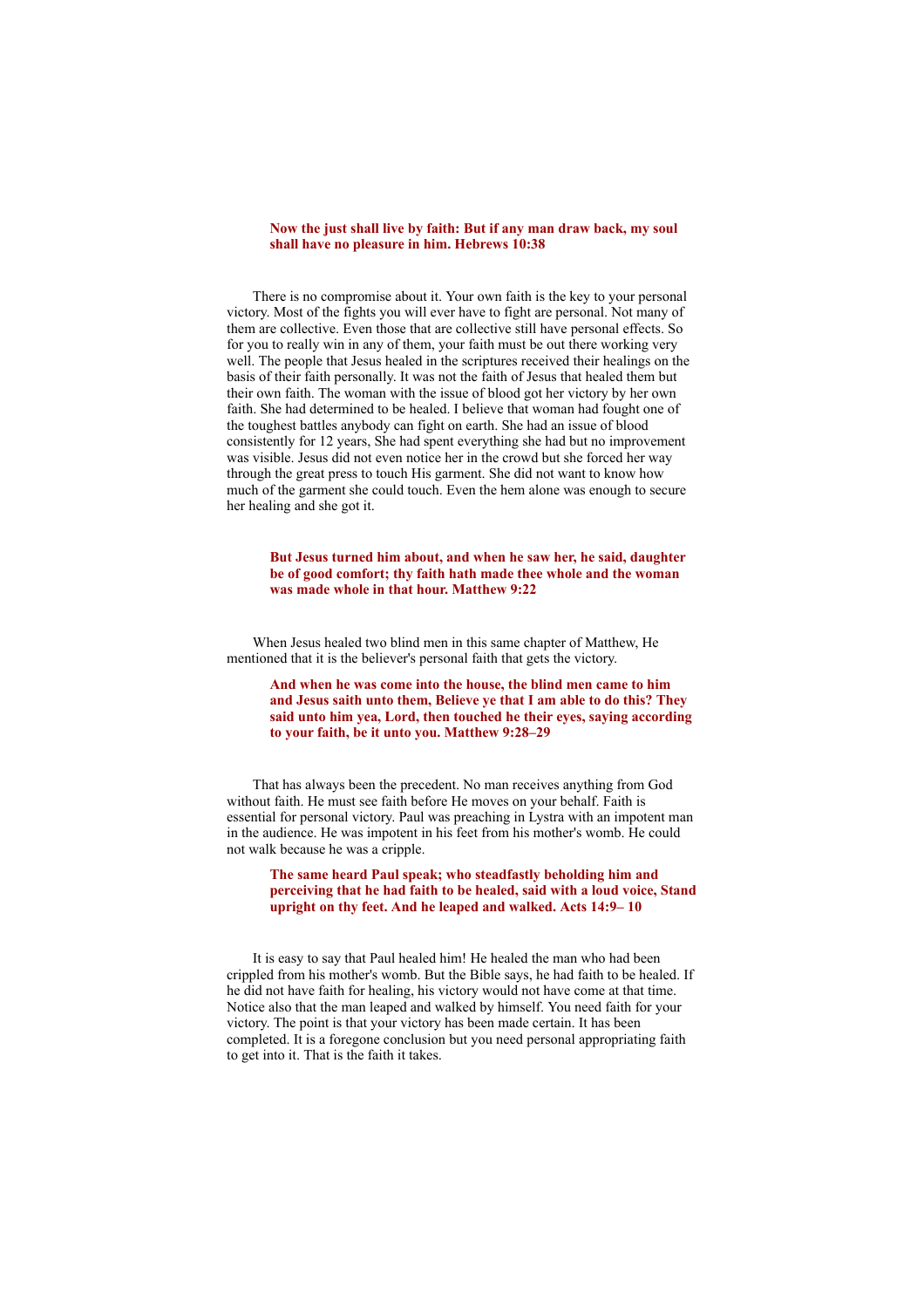The problem with most people is that, instead of walking by faith, they choose to walk by sight. The Bible says the just shall live by his faith not by sight. It is amazing to see people set all their attention on their problems. They so focus on it until it is magnified above their imagination. They are like the young man who happened to see a cat. He got so engulfed in thinking about the cat that he eventually got himself into believing the cat to be a lion and exclaims, "Behold a lion!" Yet the supposed lion was just a cat. He magnified it. People have magnified their problems above what they are. They depend solely on their five senses. They only believe those things they can see around them. They depend on their senses of sight, smell, taste, touch and hearing. Outside these, they cannot operate. But God intends you to walk by faith and not by sight.

#### **For we walk by faith and not by sight. 2 Corinthians 5:7**

A new creation man that you are, is not designed to walk by his five senses. You are not ordinary. You are special. There is a world of difference between you and the natural man you can see around you. Your own content and quality of life is different. You are a new specie. A kind of you has never existed.

You have been brought into oneness with God. So you have to walk like him. God is a faith God. He is your Father. He is a faith Father so you are supposed to be a faith son. If you walk by sight, you will operate outside your natural style of life. God demonstrated His faith life style in His creation programme. God created the earth by faith.

**Through faith we understand that the worlds were framed by the word of God, so that the things which are seen were not made of things which do appear. Hebrews 11:3**

God was basically on a faith project here. He framed the worlds from things that are not visible to sight. He was not walking by sight. He walked by faith. He used His eyes of faith and it worked. He has designed the same system for you to operate. If you follow God in the life of faith you will get God's success results. It cannot fail. It is by walking by faith that you will overcome all difficulties and win your battles always. Your victory is always guaranteed. But note that you cannot enter into it except you walk by faith.

### **Whatsoever is born of God overcometh the world; and this is the victory that overcometh the world even our faith. 1 John 5:4**

There is no victory outside faith. It is not a physical battle which you can easily win if you are hefty and muscular. It is not by power or might but by the Spirit of the Lord. That is why the Bible says it is by faith you stand. Faith is essential. It is as vital as breathing. Without faith you cannot please God.

It will take faith for you to be on your feet.

**Not that we have dominion over your faith, but are helpers of your joy: For by faith ye stand. 2 Corinthians 1:24**

If you are on your feet, then you are in victory so it is by faith that you can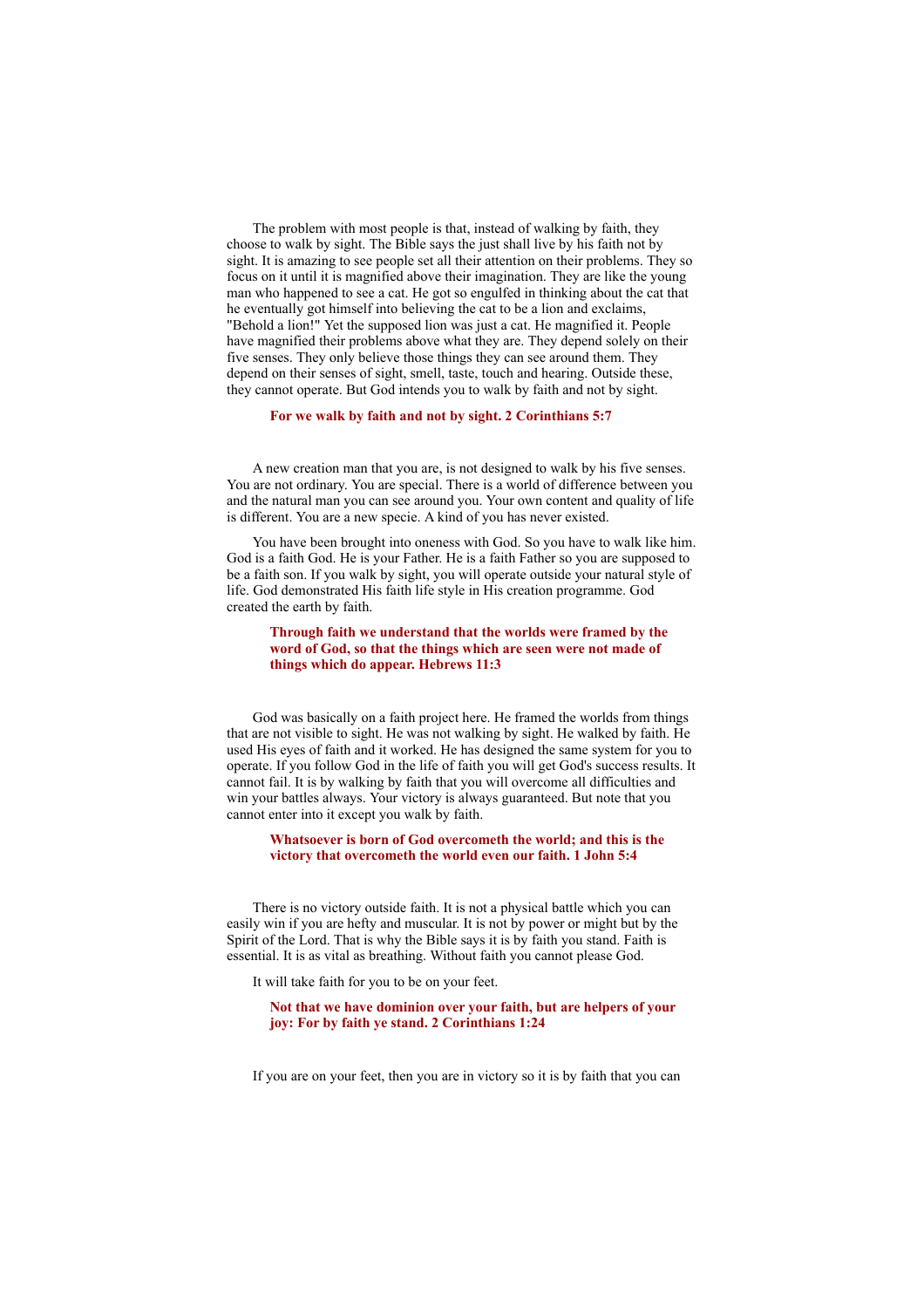stay an overcomer. Walk by faith!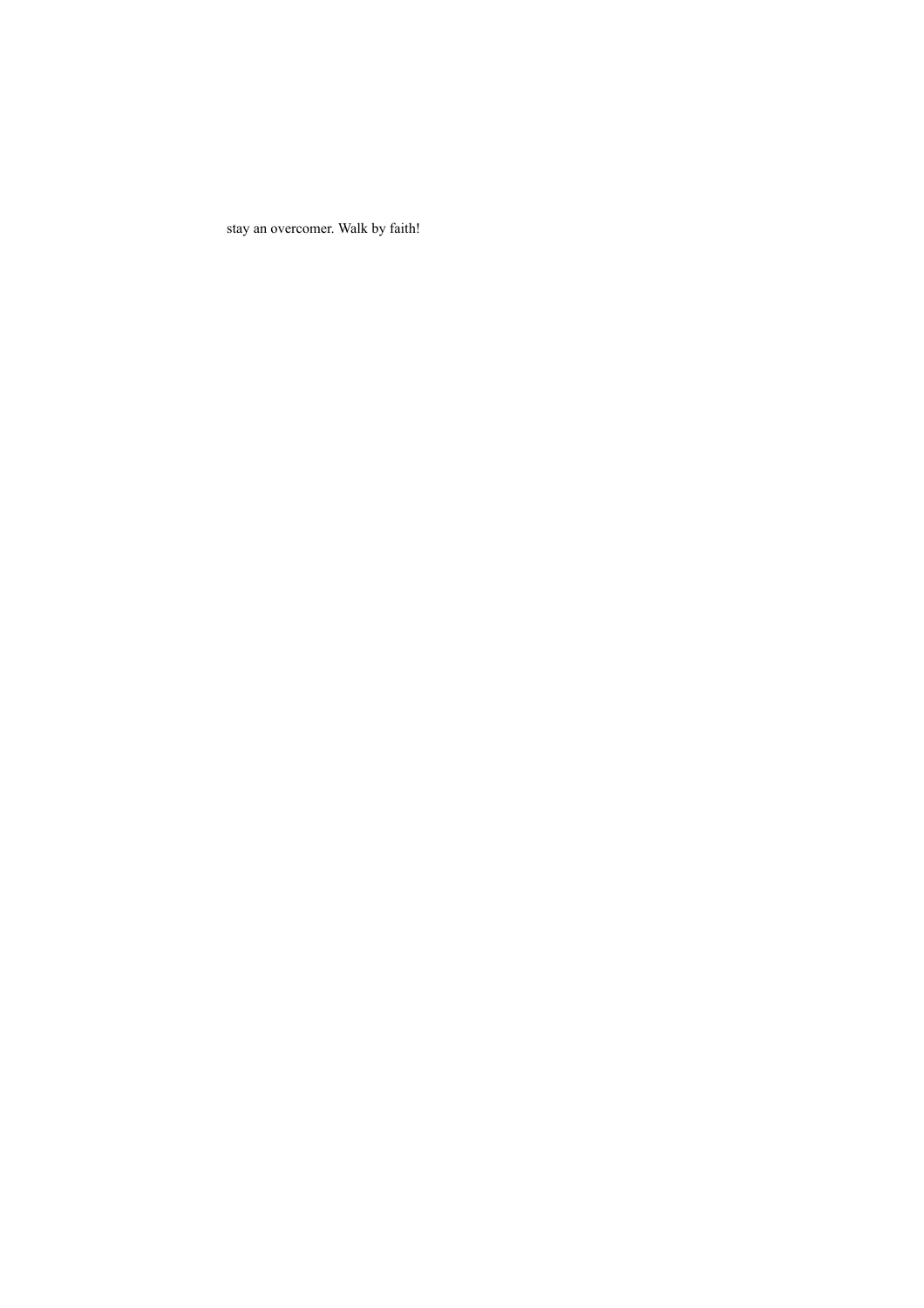# Chapter 5: A Born Winner

By virtue of your birth, you have been declared a winner. You have a winning covenant with God the Father. He has destined you to win. You are not meant for failure and defeat, but for great exploits in victory. There is no fight, however fierce, and the battle may be tough but your victory is certain. You can have as many victories as the battles you have as long as you abide in God and know Him intimately. With this, your degree of exploits is unlimited; because

#### **The people that do know their God shall be strong and do exploits. Daniel 11:32**

The children of Israel knew this secret. From Abraham we notice that no man, nation or a conspiracy of nations was able to defeat them in any battle. God called Abraham and gave him a covenant. He told him He would bless his seed and make them great. He signed the covenant of prosperity, health, strength and constant victory with Abraham on behalf of Israel. A very important truth about God is His faithfulness. If He has said a thing, He is bound to perform it. He is a stickler to His word. He can never be drawn into any situation that will make Him break His word. He is not a man that He should lie, neither is He a son of man that He should change His mind about His word, check it up with God and notice that He will always stand by His word to fulfil it. He gives priority to the fulfilment of the word. The word is His expressed will.

#### **God is not a man, that he should lie; neither the son of man that he should repent: hath he said and shall he not do it? Or hath he spoken and shall he not make it good? Numbers 23:19**

Such is God's faithfulness to His covenant. He is a covenant–keeping God. You can not make Him break His word. Even if man disappoints Him, He cannot deny Himself. He is God.

**...He will ever be mindful of his covenant. Psalm 111:5**

**He sent redemption to his people. He hath commanded his covenant for ever; holy and reverend is his name. Psalm 111:9**

The people of Israel know this about God. They are God's covenant people. The Bible describes them as the church in the wilderness (Acts 7:38). They went through all their battles successfully with absolute victory and none of them was lost in the process whenever they were in right relationship with God.

The drama in Egypt is most illuminating. God had appeared to Moses and commissioned him to lead His people out of the house of bondage. He went, after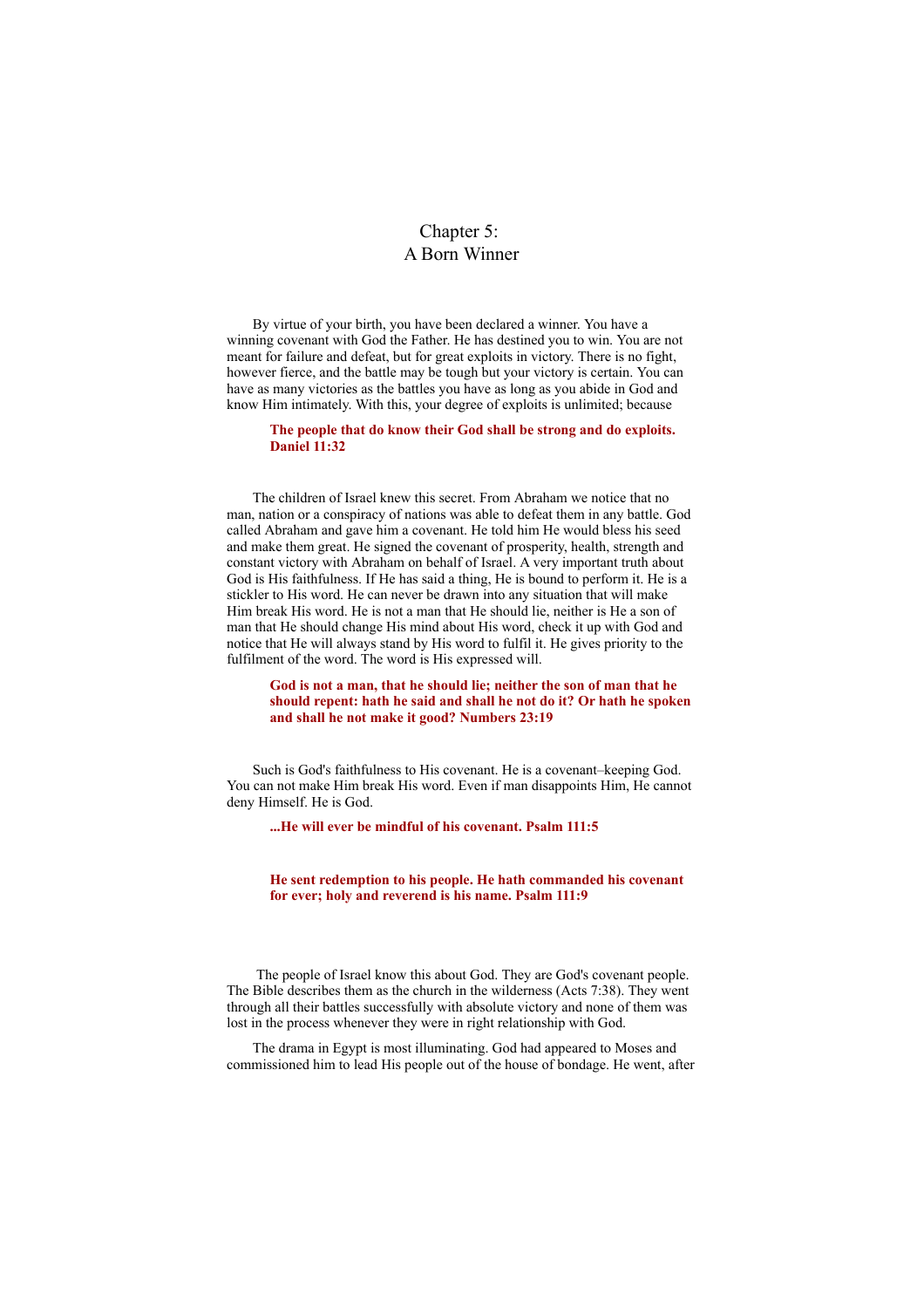consulting with the elders of the people, to demand Israel's unconditional release from Pharaoh. It was a mighty conflict; perhaps the greatest ever recorded in the history of the world. Pharaoh refused and the battle began. It was not necessarily a battle or fight between Moses and Pharaoh, it was a battle between the true God and the god of Egypt. It was so because God had to act on the basis of His covenant with Abraham. God had told Abraham that his seed would go into a foreign land to sojourn and that the seed will be oppressed but that, He would bring them out with a mighty hand.

**And he said unto Abram, know of a surety that thy seed shall be a stranger in a land that is not theirs and shall serve them, and they shall afflict them for four hundred years; and also that nation whom they shall serve, will I judge: and afterward shall they come out into a great substance. Genesis 15:13–14**

God proved Himself great on behalf of Israel in Egypt. The people of Israel won all the battles. They did not lose any so long as they walked with God. The Bible has a comprehensive catalogue of these victories. It is really an eye opener to consider the winning life style of Israel. They centred on the basis of God's covenant of victory and had it always. God caused them to triumph always.

After God had proved Himself to Pharaoh and all Egypt, and had delivered them by a mighty hand with signs and great wonders, the people of Israel set out on their journey with great substance. They left with goods, cattle and all good things from the land of Egypt. Great was God's goodness to them. As they progressed on their journey, Pharaoh felt he had made a mistake by allowing the children of Israel to go. So he brought all his men of valour together and the sophistication of his army, virtually the best in the world at that time. He started on a hot chase of God's people to destroy them. He took six hundred chosen chariots, and all the chariots of Egypt and captains over each of them. He really prepared to finish God's people. He knew that they had taken the wilderness' route and that the red sea was there. So he had finalized his plans to destroy Israel. His heart was hardened. He was determined.

# **But the Egyptians pursued after them, all the horses and chariots of Pharaoh, and horsemen and his army and overtook them encamping by the sea. Exodus 14:9**

This was the first battle they were going to face since leaving Egypt. It was almost too early for them to begin to encounter such conflicts. They had an unsettling problem before them. The Red Sea was there, a great obstacle. They had not found an answer to that and here was the great host of Egypt. Pharaoh brought all his army, chariots, captains and horsemen against a physically unarmed Israel.

Naturally, that was a dark hour for them. They had a battle on hand – a tough one. They could not run away. The Red Sea gave way as Moses used his rod, the children of Israel passed on dry ground; both Pharaoh and his men got drowned in the sea.

**Thus the Lord saved Israel that day out of the hand of the Egyptians and Israel saw the Egyptians dead upon the sea shore. Exodus 14:30**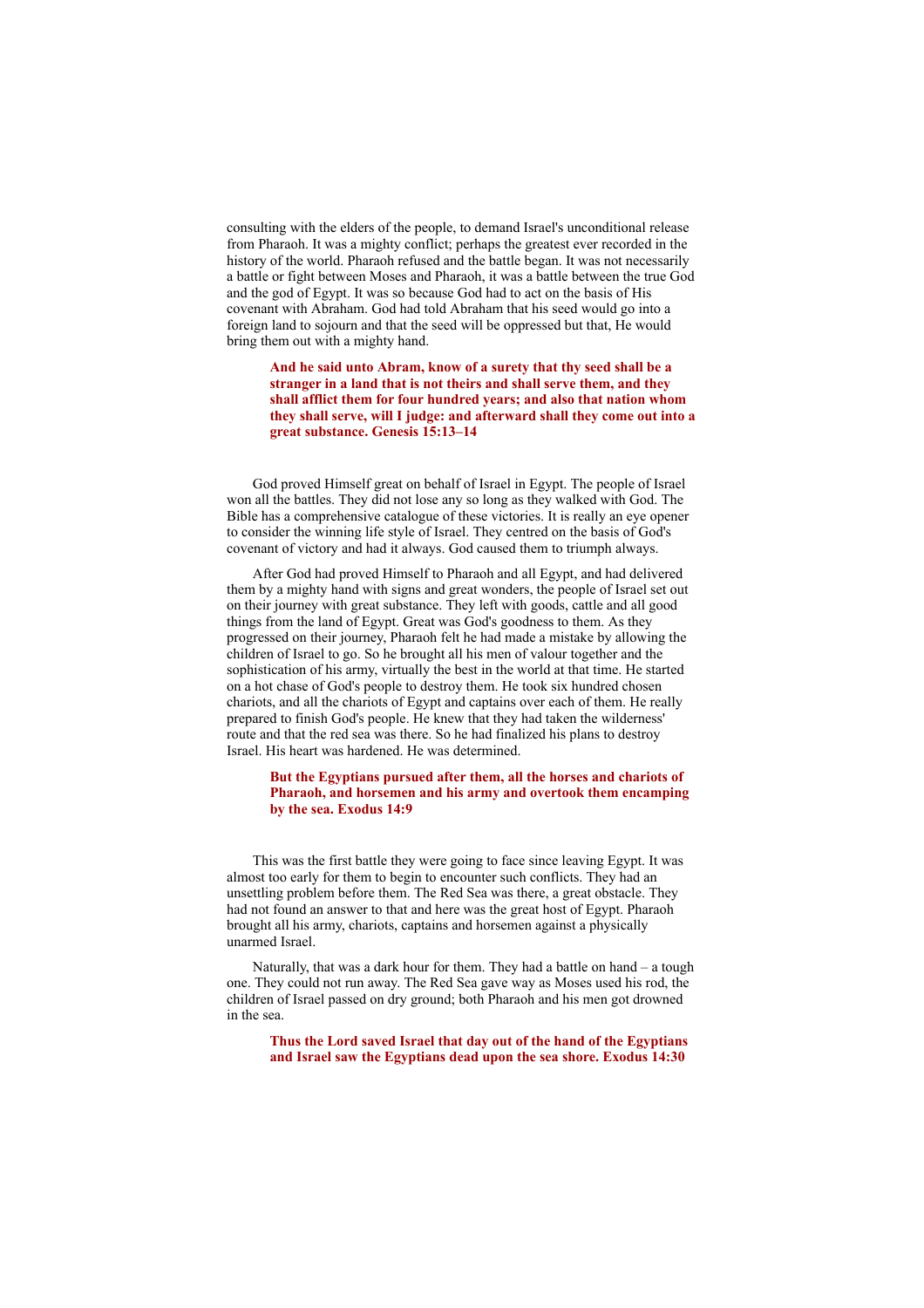This was Israel's first deliverance. Nothing touched any of them. But the whole army of Pharaoh perished in that fight. The people of Israel moved, took on their journey. When they got to the land of the Amorites, they sent a message to Sihon the King to allow them pass through the land peacefully. They did not mean to fight. They were not looking for trouble with the people. All they wanted was just a free passage. When God is on your side, you do not go about looking for trouble. You know your right as an overcomer. A champion does not go about challenging people. He knows he is superior to all other fighters. So they wanted free passage through the land of the Amorites.

**And Israel sent messengers unto Sihon the king of Amorites, saying, let us pass through thy land: we will not turn into the fields, or into the vineyard, we will not drink of the waters of the well but we will go along the kings high way until we pass thy borders. Numbers 21:21– 22**

But funny enough, the Amorites refused them passage. They also marshalled all their men together and fought Israel. Sihon took his people into the wilderness to fight against Israel. Israel however, stood against them and defeated them very neatly.

**And Israel smote him with the edge of the sword and possessed his land from Arnon to Jabbok, even unto the children of Ammon: for the border of the children of Ammon was strong. Numbers 21:24**

They marched on from victory onto victory. There was no nation that could stand against them. They made a mess of Jericho, Ai, king Og, and the Amorites – the five kings. They won all their battles.

Jericho was reported to be one of the strongest cities in the world at that time. Their security was the best. The wall was strong and mighty. History has it that the wall of Jericho was so thick that six horsemen could ride side by side with ease on it. It was so thick that Rahab, the harlot could build her house on it. The wall of Jericho was strong enough to accommodate a whole house. **"... for her house was upon the town wall and she dwelt upon the wall"** (Joshua  $2.15$ 

But this wall could not stand the covenant people. Apart from the wall, the land of Jericho had men of valour in it. They were mighty men of valour (Joshua 6:2). But when they heard of the covenant people, their hearts melted. They knew no one could prevail over these people. The children of Israel knew their covenant right to victory. So everybody that came against them went down. Jericho's wall with all its mighty men of valour perished. They were born victors and winners. As they progressed, kingdoms and nations heard about their exploits. Their hearts melted in them. They were helpless so they started looking for help from other kingdoms. They formed a conspiracy against Israel but they all fell. The five kings of the Amorites are a classical example here. Adonizedek king of Jerusalem had heard that Gibeon made peace with Israel. So he sent massages to Hoham, king of Hebron, Piram, king of Jarmath Japhia, king of Lachish and Debir king of Eghon to help him fight Gibeon. Gibeon, on the other hand, sent quickly to Joshua for help. Joshua came up in defense of Gibeon and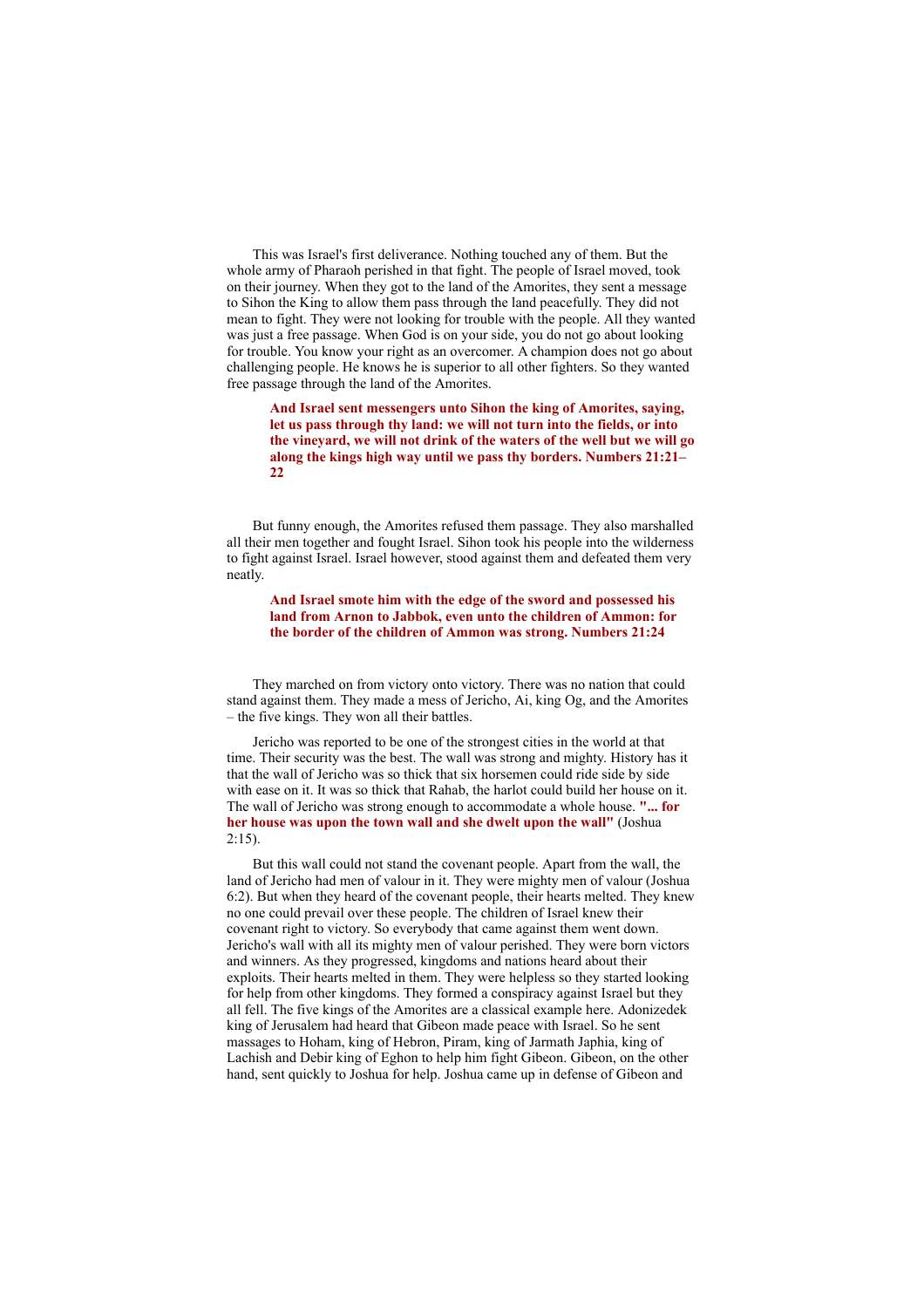smote the confederacy of the Amorites. He utterly destroyed all of them and none of the children of Israel was hurt in the battle.

Throughout their wilderness experience, whenever they were in fellowship with God, they won all their battles. There are about thirty one kings and kingdoms that Joshua led the people of God to overcome. They did not lose to any of them. God had earlier made a covenant with Abraham about this people. When God met him initially, He gave fantastic promises to him and his seed after him.

**I will make of thee a great nation, and I will bless thee and make thy name great; and thou shalt be a blessing. I will bless them that bless thee and curse them that curseth thee; and in thee shall all families of the earth be blessed. Genesis 12:2–3**

Whoever blessed Israel got blessed and whoever cursed them got cursed. There was an automatic curse upon any and every enemy of Israel. God is bound by His covenant to protect their interest all the time. Take time to read Joshua chapter twelve and see Israel's catalogue of triumphs. No kingdom was strong enough to stand against them. They all fell easy prey to Joshua and his people. It is still the same today with that small nation of Israel. Geographically, they are not a force, but in all other aspects, they rank as number one in the world today. No nation can stop them. The Arab league are mere noise makers beside Israel. Look at the six days war. There is no precedence for that. A conglomeration of powerful nations invading a small piece of land and got finished within six days.

Even the United Nations cannot stop Israel on any issue. They have God's covenant. They declared "Jerusalem the eternal and indivisible capital of Israel" sometime ago. The whole world protested. The United Nations passed a resolution against it but nothing can be done about it. God is in that nation. They have God's word on that. That is why they can constantly boast of victory any day. They do not live by what is said about them in international circles. They stick to God's covenant with Abraham, Isaac, Jacob and David – King of Israel.

Many of the nations that have severed relations with them are now turning around to acknowledge God in their midst. The fact remains that any nation that stands against Israel is politically and economically against God's channel of blessings. I believe very strongly that Nigeria's only solution is to normalize relations with Israel and she will be healed of her economic and political problems.

Most importantly, Israel is a type of the church.

Israel was the church in the wilderness. They are a shadow of the true church the body of believers. Believers are the real Israel.

**For the law (old Testament) having a shadow of good things to come, and not the very image of the things, can never with those sacrifices which they offered year by year continually make the comers thereunto perfect Hebrews 10:1**

Every truth in the Old Testament is a figure, a type, a shadow of some real things in the New Testament. The children of Israel, were a picture of the believers under the new covenant.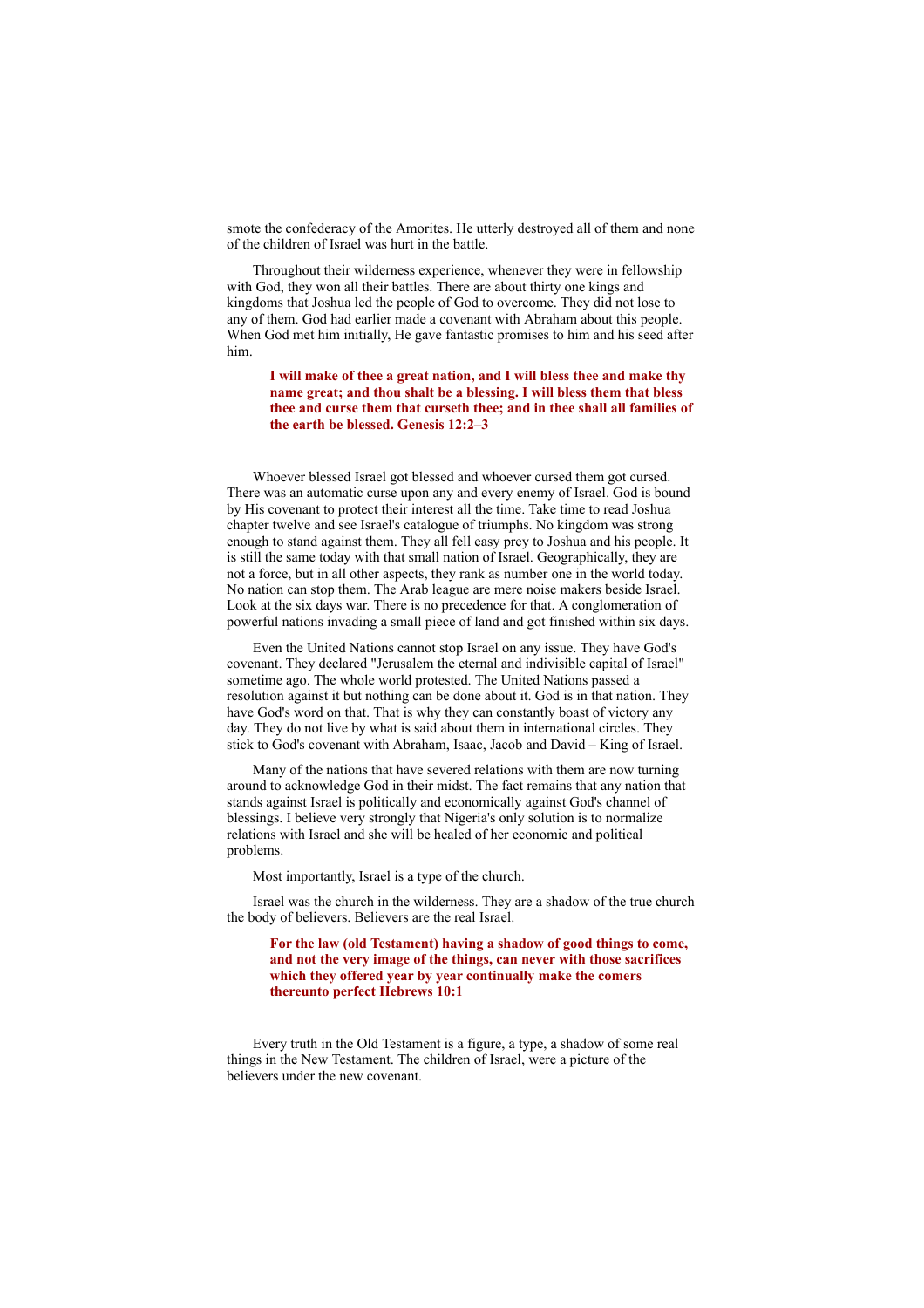They enjoyed these victories on the basis of the covenant received by Abraham which was sealed with the blood of bulls and goats. That covenant also belongs to us and Jesus came to consecrate a better covenant by His blood. We are the true Israelites. Although God is still committed to Israel after the flesh, we are the very Israel of God. We are God's chosen people. The promise God gave Abraham was that He would make his seed after him. He will bless his seed and they shall be mighty and no situation would be too strong for them to overcome. As a matter of fact, they were overcomers and victors by virtue of birth and parentage.

They are overcomers and winners in every fight because they are the physical seed of Abraham. God made you one at new birth. He has imparted His seed nature into you and that changed you from being a gentile into a bonafide seed of Abraham. Your new identity is based on your whole hearted acceptance of the sacrifice of Christ and His victory on the cross. That qualifies you to be Christ's. So you are Abraham's seed.

**Christ has redeemed us from the curse of the law, being made a curse for us: for it is written, cursed is everyone that hangeth on a tree; that the blessings of Abraham might come upon the gentiles through Jesus Christ that we might receive the promise of the Spirit through faith. Now to Abraham and his seed were the promises made; he saith not and to seeds, as of many, but as of one, and to thy seed, which is Christ. Galatians 3:13,14,16**

Christ went to the cross that you might receive the blessings of Abraham. The blessings were made to Abraham and his seed in the covenant. If you can partake of the blessings, you must have come under the covenant. Moreover, the covenant was made to Abraham and his seed. Christ is the seed we are talking about. If you belong to Christ, you are also Abraham's seed according to the promise and you are covered under the covenant.

#### **And if ye be Christ's, then are ye Abraham's seed and heirs according to the promise. Galatians 3:29**

This is very clear. You come under this victory covenant. You are the Israel of God. It is not the physical Israel only that is God's Israel, in fact you are God's real Israel.

**For he is not a Jew, which is one outwardly; neither is that circumcision which is outward in the flesh: But he is a Jew, which is one inwardly; and circumcision is that of the heart, in the spirit, and not in the letter; whose praise is not of men, but of God. Romans 2:28–29**

**Not as though the word of God hath taken none effect for they are not all Israel which are of Israel, neither because they are the seed of Abraham, are they all children but in Isaac shall thy seed be called. Romans 9:6–7**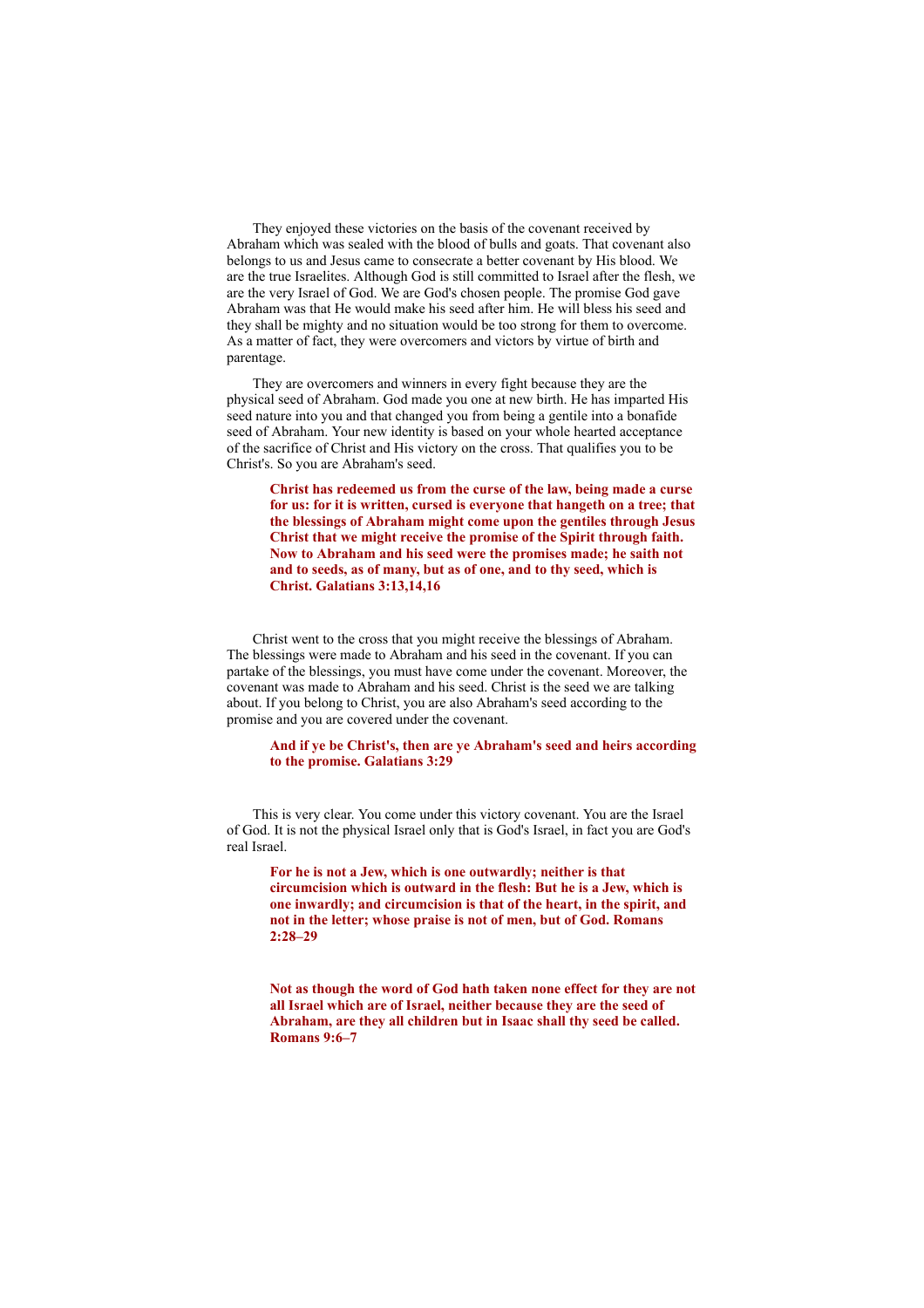God still has legal commitment to keep His covenant with Israel but His commitment to you is both legal and vital.

The point is that many believers have underrated themselves. They do not seem to have the right idea of their standing before God. These children of Israel are the children of the flesh. Their relationship with Abraham and the covenant is based on physical inheritance alone. But you are the spiritual Israel. God is more eager to prove His victory covenant to you than He will to Israel. The covenant you have cannot be broken. He is bound to give you the victory always. There is no limit to what He will do to give you the victory. You cannot number how many people, nations and kingdoms God killed to bring victory to the physical Israel. God is committed to your success.

It does not matter what the situation is. If you see God doing anything for the nation of Israel, He will do much more for you. You are His very seed. You are His partner in the covenant. You are the apple of His eyes. Stop relegating yourself. God is against anybody that is against you. He is against anything that is against you.

People have to be careful the way they treat believers. You cannot just toy with God's precious people. God will not throw His precious people to the swine. Jesus said no man gives anything precious to pigs. God will not allow you to be tossed around by anybody, group, government or authority. You are a sensitive matter in God's programme. There is a "touch not" decree about you based on the covenant.

**"He is the Lord our God. His judgments are in all the earth; he hath remembered his covenant for ever the word which he commanded to a thousand generations; which covenant he made with Abraham, and his oath to Isaac; and confirmed the same thing unto Jacob for a law, and to Israel for an everlasting covenant: when they went from one nation to another, from one kingdom to another people, he suffered no man to do them wrong, he reproved Kings for their sakes saying touch not mine anointed, and do my prophets no harm" Psalm 105:7– 10, 13,15**

His covenant is for ever. He is mindful of it. He did not allow anybody to do them wrong. God is not interested in you being messed around and treated any how. He does not want it. It is not part of the covenant. Those who attempted to wrong the people of Israel paid dearly for it. Those who attempted evil against Moses even in the camp of Israel paid for it. Do not allow things to go anyhow with you. There is a pattern which God has designed for you.

God reproved kings for the sake of the people of Israel. Kings!! He will reprove kings for your sake. I do not know a man who will allow straying objects to touch the apple of his eyes. Yet God says you are the apples of His eyes. He will do anything to protect you even if it means killing.

**"For thus saith the Lord, of host; after the glory hath he sent me unto the nations which spoiled you: for he that toucheth you toucheth the apple of his eyes. For behold I will shake my hand upon them and they shall be a sport to their own servants and ye shall know that the Lord of hosts has sent me" Zechariah 2:8–9**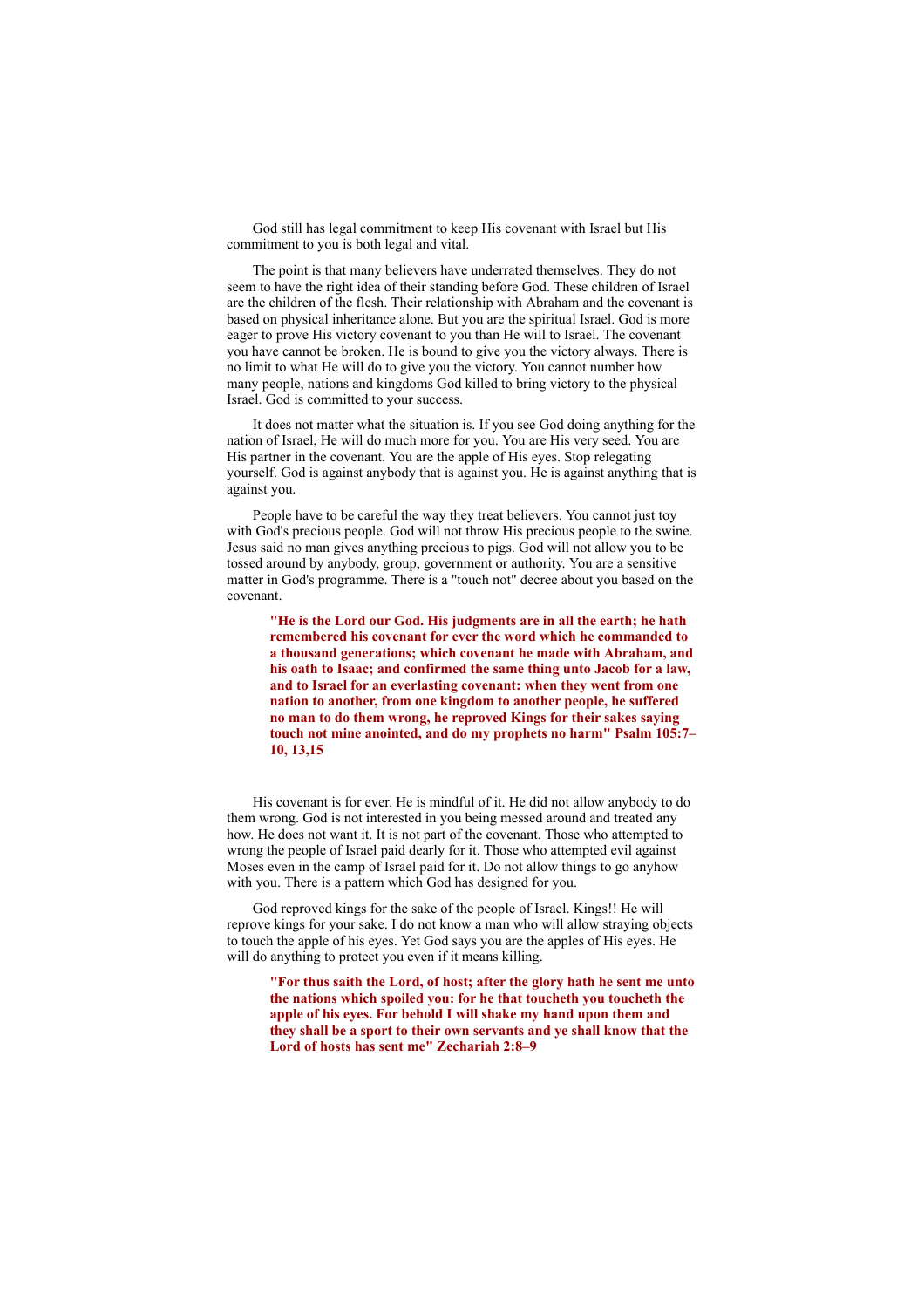Nobody can take advantage of you and go free. That touch not statement is a command, a decree. It carries certain penalties if broken. Know this that you are born of God. He is interested in your winning always. If the physical Israel can win all their battles with impunity, you can do much more than that because you are born of God.

**"For whatsoever is born of God overcometh the world; and this is the victory that overcometh the world even our faith" 1 John 5:4**

You can overcome always. The greater one is in you. He is at work in you now. He is greater than all your life battles, so you can win them all. He is working His good pleasure in you. You are a born winner.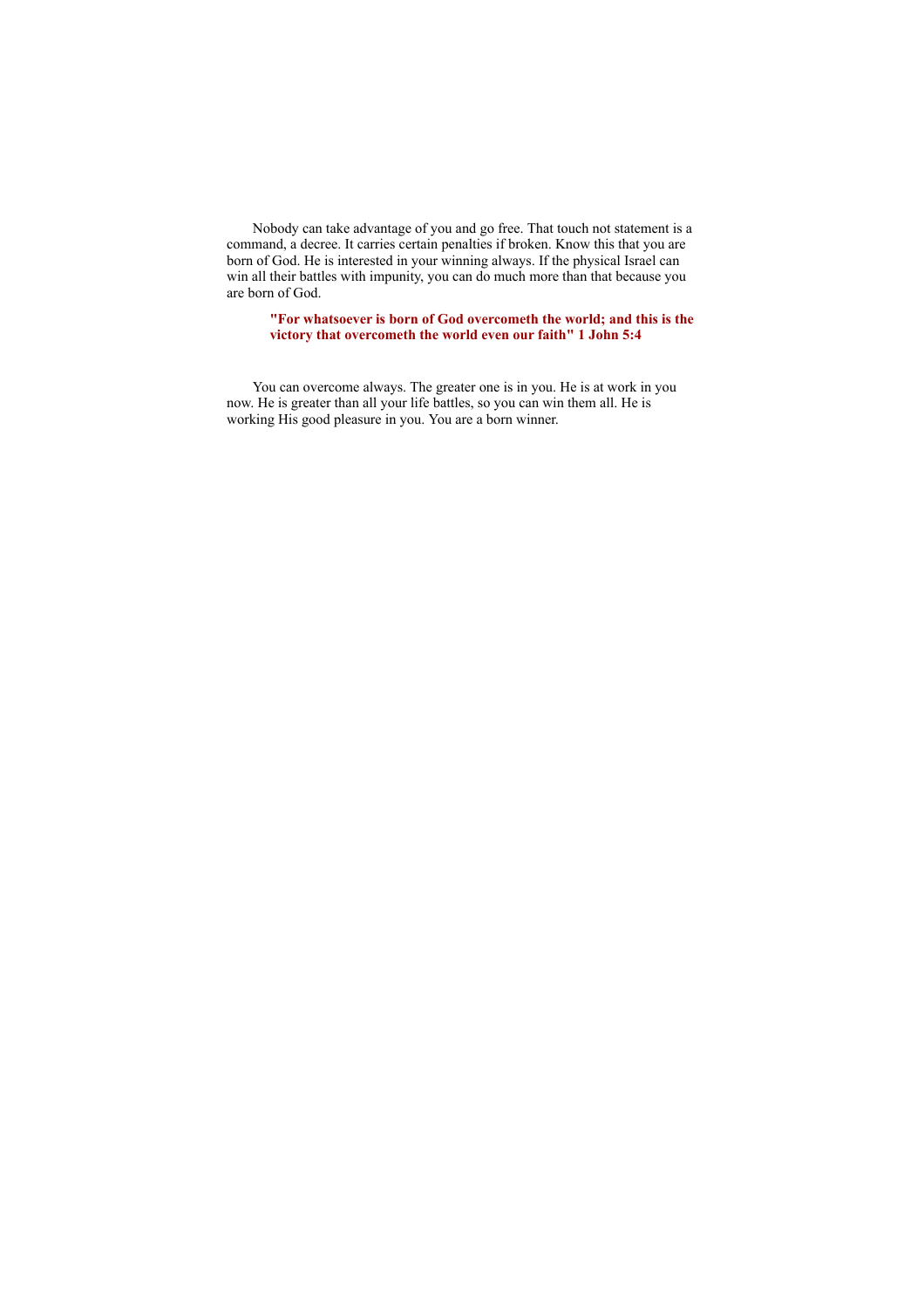# Chapter 6: Getting Set For Your Victory

There are three basic steps to getting set for your miracle. If you take time to observe them and prepare yourself with them, they will get you to a place of readiness for victory.

- Keep to your source.
- Be still.
- The act of praise.

#### **Keep To Your Source**

You are required to know your source and keep only to it. Note that "**God is a jealous God" (Exodus 20:5).**

He cannot stand a double deal. He cannot perform for people who stand between two opinions. That is wavering. That is doubt. Your expectation is either only from Him or you are not ready for His great acts at all. The Psalmist says,

**"My soul wait thou only upon the Lord for my expectation is from him" Psalm 62:5**

### **That is how to get started. God, "will not give his glory to another neither his praise to graven image" Isaiah 42:8**

The reason for this double dealing is not far fetched. People think God must of necessity have to go through some men to accomplish His word. No sir. God is all sufficient. He is El–Shaddai. He is God that is more than enough to meet all needs, all by Himself. He may go through animate and inanimate objects. He said **"I can command stones to praise me."** Jesus brought food to 5,000 directly from above (John 6). God was replenishing the pot of flour and the cruise of oil all by Himself (1 Kings 17). He may choose to use a man but it is not a standard.

Be sure you are waiting only upon Him, then you will be setting your feet on the miracle–line; know that your God will not stand double dealing. Know also that He is up to all situations that may ever arise in your life. He is omnipotent. A double deal can put Him off your matter.

There was the case of a woman I was ministering to for a miracle. God ministered to me in the course of laying on of hands, "This woman has an alternative." I stopped the prayer and told the woman, "God said you have an alternative source for what you are seeking. True or false?" She affirmed in the positive. Then I told her she should make up her mind who to choose; the living God or her poor alternative. I gave her time that when she was through she should send for me. That was enough reason for the Most High to fold His hands.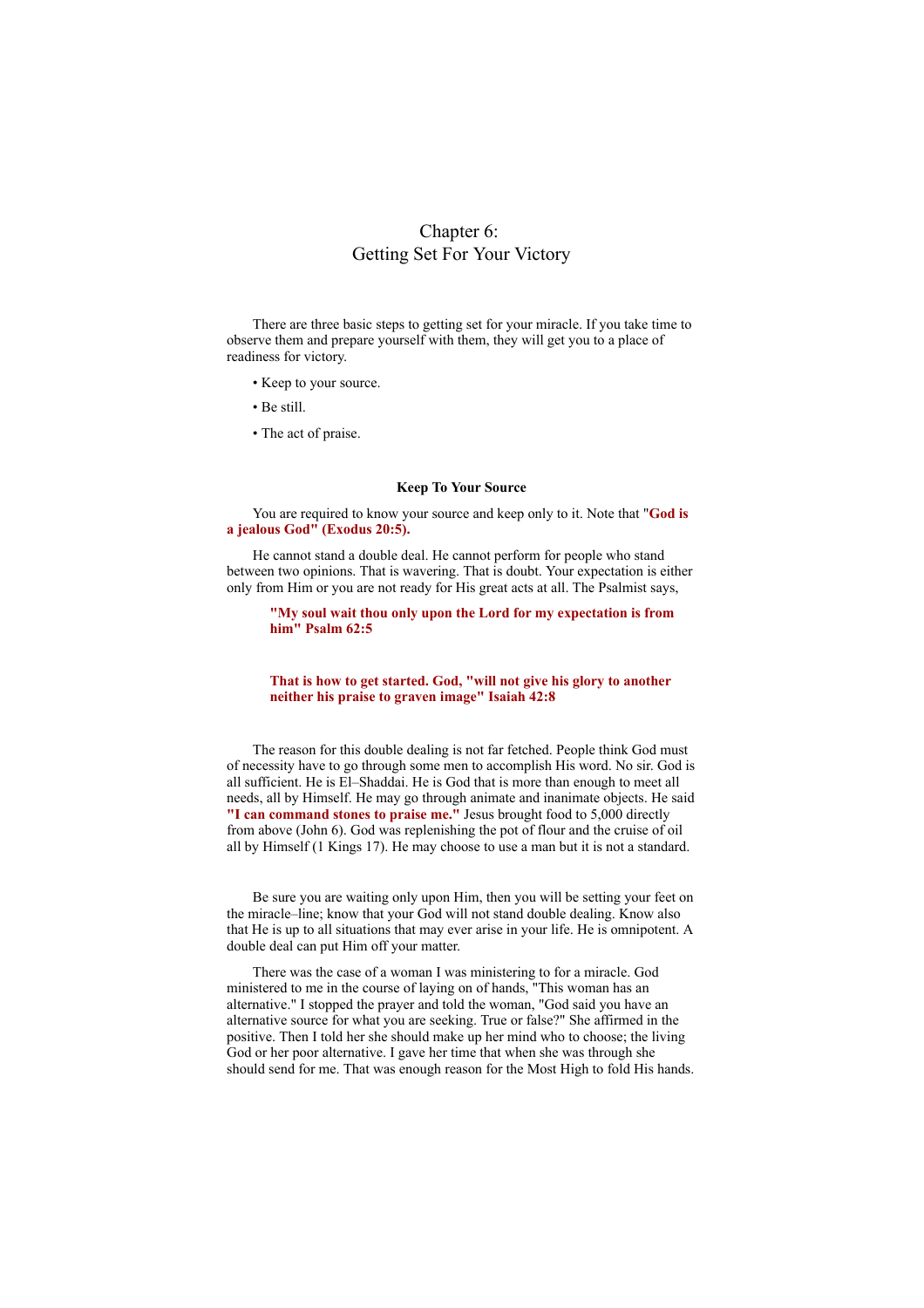He is a jealous God. He wants all the glory on every matter. The Bible says,

**"They looked unto him and were lightened and their faces were not ashamed" Psalm 34:5**

The word further enjoins,

**"If your eyes be single your body will be full of light" Matthew 6:22**

Look unto the hills, your help is sure awaiting you. Look not unto Moses, look unto the serpent of bronze hung in the centre of the congregation –look and you will live. If any Israelite was looking elsewhere, no matter to whom, when bitten by a serpent, he would surely die. (Numbers 21) Look unto Him only and you will live.

#### **Be Still**

The Bible says,

**"Be still and you will know that I am God. I will be exalted in the earth. I will be exalted among the heathen" Psalm 46:10**

This is a vital requirement for walking in the realm of the miraculous. Many miss God's best through anxiety and haste which the word likens to foolishness.

There was the case of Saul, the son of Kish, the King of Israel. Samuel the Prophet was to be around to offer sacrifices on behalf of the land.

They waited for him, but after a while Saul decided to offer the sacrifices. Behold as soon as he finished with the sacrifices, Samuel came. And it was counted to Saul for foolishness. The Bible says you have no cause for haste; **"He that believeth shall not make haste" (Isaiah 28:16)**. You have no reason for anxiety. The word says,

**"Which of you y taking thought can add one cubit onto his stature. And why take ye thought for raiment. Consider the lilies of the field how they grow, they toil not, neither do they spin" Matthew 6:27–28**

You must hands off the matter completely before God will take over.

**"The Lord will fight for you and you will hold your peace" Exodus 14:14**

The reason God is so far from many believers today is that they will not hold their peace. It is written,

**"...In quietness and in confidence shall your strength be: and ye would not. But ye said, No; for we will flee upon horses, therefore shall ye flee: and, we will ride upon the swift; therefore shall they that**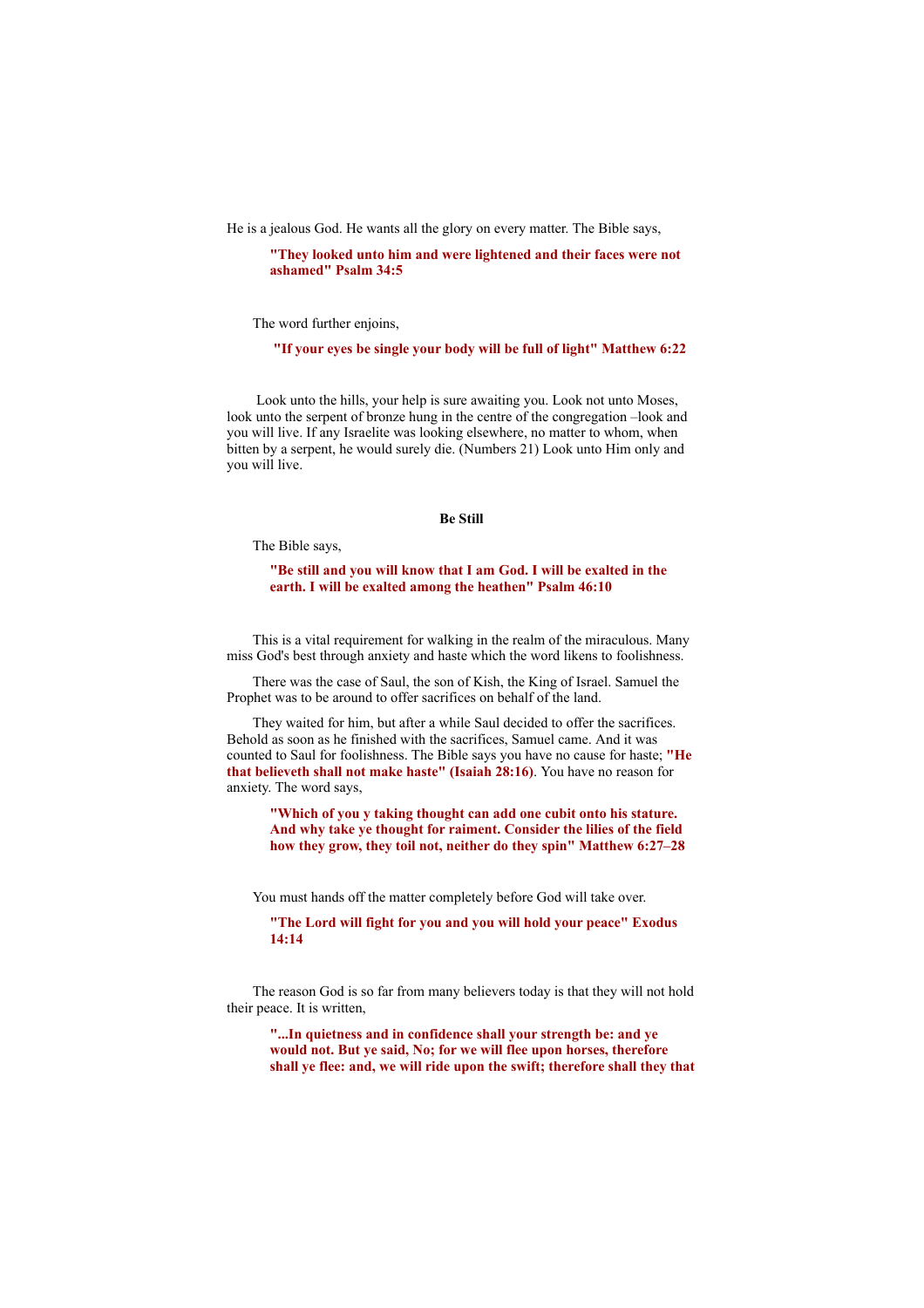# **pursue you be swift" Isaiah 30: 15–16**

Again it is written,

#### **"I have cried concerning this that their strength is to sit still" Isaiah 30:7**

If really you are targeting a miraculous life, you must be still. In your quietness you will be able to catch the **"still small voice."** Then you will have your miracle. There was the story of Elijah, the prophet (1 Kings 19). When he was complaining and murmuring, he had no solution to his problems. But as he laid down quietly, the still small voice came and that gave him the way out. You cannot afford to be hysterical if you must lay hold on miracles.

#### **The Act Of Praise**

#### **"Praise ye the Lord for he is good for his mercies endureth for ever"**

The subject of praise is a very vital issue that everyone expecting a miracle must understand. The Bible says, "Praise is comely unto God" (Psalm 147:1).

God desires the praises of his people. And this is the reason why **"God inhabits the praises of his people" (Psalm 22:3).**

A praise–filled life is surely a miracle–packed life. Praise brings God right into your situation. God has to do directly with praise while angels run the errand of prayers. Praise gets you right into God's presence. It is written,

#### **"Enter into his gates with thanksgiving and his courts with praise: be thankful unto him and bless his name" Psalm 100:4**

What a revelation. In God's **"presence there is fulness of joy and on his right hand are pleasures forevermore"** (**Psalm 16:11**). Praise will get you across to Zion where, **"there shall be deliverance and holiness and the house of Jacob shall possess their possessions" (Obadiah 17)**.

Zion is the city of the living God, the domain of miracles. The Bible says,

**"But ye are come unto mount Zion, and unto the city of the living God, the heavenly Jerusalem. And to an innumerable company of angels. To the general assembly and church of the firstborn, which are written in heaven and to God the judge of all, and to the spirits of just men made perfect" (Hebrews 12:22–23).**

That is why mount Zion is a mount of miracles. Praise gets you there. Praise gets you directly to where God lives, and in His presence there is fulness of joy and pleasures forevermore. The Bible says:

**"Let the people praise thee, O God. Let all the people praise thee.**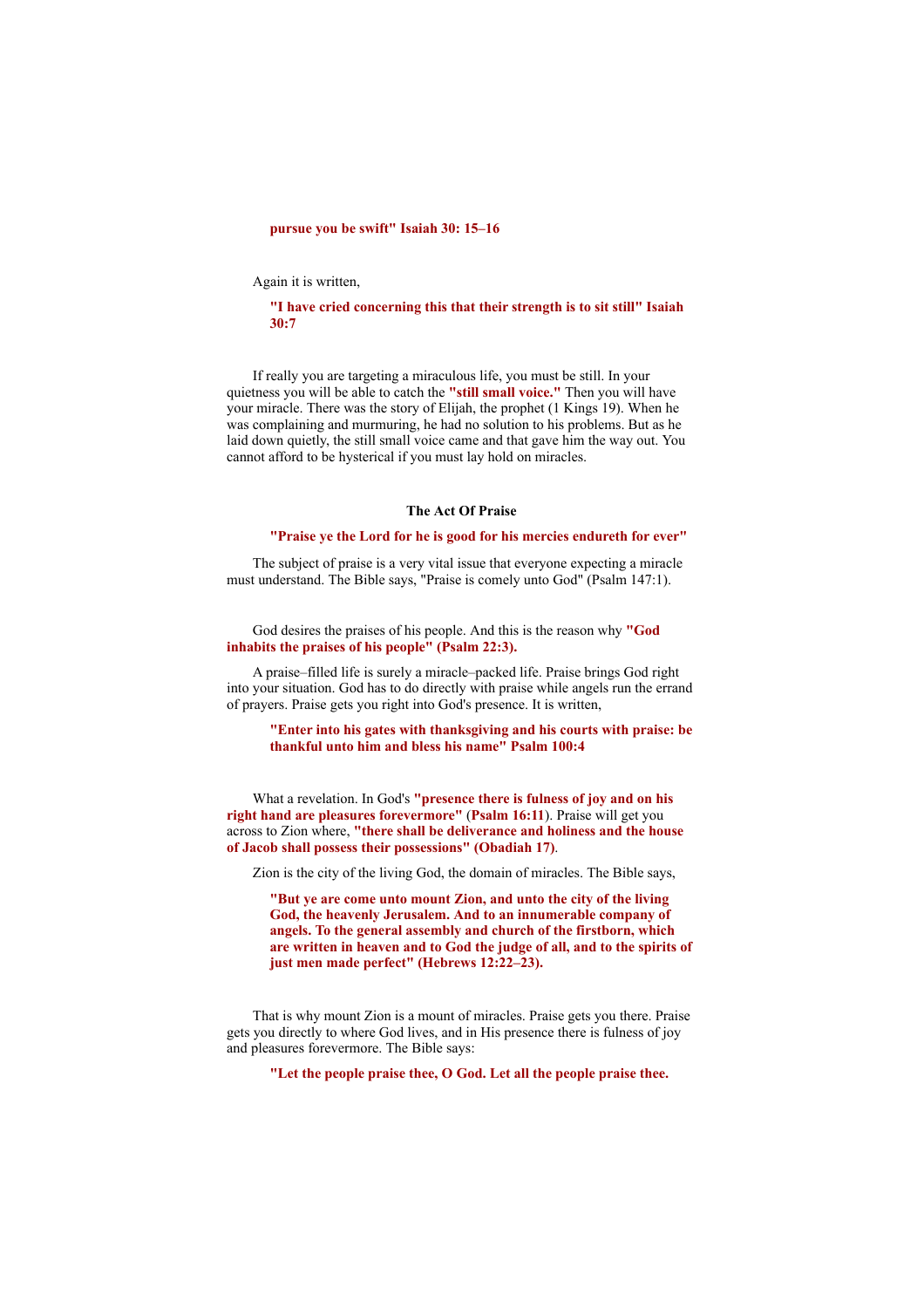**Then shall the earth yield her increase: and God even our own God shall bless us. God shall bless us: and all the ends of the earth shall fear him" Psalm 67:5–7**

That is supernatural blessing. That is miraculous blessing. Men who are possessed with praise are entitled to such wonders. Praise gets the devil out of the scene and brings God there. Remember how David was casting out devils by playing his divine music on a stringed instrument (1 Samuel 16:23). No devil can stand the force of genuine praise and worship. Such place is exclusively reserved for God. God has the monopoly of praise centres. If you are a praise–filled believer you will keep the devil constantly at a distance from your environment. Why do you suppose that the year of jubilee is the year of restoration? It is because when there is jubilation, praise and worship, God is ever set to perform wonders (Leviticus 25).

# **"The Lord is fearful in praises" Exodus 15:11**

Bring out praise from your heart and you will get God to go full– length in performing for you. Clouds get lifted up at praise. Elisha the Prophet said, **"Bring me a minstrel"** let's get the cloud cleared. Praises cleared the cloud, a bright revelation came (2 Kings 3:15). That is praise at work.

# **"A merry heart doeth good like medicine" Proverbs 17:22**

Possess a merry heart of praise and bag your miracles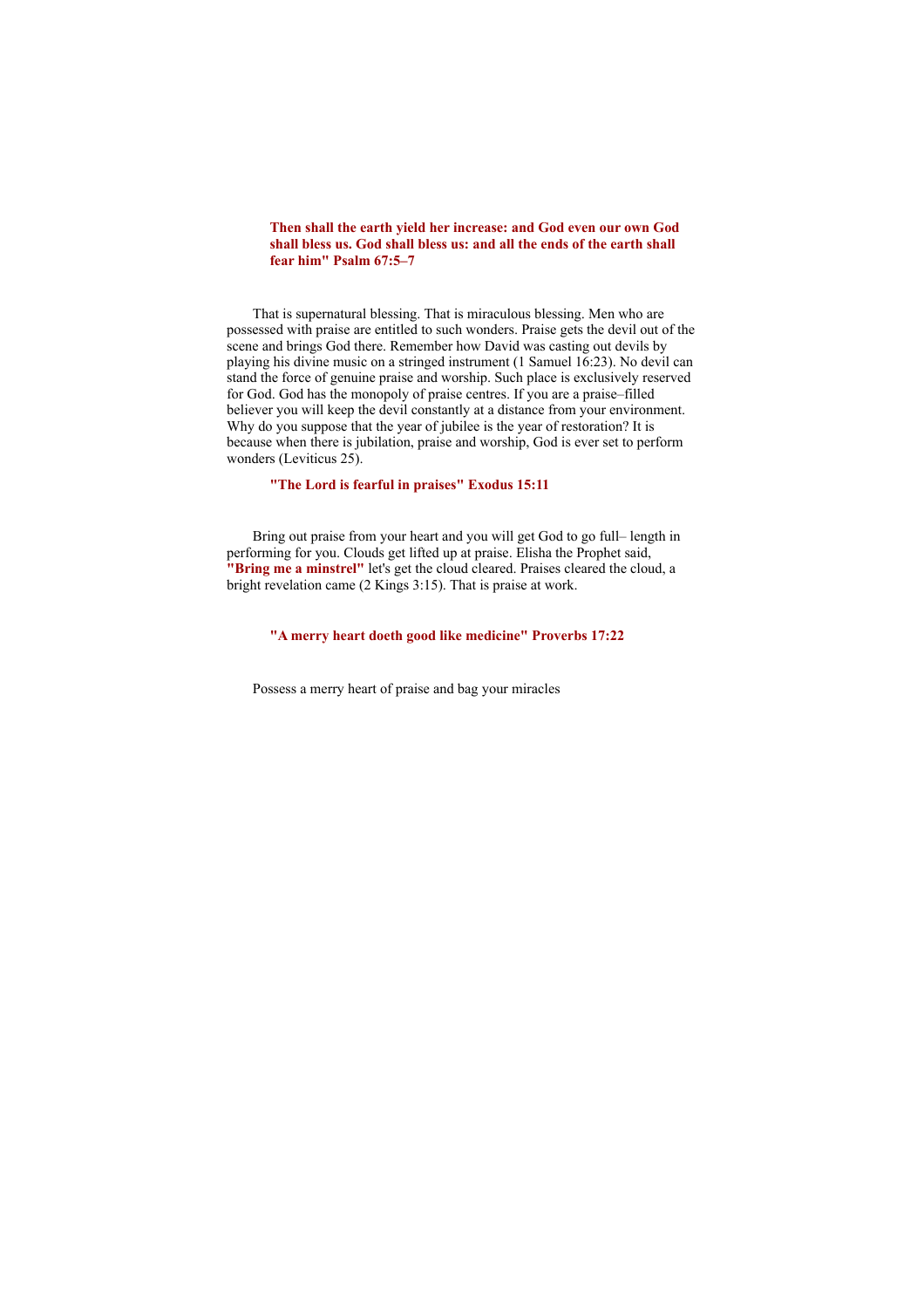# Chapter 7: Get Hold Of The Word

God has said something about that area of your life where you desire victory. But it is your responsibility to search it out. The Bible says:

**"My people are destroyed for lack of knowledge" Hosea 4:6**

That you are a child of God does not guarantee your victory. You need personal knowledge of what God has said. Knowledge, they say, is power. The knowledge of God's word that you have about your situation will make you a victor. It will bring you to a place of faith in God's ability and in your well purchased victory.

**"... far be it from God that he should do wickedness; and from the Almighty, that he should commit iniquity. Surely it is met to be said unto God, I have borne chastisement, I will not offend any more; that which I see not teach thou me; If I have done iniquity, I will do no more" Job 34:10, 31–32**

This implies that evil comes through two main ways into a believer's life – sin and ignorance.

Of the two, ignorance is more serious and pathetic.

The sinning believer, can easily be motivated to repent. Ignorance however, is a deadly enemy of victory. If you are ignorant of God's word in a particular situation, the best you will likely do is to explain it away believing that it is God's will. There was a time my son, David Junior's temperature started rising. This feverish condition persisted for two days. He began to vomit his food and suffered sleeplessness. People said the symptom was normal because he would soon develop his upper milk teeth. I said to myself that if that was so then it was necessary I set myself to find out what God has to say concerning children whose upper teeth are developing. That may sound funny, but that is the wisest thing to do. A believer who wants to see good days should not take the world's views of things at face value. He must probe into the truth of such views with the word of God which is the final authority in all issues of life. This is a necessary step to walking in victory. I gave myself to the study of the word with the aid of a concordance. I discovered that the Bible does not say that the development of a child's milk teeth should be accompanied by a feverish condition, sleeplessness and vomiting. I went on to study in particular the welfare of believers' children. A great refreshing came over me. The Holy Spirit began to illuminate my heart with the revelation of the relevant scriptures. I discovered that:

**"Children are a heritage (blessing) of the Lord" and that God's "blessing maketh rich and addeth no sorrow to it" Psalms 127:3; Proverbs 10:22**

I discovered also that my child has an angel that owes him a protection duty.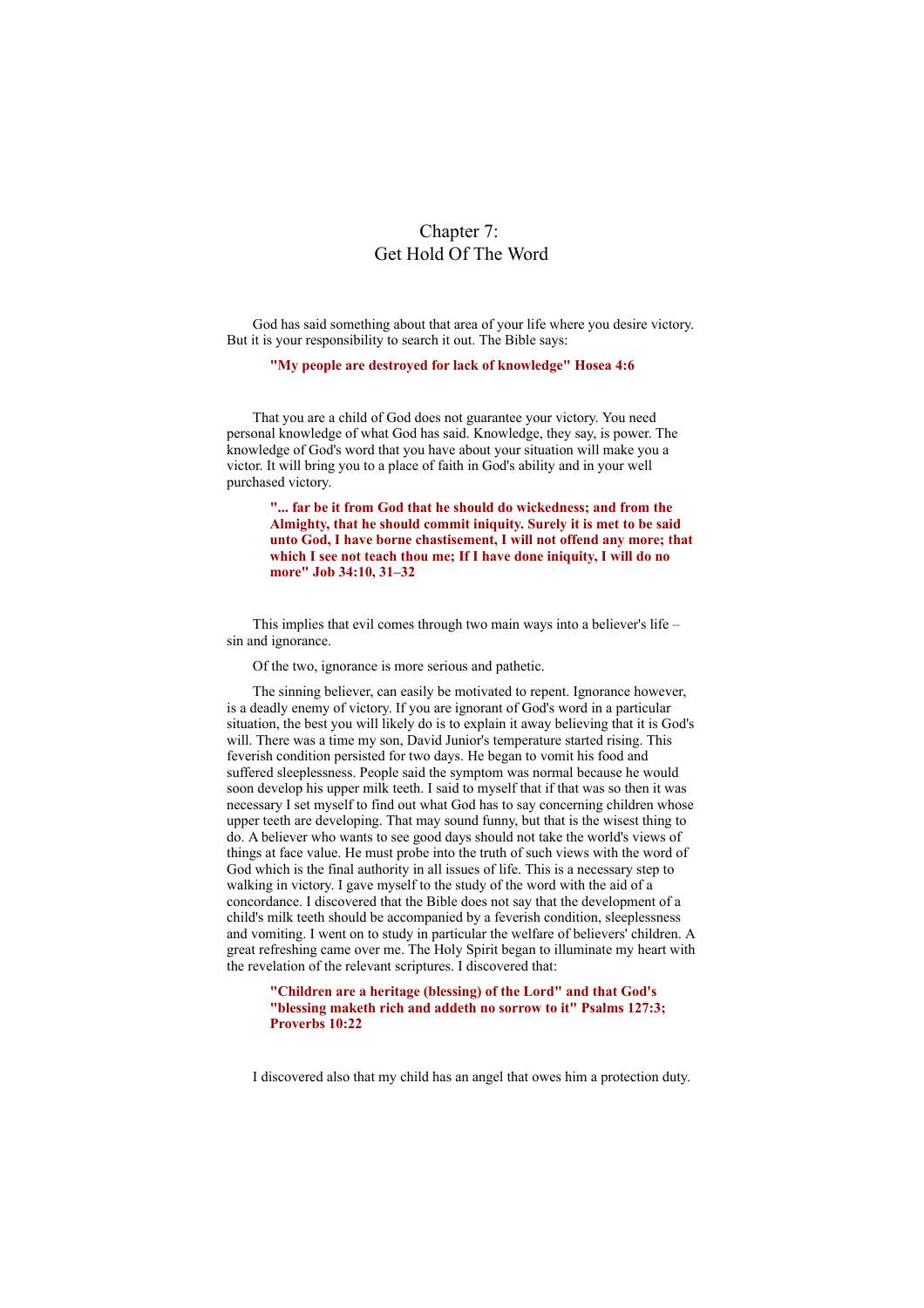The Word says:

# **"... Their angels do always behold the face of my Father which is in heaven" Matthew 18:10**

Assurance is given:

**"...I will contend with them that contend with thee, and I will save thy children" Isaiah 49:25**

I needed no better assurances than these. I became victory–conscious on the issue at that stage.

You may ask; "How does one get to the point of personal knowledge of the word?" In other words, "How does one get to know from the Word what rightly belongs to him?" First of all, you must agree with yourself that you require such personal knowledge. It is the soil in which faith germinates. The Bible says "The just shall live by (his own) faith" Jesus said often,

#### **"According to your (own) faith be it unto you" Matthew 9:29**

This means that how much you receive from God depends on how much you believe Him for. Personal faith is the answer. Another person's faith cannot offer you lasting victory over your personal issues. Brethren can only help you up to a point by their faith. But you have got to be able to stand on your own feet and fight your own battles. Since "faith cometh by hearing" (knowledge) you require personal knowledge of the Word before you can exercise it.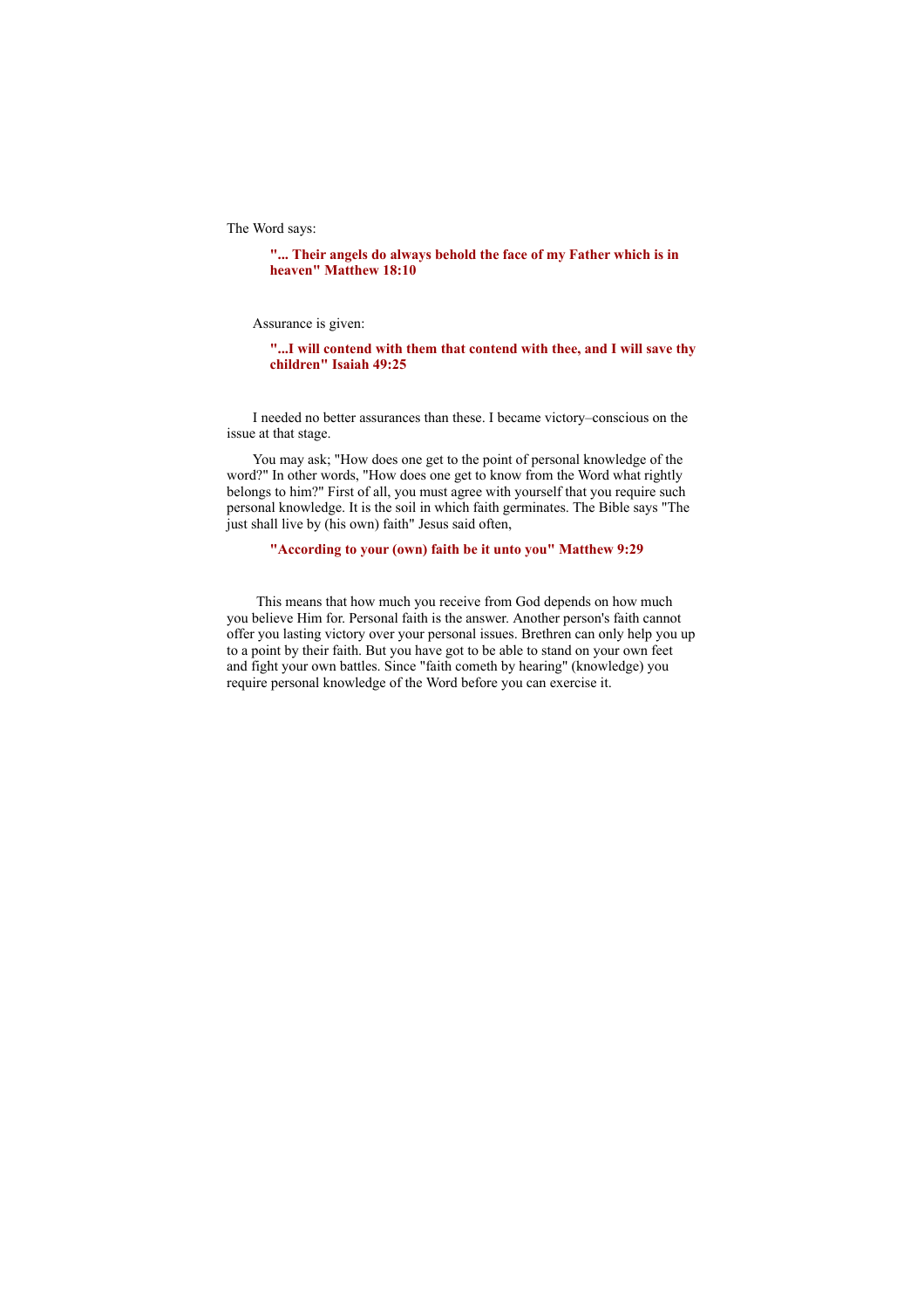# Chapter 8: Release Your Faith

Faith is an important prerequisite to receiving your personal victory. Your faith in Him pleases Him the same way your confidence in the promises of your earthly father pleases and encourages him to strive to make himself worthy of such esteem.

Unless every word is mixed with faith it cannot work. Paul said

# **"For unto us was the gospel preached as well as unto them, but the word preached did not profit them, not being mixed with faith in them that heard it" Hebrews 4:2**

It needs meditation to get the word mixed with faith. Meditation is an exercise involving the heart. The heart must be open to receive the revelation of the word through the service of the Holy Spirit. The church today seems to have missed this important aspect of the Christian faith. There is no real meditation in the word of God. The Bible has become a dusty book on the book–shelf of many people professing to be believers. They only hurry through a few verses in the morning, read through one or two chapters on Sunday, and neatly tuck it on the shelf; "That is enough with God for the day," they will mutter to themselves. Then they will plunge into their daily business activities and preoccupations with zeal, believing, that the blessings of God would continue to follow them.

The Word says,

**"This book of the law shall not depart out of thy mouth, but thou shalt meditate therein day and night that thou mayest observe to do all that is written therein: for then thou shalt make thy way prosperous, and then thou shalt have good success" Joshua 1:8**

Again in **Psalm 1:1–3**, it is written,

**"Blessed is the man... (whose) delight is in the law of the Lord and in his law doth he meditate day and night and he shall be like a tree planted by the rivers of water that bringeth forth his fruit in his season: his leaf also shall not wither; and whatsoever he doeth, shall prosper".**

The art of meditation is therefore not a hurried business, or a weekly affair that takes place in the chapel; it should be a continual exercise in the daily walk of the believer. The blessed man the Psalmist talks about has not only delighted himself in the word of God, but he has also given himself to genuine meditation in it.

If you meet a believer whose life reflects victory, you have seen someone who meditates on the word of God on a constant basis. There are three things that make for effective meditation. I have mentioned the part played by the Holy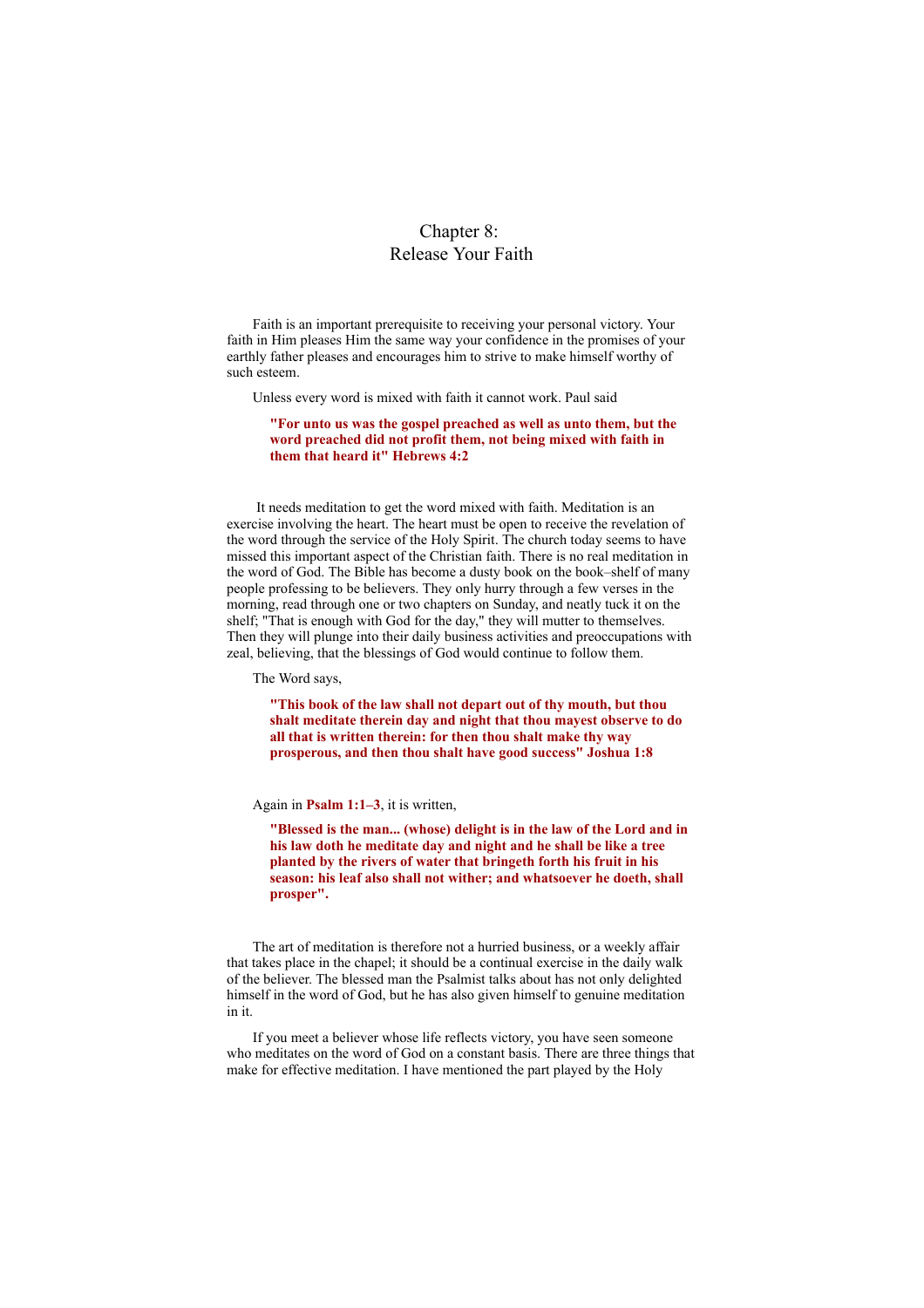Spirit as the divine teacher. The rest are time and right company. You need time to ponder on the Word before proceeding to appropriate it in the particular circumstance. In the case of David Jnr., I had to create a space of time. My faith started forming around the promises until I got to a point where I knew that the Word would work for me. I must say at this point that meditation consists in spiritual searching of the mysteries backing the Word. This is not within the human capacity to handle for "No man knoweth the things of God except the Spirit of God." I had to be aided by the Holy Spirit. An atmosphere of perverse talk, riotous living and other forms of immoral behaviour will not help you to meditate in the word of God. There is no way you can profitably engage in it. You need a quiet and sound atmosphere to motivate you into a life of profitable meditation in the word. The Bible declares:

**"Blessed is the man that sitteth not in the seat of the scornful" Psalms 1:1**

Paul warned, "bad company ruins good morals."

Christ gave a similar warning,

**"Give not what is holy unto dogs neither cast ye your pearls before the swine lest they trample upon it and turn back and tear you" Matthew 7:6**

Productive meditation is hindered in bad company.

In fact, in that situation you are in danger of being influenced.

**"He that walketh with the wise shall be wise and a companion of fools shall be destroyed" Proverbs 13:20**

Definitely, wrong company has robbed many believers of God's perfect plan for their lives. If you are a believer, avoid sitting in the wrong place else you are sure to operate a wrong counsel and walk in the wrong path.

Therefore you need to give yourself to the study of the Word.

**"Study to show thyself approved unto God, a workman that needeth not to be ashamed, rightly dividing the word of truth" 2 Timothy 2:15**

There is no short–cut to acquiring the knowledge.

The scriptures are not to be read for excitement and vocabulary; they are spirit. You therefore require indepth study to acquire indepth knowledge of the mysteries.

Moreover, you need revelation knowledge of the Word through the ministration of the Holy Spirit. The Holy Spirit is the divine Teacher. It is written that when He (Holy Spirit) is come,

**"He shall teach you all things, and bring all things to your remembrance..." John 14:26**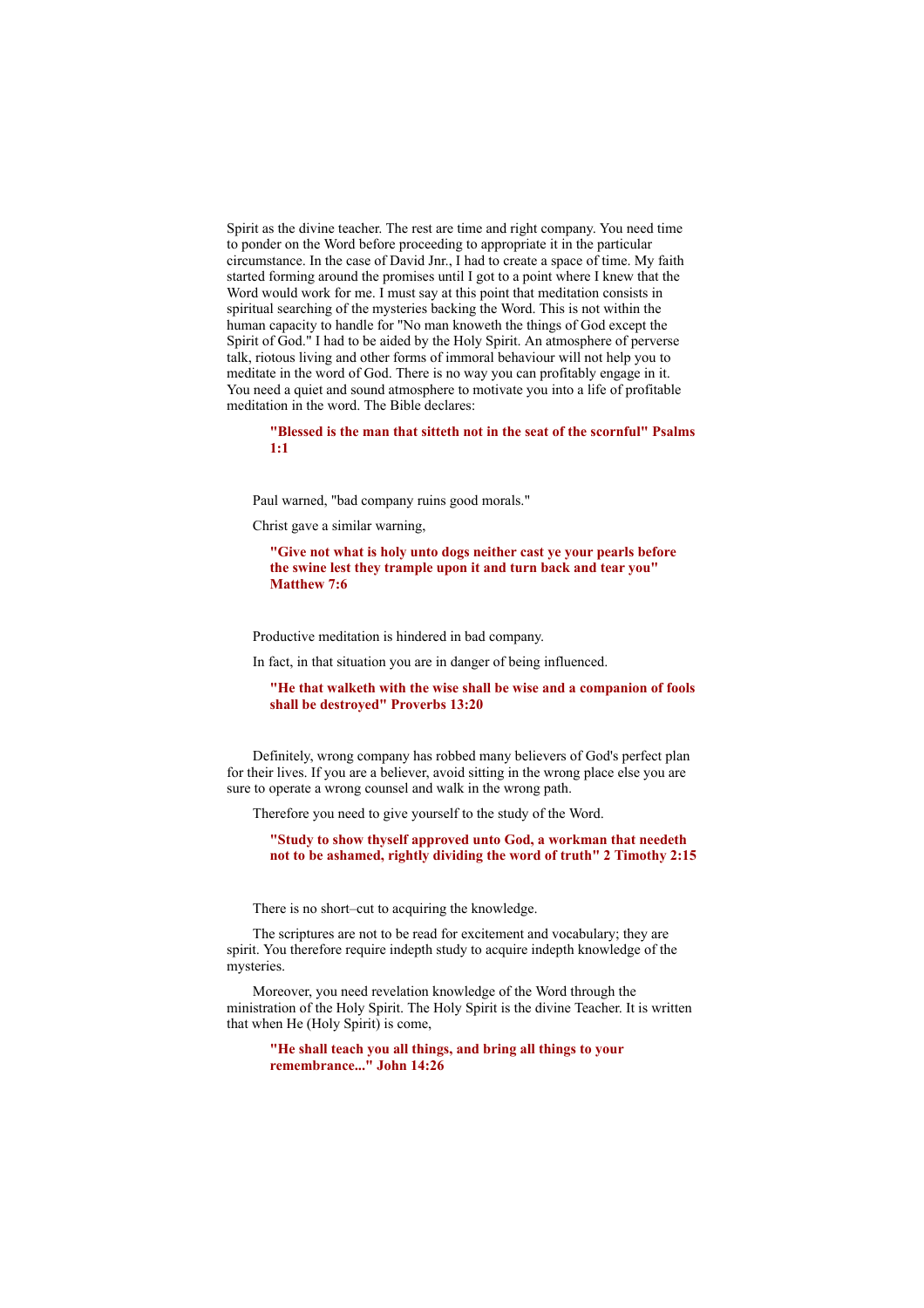The Holy Spirit has two–fold ministry here.

He teaches the Word by imparting revelation knowledge; He sheds light on it, turning it into a voice. That is why the Bible is the voice of God —

**"I know my sheep, they know my voice."**

The Holy Spirit also brings to remembrance whatever He teaches when it is required for use. He reminds you of the counsel of God you have come across in the word. He knows the mind of God on every issue because,

**"God hath revealed them unto us by his Spirit: for the Spirit searcheth all things, yea the deep things of God" 1 Corinthians 2:10– 24**

For you to grasp the deep mysteries of God, you need the baptism in the Holy Spirit. Jesus said,

**"I have ye many things to say unto you but you cannot bear (have no capacity for) them now, howbeit when he the Spirit of truth (the Holy Ghost) is come..." John 16:12–13**

If you want to go to all the length in the knowledge of God's will for you, you need the baptism in the Holy Spirit.

Lastly, you should be involved in the fellowship of His children. We are told not to forsake the assembly of one another. It is during our gathering together that we,

**"... give attention to: reading, to exhortation, to doctrine..." 1 Timothy 4:13**

The sharing of God's mysteries, in accordance with what each of His children has received, benefits the whole body. At such times, the operations of the gifts of the Holy Spirit are most active. Prophecies and other revelation gifts shed more light on His will consoling, advising, exhorting and exposing the activities of the devil in the body. If you stand alone, you expose yourself to danger. Be in fellowship with God's precious people. It is there that God commands the blessing. Understand that you do not know enough. The Bible says,

**"Let him that thinketh he knows anything know that he does not know it yet as he ought to" 1 Corinthians 8:2**

You need others to teach and enlighten you. The diversities of the ministry gifts are not vested in one person; they are shared in the body. What you have cannot meet all your spiritual needs. Therefore, wherever you are, look out for a Holy Ghost fellowship and be part of what God is doing there. This is very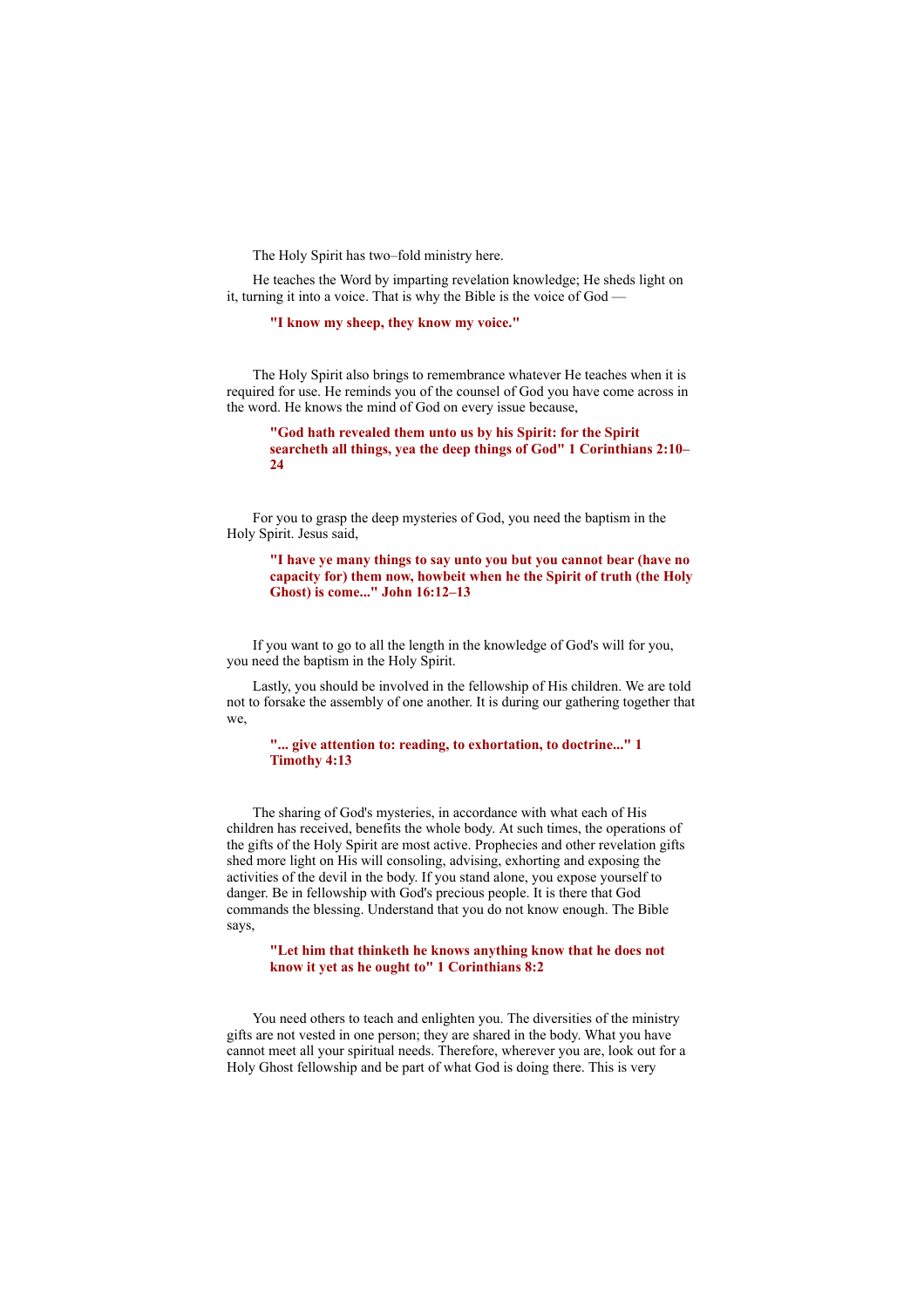important. Clear off from bad company and create a conducive atmosphere for productive meditation.

This act of meditation will produce faith in you. If you meditate on healing scriptures, you will be able to release your faith in that area. If it is in provisions, the fact that the word has gained entrance into you by the Holy Ghost puts you on to be able to release your faith in that direction. You will need to release your faith to get your victory.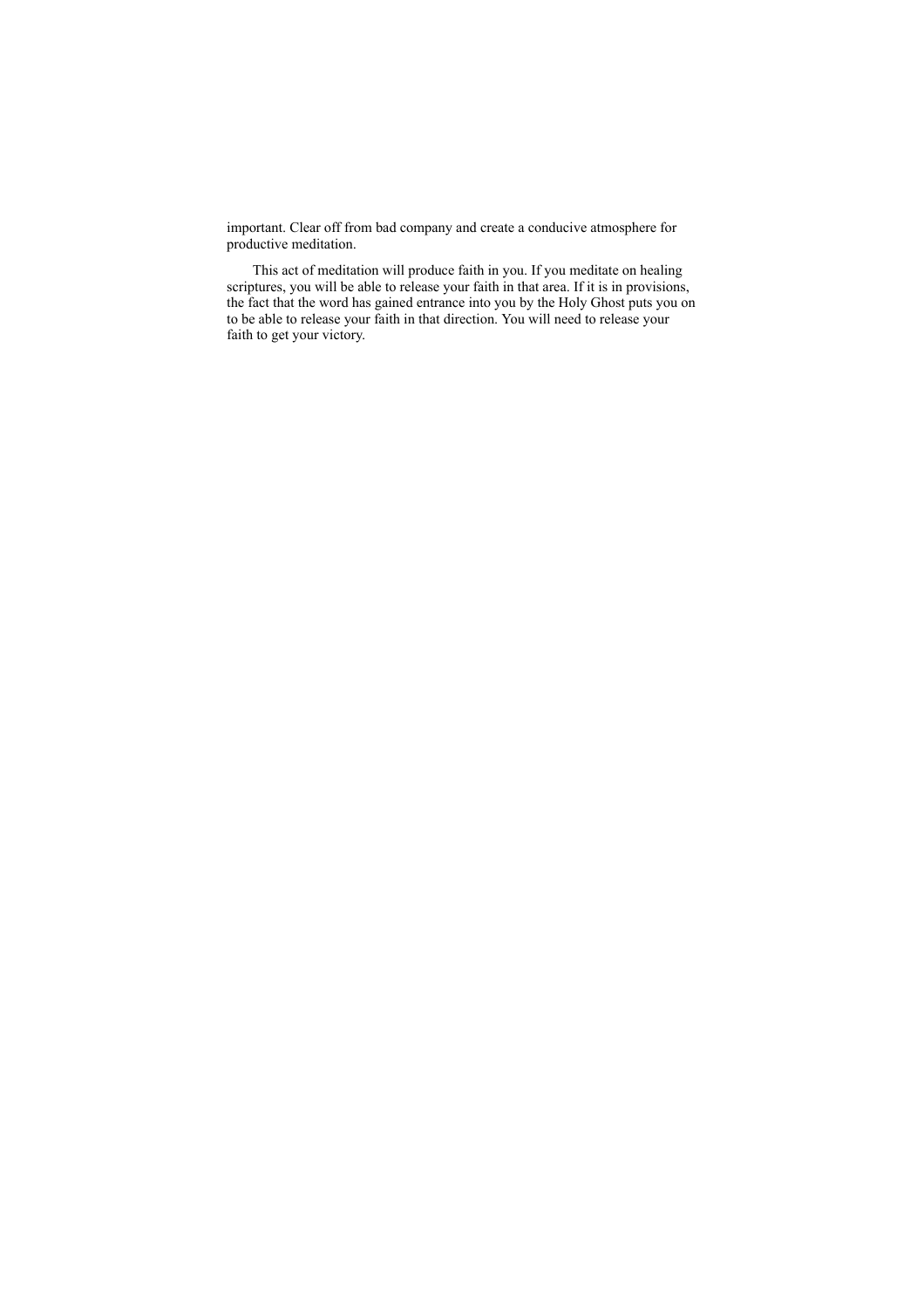# Chapter 9: Present Your Case

If you want money from your bank, two basic conditions must be met. A fully–signed cheque in your hand, and an amount of money in the account enough to meet the amount stated on the cheque. If these two conditions are satisfied, you go to the bank, present your cheque and wait until your money is delivered to you. Several people may be at the bank waiting to withdraw money, but hardly does a situation arise whereby one customer's money is given to the other. In the presentation of your request as a believer, this is, in a way, the procedure you adopt. There is an account in heaven for you. Whether you are aware of such fact or not makes no difference; it is there. It is an account overflowing with the riches of God in Christ Jesus. The riches are inexhaustible, and the variety unlimited. But they are made available upon request. The Word says, **"he that asketh receiveth."** This is a foremost rule to bear in mind. It is not he that believes that receives, but he that believes and translates his belief into action by asking. Remember it is not faith that heals the sick but the prayer of faith.

#### **"The prayer of faith shall heal the sick" James 5:15**

Therefore, it is belief or faith followed by asking that establishes the promise for you. Your prayer must first remind God of His promises concerning that need because He demands that you,

**"put me (Him) in remembrance; let us plead together; declare thou, that thou mayest be justified" Isaiah 43:26**

Then you give your tangible reasons for your request because, again, God says,

**"produce your cause...bring forth your strong reason, saith the King of Jacob" Isaiah 41:21**

Your prayer is not telling God what is happening.

He knows it already. It is telling Him what you want Him to do for you, by reminding Him of His word concerning your situation. If you are troubled by sickness for instance, you have a case. The Word has made provisions for your healing. The Bible says healing is children's bread. It is also written,

**"Surely he has borne our grief (sickness) and carried our sorrows (pains), and by his stripes ye were healed" Isaiah 53:4–5**

If you are a child of God, then healing is your entitlement. So set out to present your case and God will surely justify you. There is no way He can deny Himself. He is keeping watch over His word to perform it.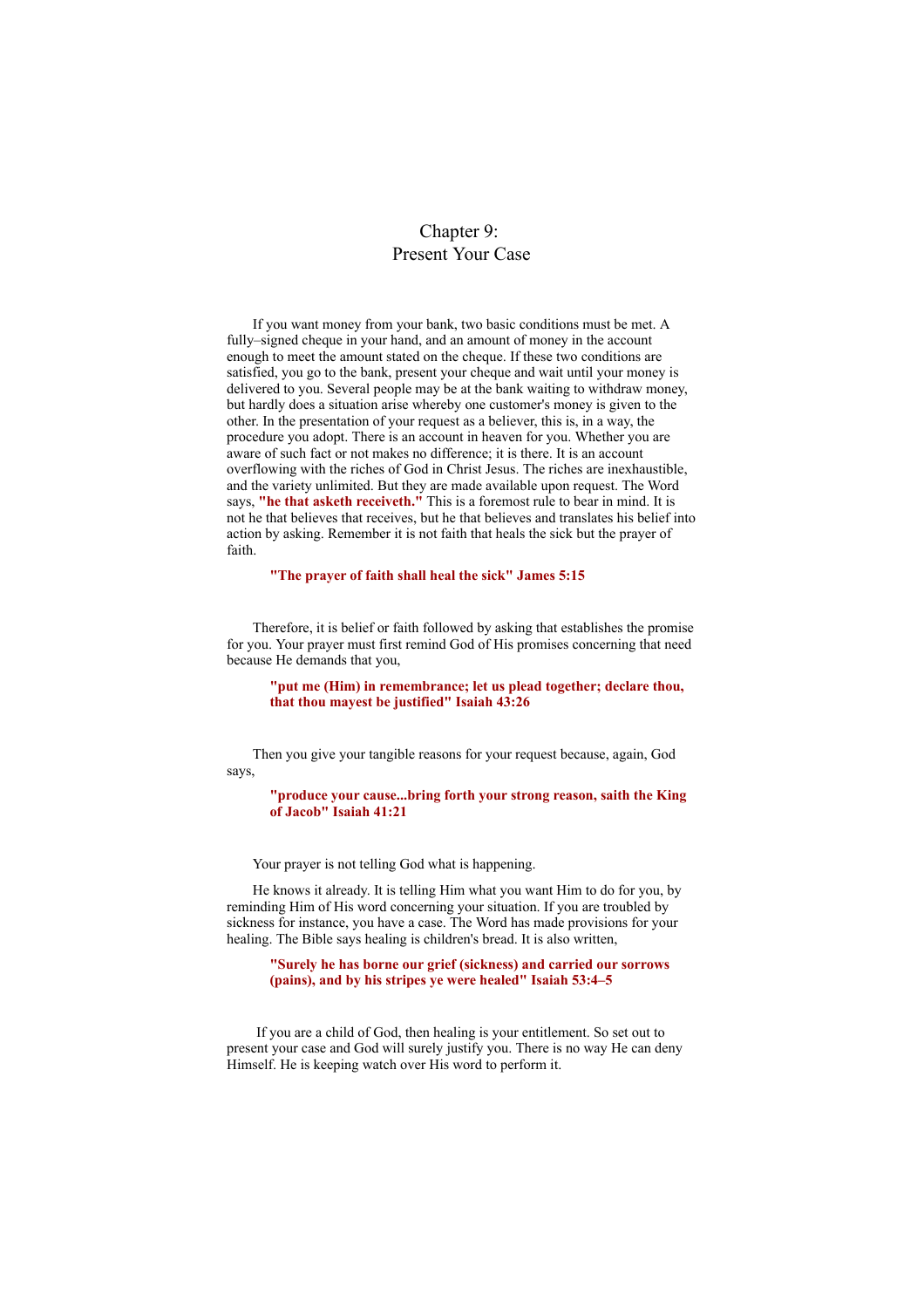Remember, God does not need any healing; there is no sickness up there in heaven. It is you who need healing, money, a fertile womb etc. Go ahead, therefore, in firm assurance that whatever you ask, you receive of Him. That is a benefit of your sonship.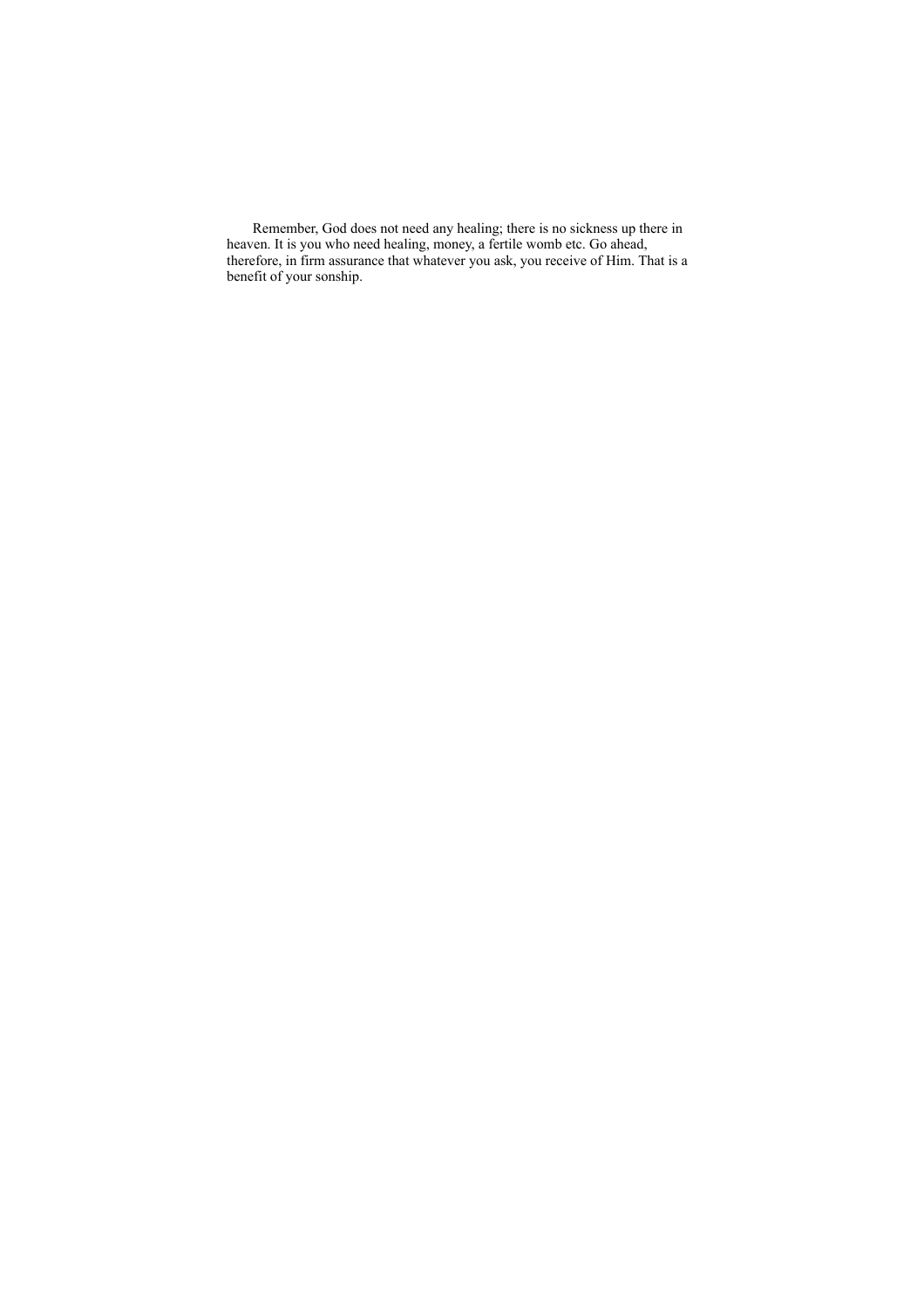# Chapter 10: Address The Situation

You have put God in remembrance. You have given Him your strong reasons. Faith has now sprung up in your heart. You now have boldness from the assurance of God's approval and presence. Now, you turn and face the odds that have been harassing you. You speak out the way you want things to be and in heaven your decree is established.

You have to do the addressing yourself because God is not going to do it. When Jesus Christ was at Lazarus' tomb, He did not ask God to speak to the dead man. Jesus did it. He addressed the dead body, **"Lazarus come forth"** He told His disciples,

# **"... whosoever shall say unto this mountain, be thou removed and cast into the sea and shall not doubt in his heart but shall believe that those things which he saith shall come to pass, he shall have whatsoever he saith" Mark 11:23**

In the case concerning the welfare of my son, I went straight to address the situation. I said, "Boy, I prophesy to you, you shall eat and shall not vomit, you shall sleep and your sleep shall be sweet." That settled it. He ate and for the first time in three days, he did not vomit. And what more, he went into a very deep sleep. Praise the Lord! Jesus is real. The Bible says,

#### **"the strangers shall hear my voice and as soon as they do they shall fade away from their hiding places" Psalm 18:44–45**

It is very important here for you to note that there is great power in your mouth. There is a deposit of creative power in you. The moment you get what the word says about your situation faith is built up, as you present your case and you stand to address the situation the creative miraculous power is released into the situation. By this you have mobilized the host of heaven into swift action and they handle the situation with dispatch. But the word of the miraculous has to be released from your mouth before this can be done.

#### **"But what saith it? The word is nigh unto thee, even in thy mouth, and in thy heart, that is, the word of faith which we preach " Romans 10:8**

This word conceived in your heart, formed by the tongue, and spoken out of the mouth becomes creative power that will work for you. If you take the word of God and speak it boldly to your situation by faith, it is as powerful and as effective as Jesus speaking it.

Once your word has gone forth in faith, forget about the imposing presence of the problem, or the horde of opposition that will haul themselves against you. The Word which is sharper than any twoedged sword has gone to the root of the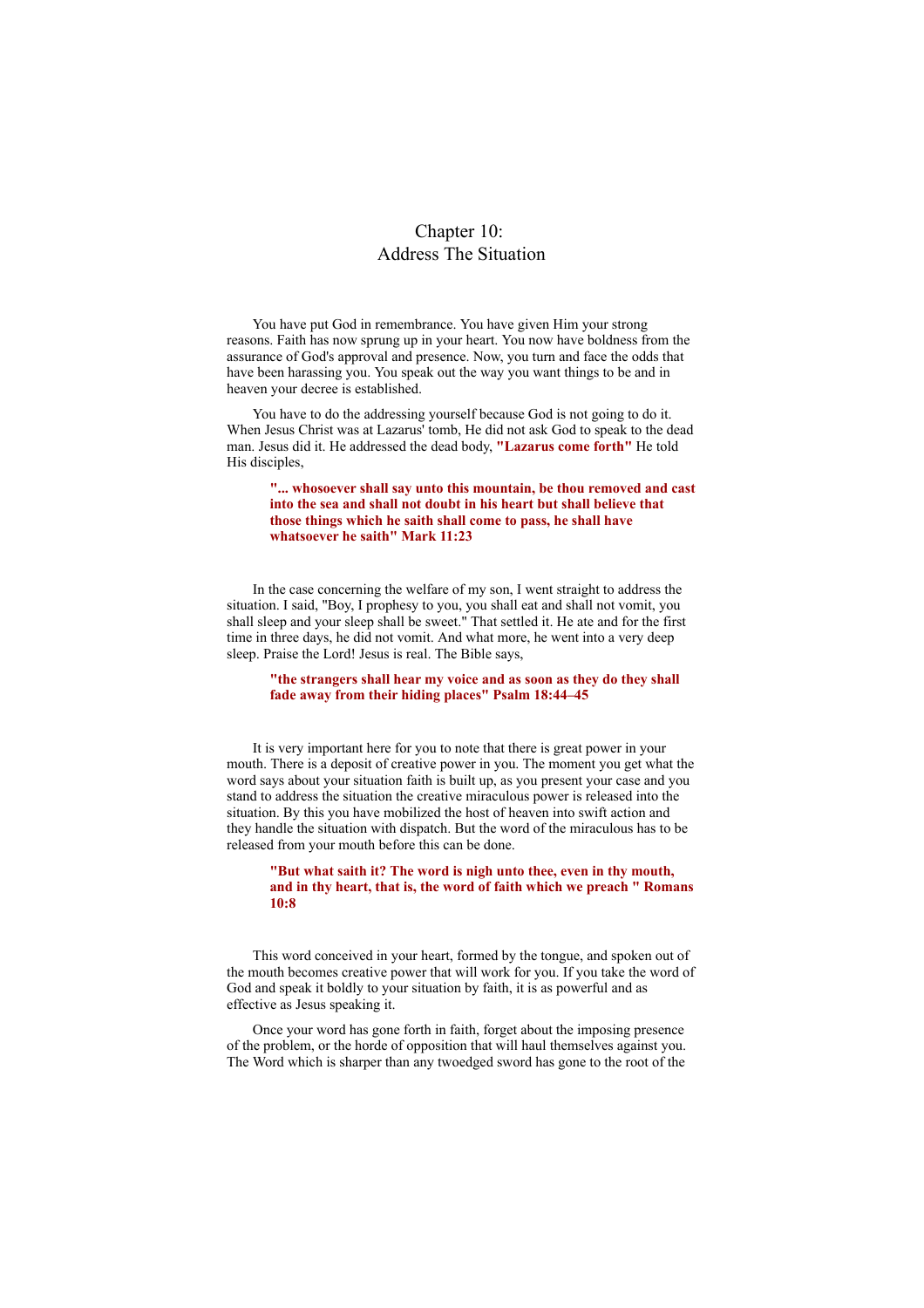problem. What remains is like a huge superstructure without a base, its collapse is only a matter of time. When Jesus Christ cursed the fruitless fig tree, there was no immediate outward manifestation of the effect of the curse. Nevertheless, in the spirit realm, where the vital forces controlling life lie, the tree had ceased to exist.

Therefore any appearance of your mountain, any impression of things getting worse even after you have addressed the mountain is a sign of victory. The devils Jesus cast out rent their victims sore before departing. When a snake's head is cut off, the body writhes and convulses. That is exactly what happens when you address your "mountain." Do not shift your ground after you have addressed the situation. See it done.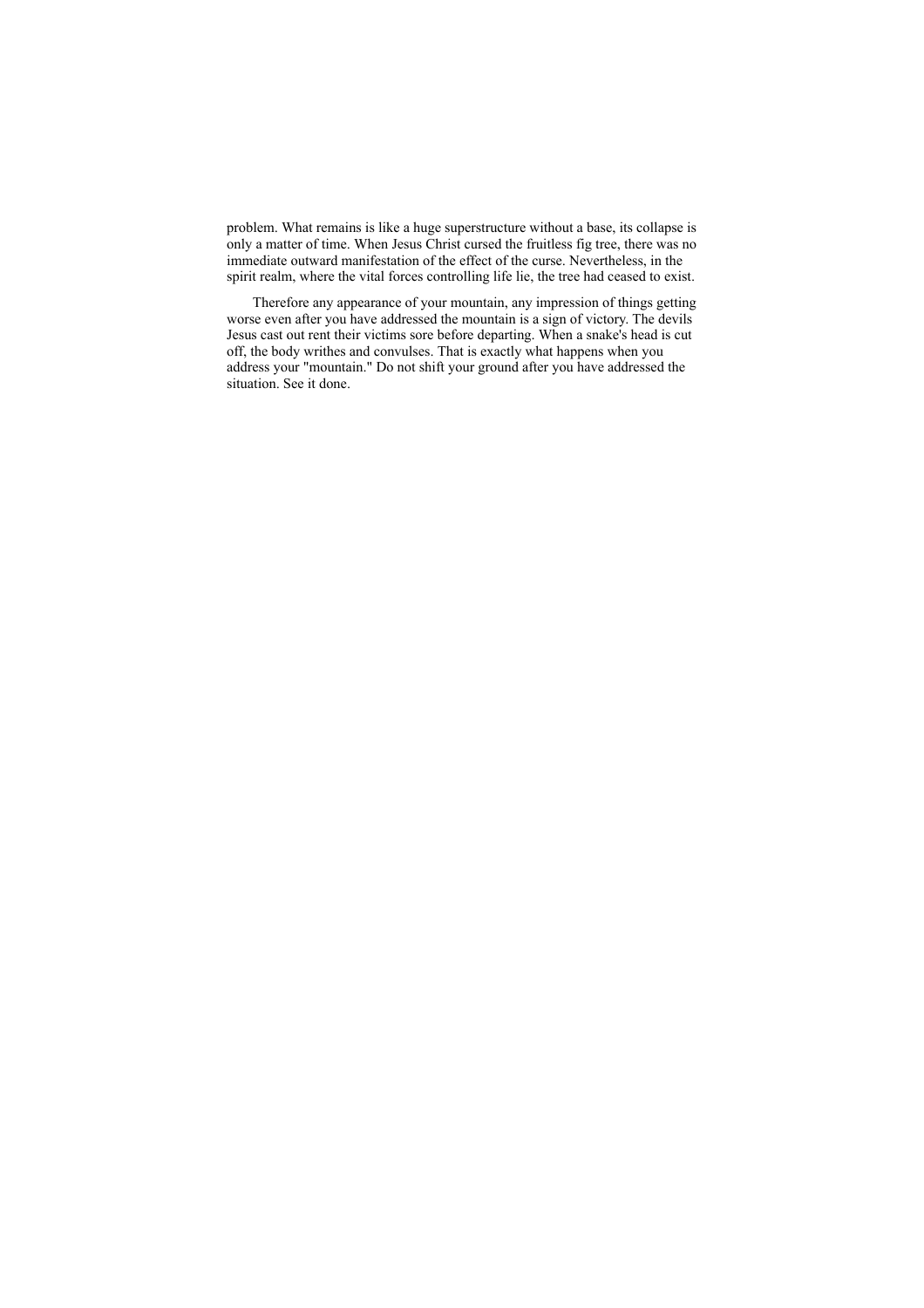# Chapter 11: Declare Your Victory

Victory is not only demonstrated in action but in words also. When you are relaxed over victory, your confidence will definitely find expression in your language. You talk positive things. Your optimism brings out utterances like "It is done" or "I have received." There are no "ifs." The things you are looking forward to receiving have become so real to you that you are completely absorbed in calculating the details.

Your utterances bewilder the unbeliever because of, perhaps, the formidable nature of the odds against you. He asks you "Are you so sure this will be possible?" Your confident answer can only add to his confusion. He may even entertain some doubt about your mental state. Could you be such a dolt (stupid fellow) as to count your chickens before they are hatched? But that is precisely how you are to appear before the world if you really want your victory. You must observe all the rules because half measures carry no weight in the spirit realm. It is written,

#### **"whosoever shall keep the whole law, and yet offend in one point, is guilty of all" James 2:10**

This is as true as of the law handed down to the Israelites, as it is of the other rules or laws of the spirit that lead to victory in life. You have got to proclaim your victory because the light (faith) in your heart must be known to the world outside. The Bible says, **"No man lighteth a lamp and hideth it under a bushel."** When you set the lamp on a table, all darkness is driven off. When you proclaim your victory, you put all demonic host to flight because they simply cannot stand faith–loaded utterances. It bewilders them. Jesus emphasized the importance of the words you speak out. He said,

### **"For by thy word thou shalt be justified, and by thy words thou shalt be condemned" Matthew 12:37**

That, is a basic truth of life since the creation of man. The people of Israel literally talked themselves out of their possession of the promised land at Kadesh Barnea. They confessed and declared inability. They said, "we cannot go in. The people are stronger and mightier. There is no way we can win." They talked themselves out of it and had to spend extra 40 years to get into it. Wrong confession will cost you your victory. It may even cost you money and if you are not careful, it will cost you your life. God also told them,

### **"As truly as I live... as ye have spoken in mine ears, so will I do to you" Numbers 14:28**

**'Life and death are in the power of the tongue" (Proverbs 14:28)**, because the tongue is the outlet for the abundance contained in the heart of man.

Note that what you are now is a product of what you have said about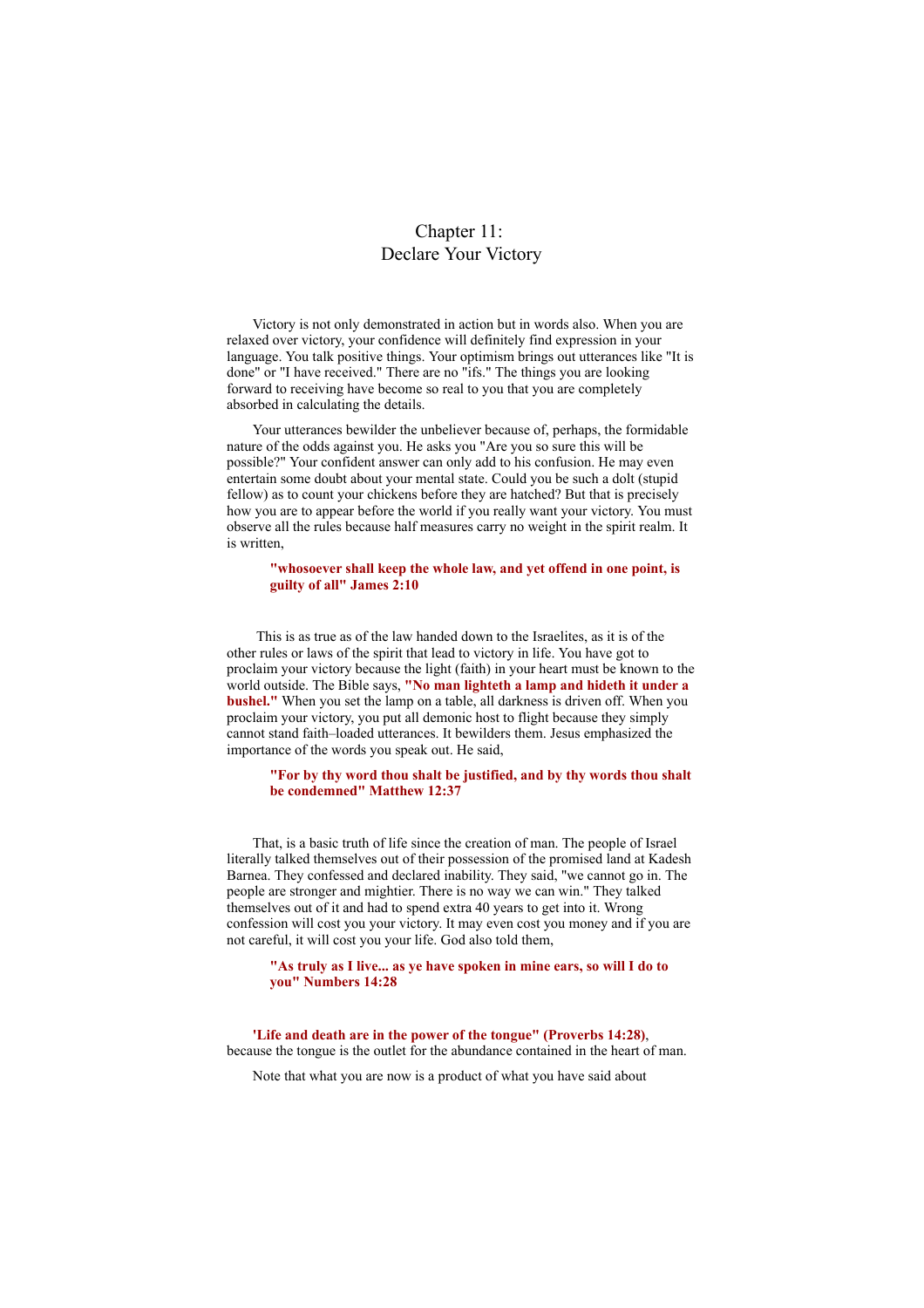yourself in the past. Jesus said there is no way a spring can bring forth sweet and bitter water.

You cannot say one thing and expect a different thing to happen. That is not possible. What proceeds from your mouth is a spiritual force that makes or unmakes you. If your mouth has negative ideas, your words will definitely be negative. And negative words will yield failure and frustration. On the other hand, a heart full of healthy holy ideas shall yield success, joy and life abundant. The Psalmist says,

**"What man desireth life, and loveth many days, that he may see good? keep thy tongue from evil and thy lips from speaking guile" Psalm 34:12–13**

But if you want to speak the right words, you have to load yourself with the word of His grace, and your words will give grace to all your hearers and bring your victories home.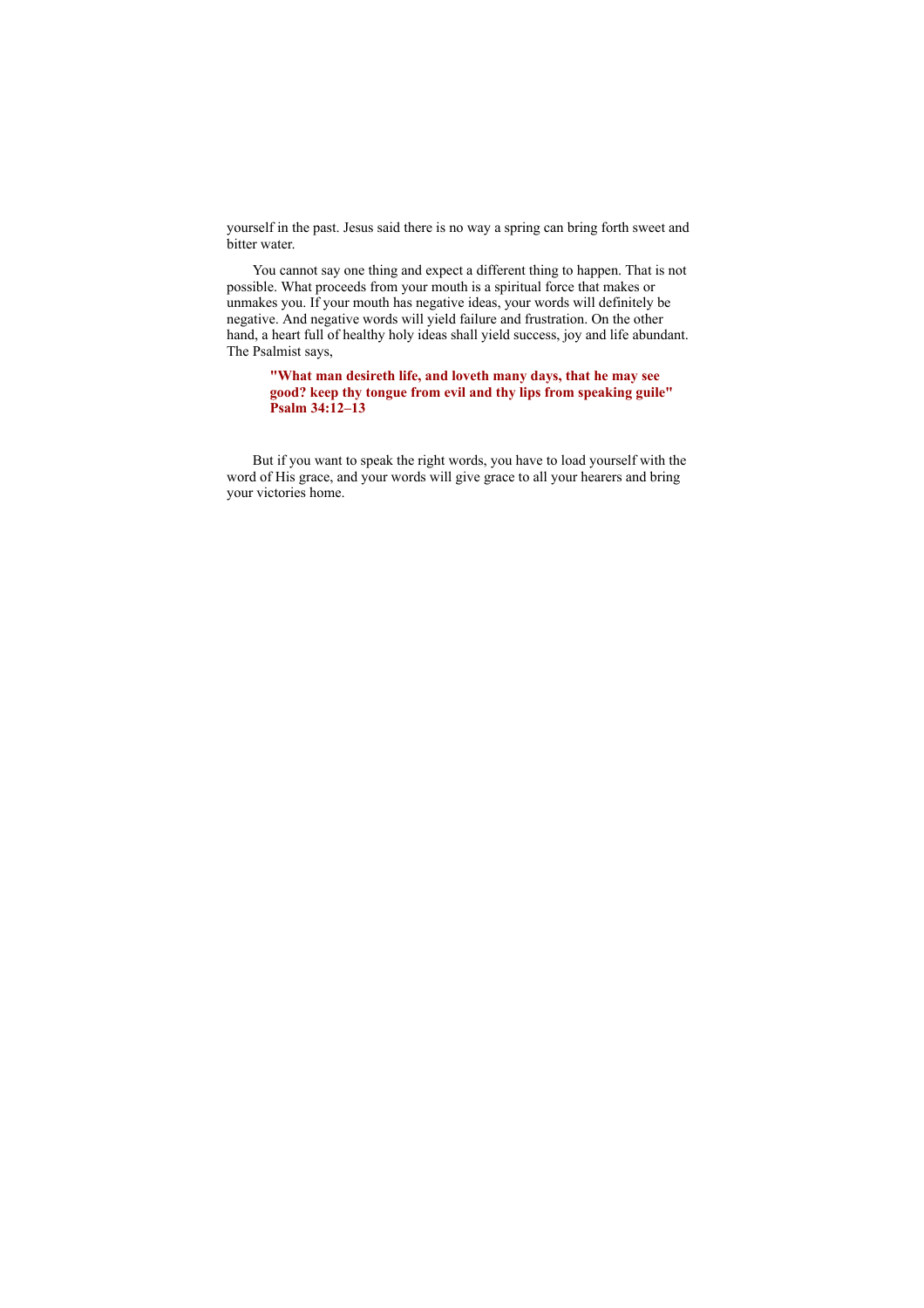# Chapter 12: Demonstrate Your Victory

I have said that believing the promises of God does not guarantee you an answer except you translate your belief into action. That is faith in action, or faith backed by works. When you address your situation, you go into action regardless of your feelings or appearances to the contrary. This is your demonstration of victory. It is a walk into victory confirming the finality of what you have spoken. If your action is actually springing from genuine faith, obstacles will crumble, revealing those needs which are as eagerly looking for you as you are for them. The demonstration of victory is important because God does not judge by mere lip confession but by life expression. The Bible says

#### **"God is a God of knowledge, and by whom actions are weighed" 1 Samuel 2:3**

That is to say, He justifies you on the basis of what proceeds out of your heart.

**"I the Lord search the heart, I try the reins, even to give every man according to his ways, and according to the fruit of his doings" Jeremiah 17:10**

Your actions are controlled by the state of your heart. The Bible says **"... out of the heart are the issues of life"** Jesus also emphasized the same point to His disciples in Matthew chapter 15. Your actions must agree with your words. You cannot say **"by his stripes I was healed"** and continue to patronize the chemist's shops looking for Panadol. You are saying one thing and doing another. That is not confession. Nothing is going to work for you. Your actions must correspond with your declaration. James spoke about your actions confirming your faith. That is faith and corresponding action. Be sure and take time to do what you say.

The Bible records instances of classic demonstrations of victory that changed the destinies of the persons concerned. Hannah, who later became the mother of Samuel, was one of such persons. The Bible records that when she had finished supplicating for a child from the Lord, she did not continue to wear her previous mournful look but, **"she went her way, and did eat and her countenance was no more sad" (1 Samuel 1:18)**.

David was another person who believed in action after confession. He believed God was able to deliver Goliath into his hand, so he went straight into action. There was not a single soldier in the ranks of Israel's army who could claim to believe that God could defeat the hosts of the Philistine. Their action was enough proof that they did not believe God for victory.

Anxiety and fear are enemies of faith. They manifest themselves in actions. Anxiety breeds fear and fear breeds doubt and doubt will rob you of every promise of the word.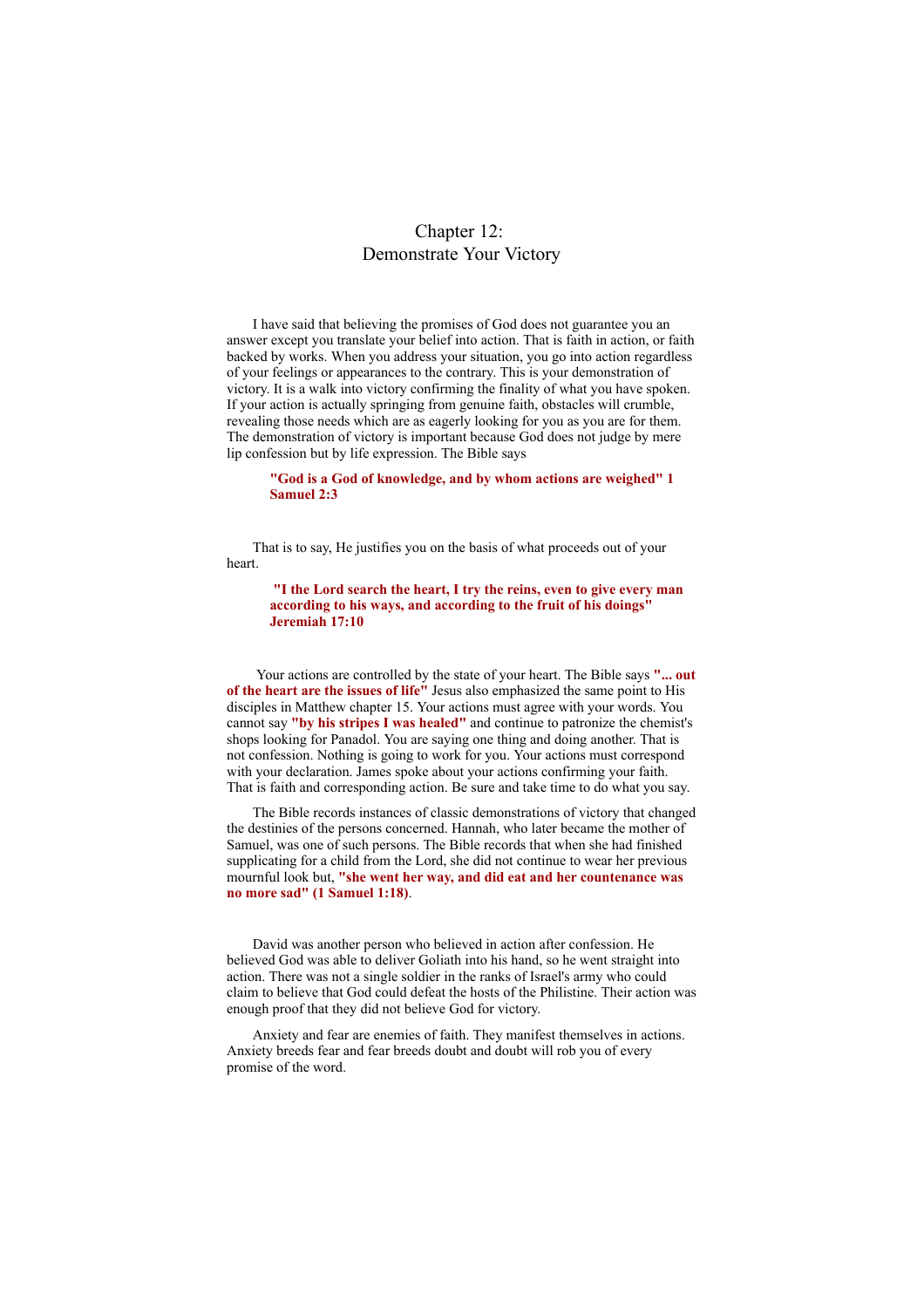**"Fret not thyself" Psalm 37:1**

# **"Be careful for nothing …" Philippians 4:6**

Anxiety and fear are spiritual forces. They seek to entangle you in your Christian walk, draw you into the sense realm, and render you unsuitable to fight your spiritual battles. But you can resist them. The Bible says,

# **"God has not given us the spirit of fear but of power and of love and of a sound mind" 2 Timothy 1:7**

Moreover, you are to **"resist the devil and he will flee from you."** Whatever tree your heavenly father has not planted, you can uproot. You do not uproot the tree by fretting, because by that you will only succeed in uprooting your own self.

# **"For which of you by taking thought can add one cubit to his stature" Matthew 6:27**

Yes, your fretting and doubting will harm you physically and prevent you from receiving from the Lord. Be good to your own self. Be relaxed and comfortable. Let your actions reveal that your heart is fixed, trusting the Lord. You have addressed the mountain. Now go through as if it has disappeared and it will flee from your presence. The Israelites moved towards the sea, and the Bible says,

**"The sea saw them (their faith in action) and it fled" Psalm 114:3**

Alleluia!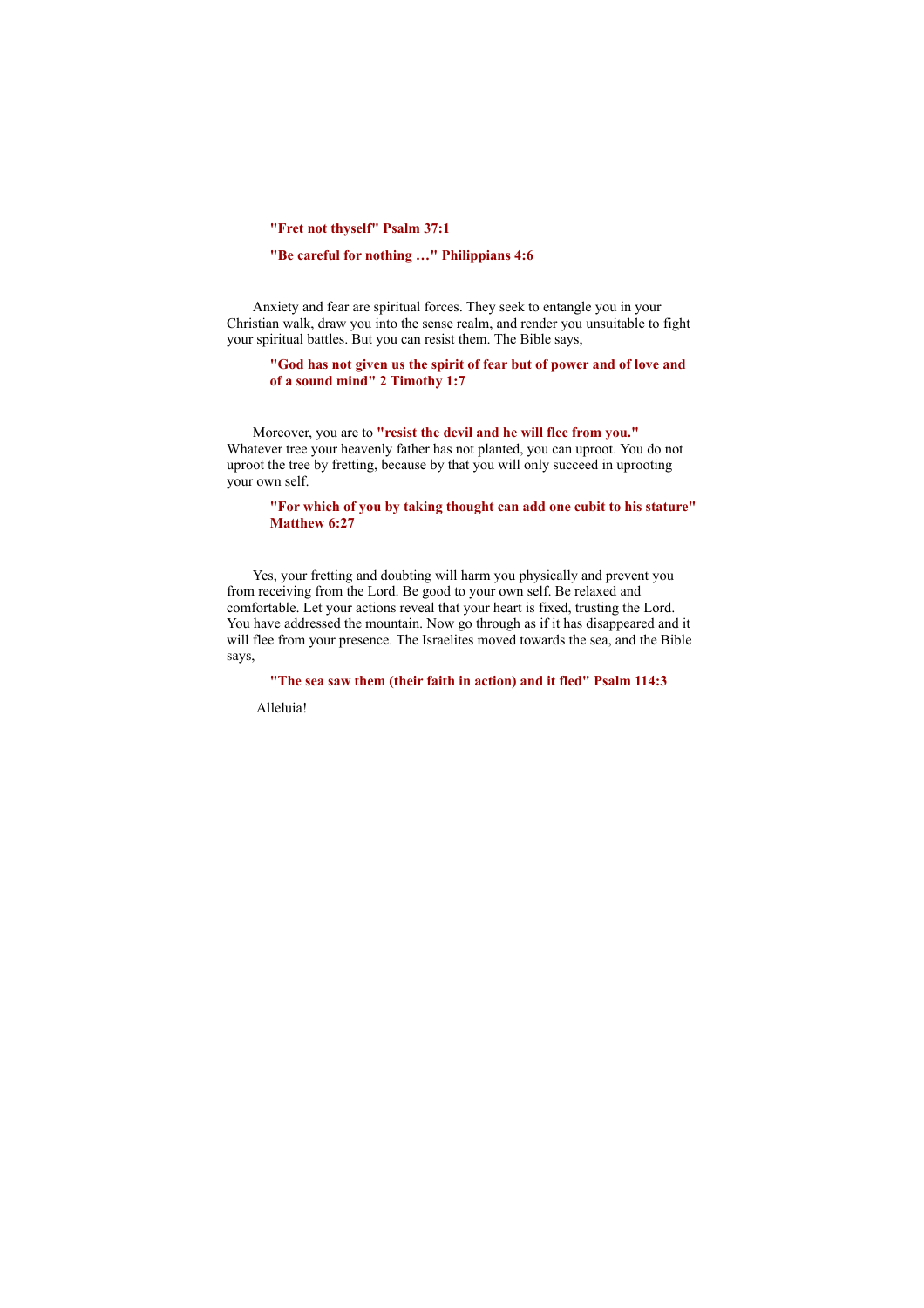# Chapter 13: Refuse To Quit

The last step to your victory is to refuse to quit. You have gotten God's word about the situation, you have built up your faith in that direction, you have presented your case, you have addressed the situation, you have declared your victory and now you are demonstrating it. Your victory is already certain. It has now been released in the heavenlies. The angels – your ministering spirits are working hard on its manifestation. You are at the point of having it. So do not quit.

Jesus said,

# **"What things soever ye desire when ye pray, believe that ye receive them and ye shall have them" (Mark 11:24)**

There is a period between receiving and having it. This is the period that your sincerity about the other six steps will be tested. Do you really believe what you are doing? Do you expect any result from your actions? This is the time you will prove it. Stand there and refuse to quit. One thing is sure, the result will come. It is not possible for anything to stop it from coming. Nothing can stand against your victory. You are the most important factor in this area. You cannot quit if you really have faith in what you are doing. A winner does not quit and a quitter does not, and cannot win. It is a spiritual law. Stand firmly. Refuse to shift your ground. If you do this, your victory is certain.

Abraham is a classic example here. He did not consider the situations around him. He kept standing on what God told him. He was in the best position to doubt and quit. But he knew that if God's word was to work for him, he had to stick to it, so he did not quit.

# **"He staggered not at the promise of God through unbelief; but was strong in faith giving glory to God. And being fully persuaded that what he had promised he was able also to perform" Romans 4:20–21**

He had a choice to be strong in faith or to be weak in faith. He had a choice to stagger or not to stagger. He had a choice to quit or not to quit. All the options were open to him but he refused to quit. He was fully persuaded about God's ability to fulfill His promise.

God met Abraham because he refused to quit. You will also need to be fully persuaded. Know enough of God to stand on His word and refuse to quit. Remember, a winner does not quit and a quitter does not, and cannot win.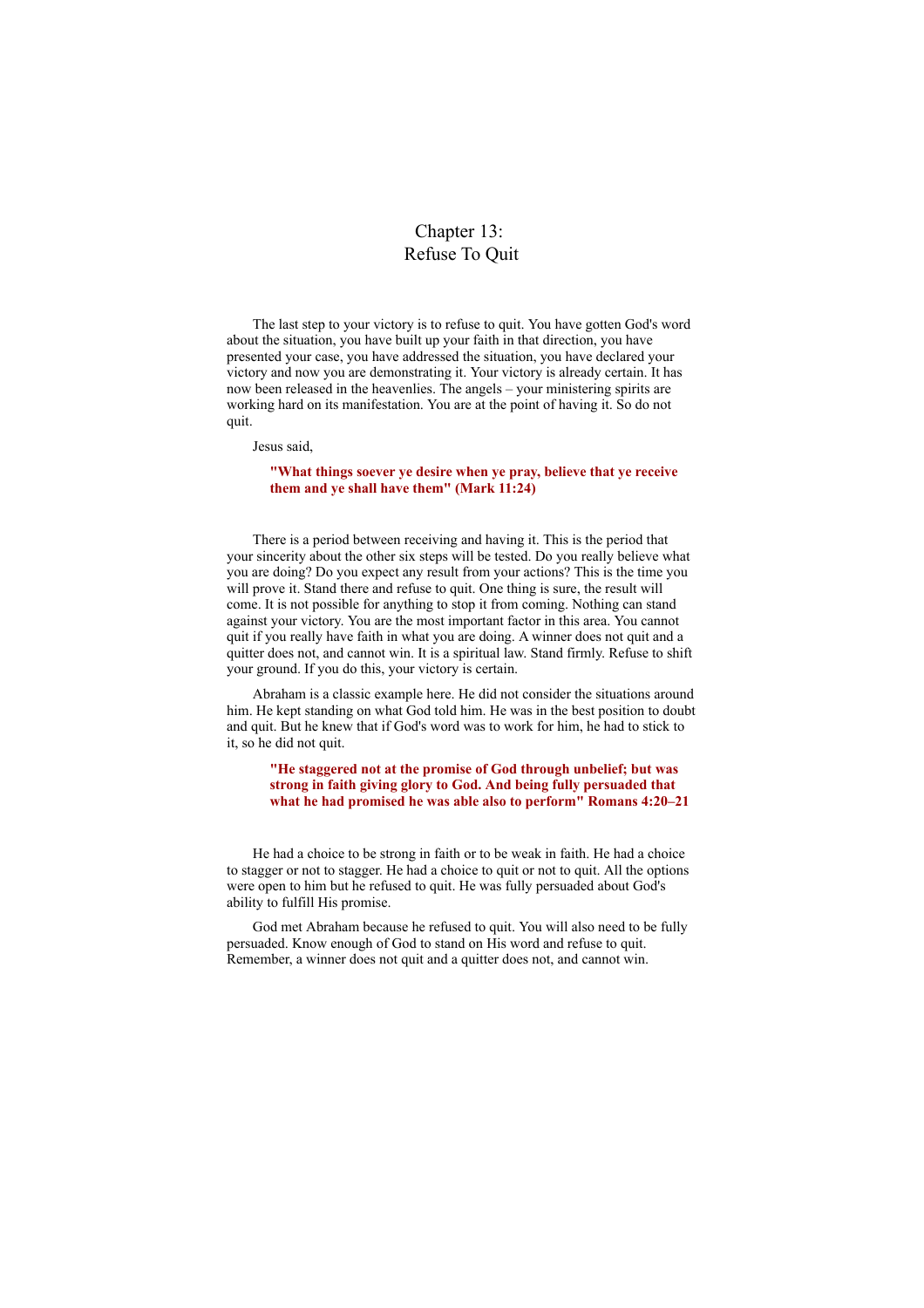# Final Word: Acknowledge The Receipt

God requires and deserves your art and act of acknowledgement. One reason why people have been shut–off from the blessing of the Lord is lack of acknowledgement. Every believer must be quick to express the fact that it is not by power nor by might but by the Spirit of the Lord that his victory has come. It is God at work to do His own pleasure in you. The psalmist always took time to acknowledge the wondrous deeds of the Lord.

**"Bless the Lord O my soul and forget not all his benefits. Who forgiveth all thine iniquities; who healeth all thy diseases; who redeemeth thy life from destruction; who crowneth thee with loving kindness and tender mercies" Psalm 103:2–4**

He knew he needed to bless the Lord for these benefits of forgiveness, healing and redemption. He knew this would endear him to God's heart and move Him to do more for him. You also need to give thanks to God after you have done all these. You do not necessarily need to see the victory before you begin to acknowledge the receipt. As you give thanks to the Lord, He is impressed about your faith. It is then that you are really walking in faith. Your own principle is not **"seeing is believing"** but **"believing is seeing."** Believing actions of praise and giving of thanks endear you to God's heart and enhances your confidence in the release of your victory.

# **"In everything give thanks for this is the will of God in Christ Jesus concerning you" 1 Thessalonians 5:18**

God is interested in giving of thanks. You have to be quick to acknowledge God's goodness in your life. Do it constantly.

The Lord Jesus demonstrated and emphasized the need and importance of giving of thanks. He was passing through Samaria to Jerusalem one day and there were ten lepers outside the city. They shouted to Him with a loud voice for help. He then instructed them to go and show themselves to the priests. As they went, they were healed and one of them came back to testify and acknowledge his healing.

**"And one of them when he saw that he was healed, turned back, and with a loud voice glorified God. And he fell down on his face at His feet giving thanks: and he was a Samaritan. And Jesus answering said, were there not ten cleansed? But where are the nine? There are not found that returned to give glory to God, save this stranger" Luke 17:15–18**

It is obvious here that it is important for you to give glory to God for the receipt of your victory in everything. Give thanks to God. The act of ingratitude to God is sinful and attracts some curses from the Lord.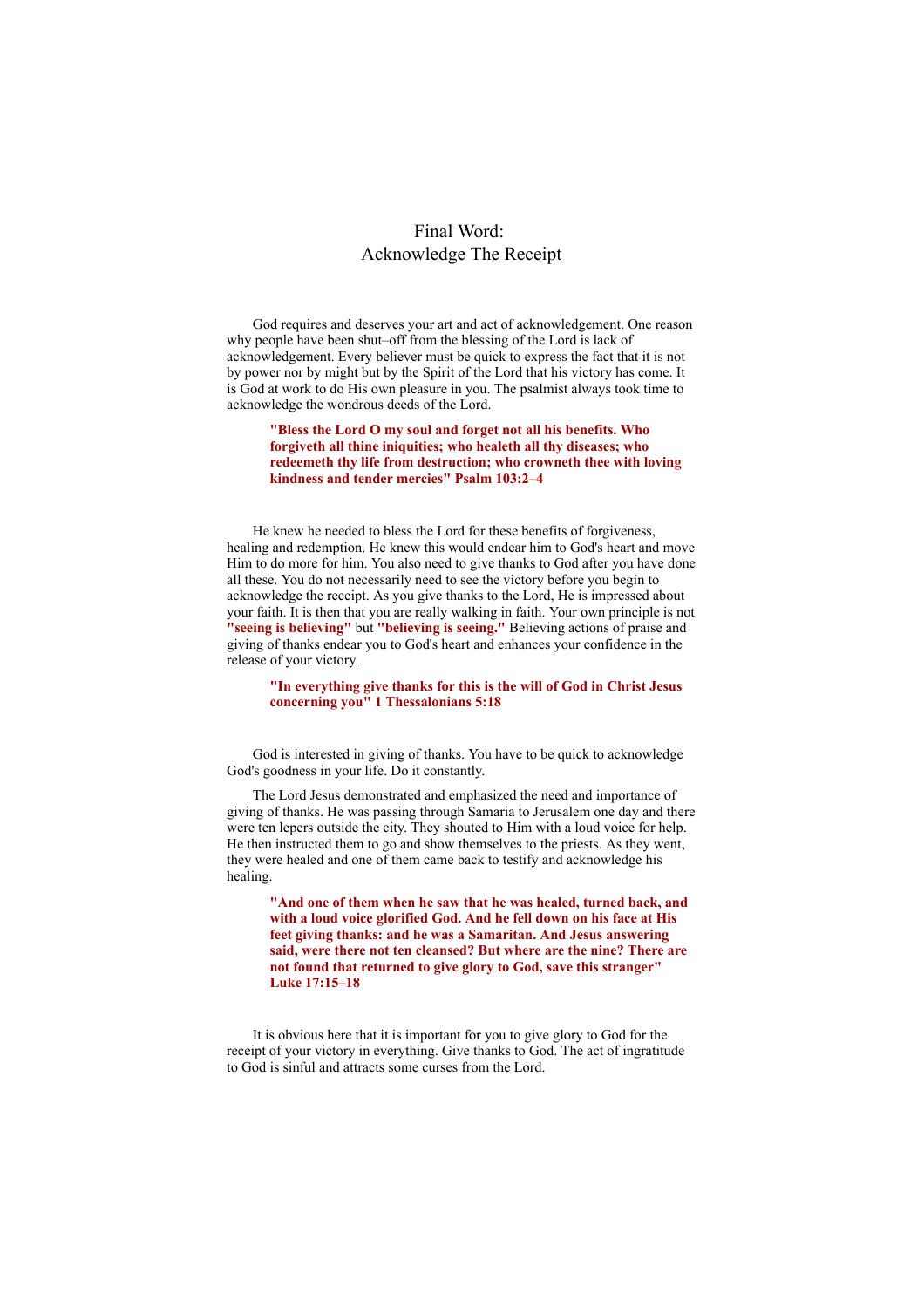# **"If ye will not hear, and if ye will not lay it to heart, to give glory unto my name, saith the Lord of hosts, I will even send a curse upon you, and I will curse your blessings: yea I have cursed them already because ye do not lay it to heart" Malachi 2:2**

It is that serious. God deserves and requires your thanksgiving. Take time to give glory to His name. He is worthy to be praised. He has been wonderful and good to you. You have a duty to give praise and thanks to His name. Many people neglect this and they run into unnecessary difficulties in life. They begin to pray and fast not knowing that they are responsible for their woes simply because they do not lay it to heart to give glory to God.

He will not share His glory with any man. He is supreme and mighty. In fact, there are many reasons why you need to give thanks. Look at things around you. The race is not to the swift.

### **"It is not of him that willeth nor to him that runneth but of God that showeth mercy" Romans 9:16**

#### **"The race is not to the swift nor the battle to the strong" Ecclesiastes 9:11**

It is absolutely the mercy and the doing of the Lord. Paul said, **"By his grace I am what I am …" (1 Corinthians 15:10).**

Whatever victory you win is by his grace. By the finished work of Christ, you got it; not by your strength.

It is very important that you lay it to heart to bless and give glory to God in all things. It will also help your faith a lot. You will have confidence to go before God always for another round of victory, if you take time to acknowledge the previous ones.

**"That the communication of the faith may become effectual by the acknowledging of every good thing which is in you by Christ Jesus" Philemon 6**

Acknowledge those good things (your victories) in your life and your faith will be more effectually communicated. You are born a winner.